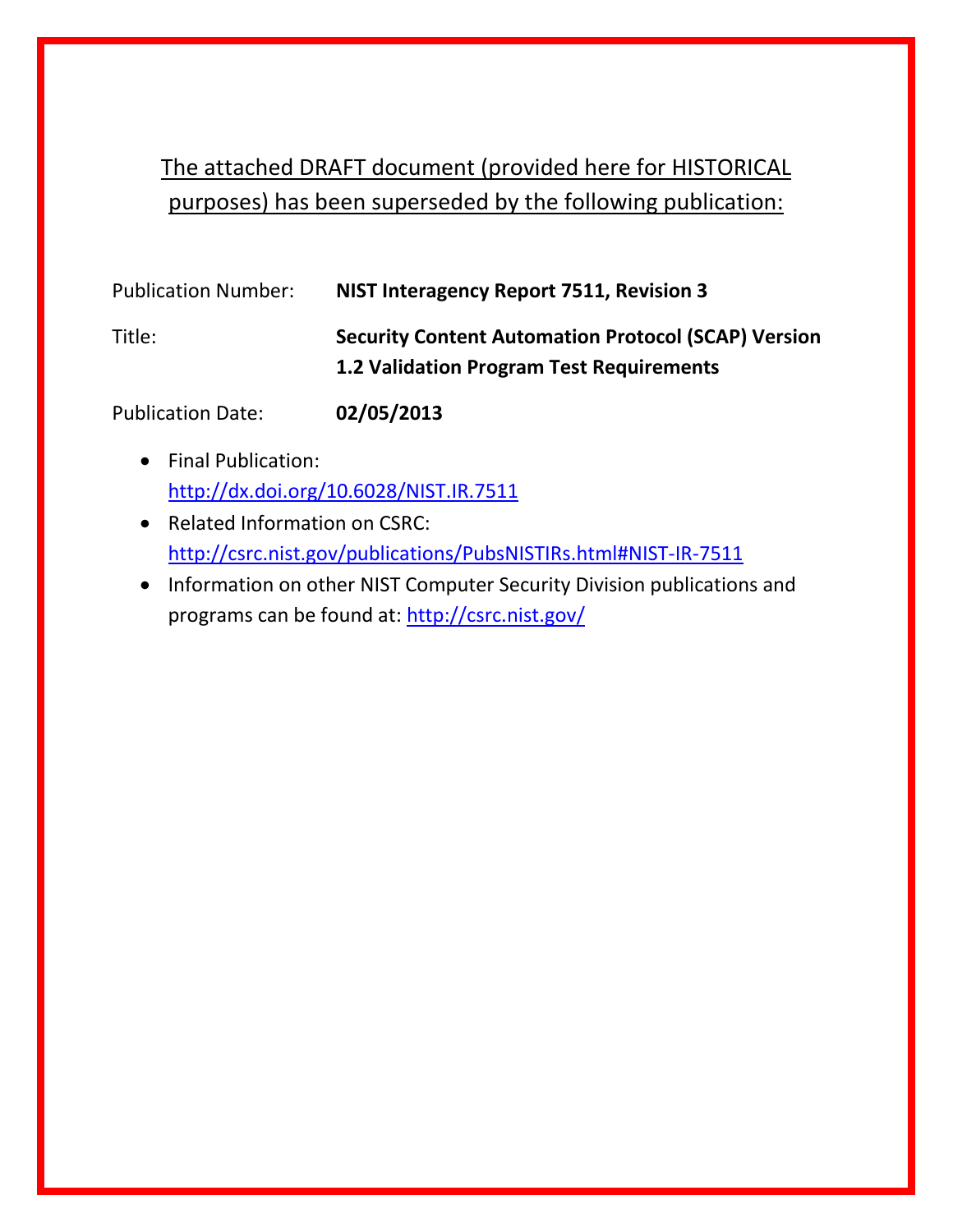The following information was posted with the attached DRAFT document:

# **Final Approval of NIST Interagency Report (IR) 7511 Revision 3 is now available** February 5, 2013

NIST announces the release of NIST Interagency Report (NISTIR) 7511 Revision 3, Security Content Automation Protocol (SCAP) Version 1.2 Validation Program Test Requirements. NISTIR 7511 defines the requirements that must be met by products to achieve SCAP 1.2 Validation. Validation is awarded based on a defined set of SCAP capabilities by independent laboratories that have been accredited for SCAP testing by the NIST National Voluntary Laboratory Accreditation Program. NISTIR 7511 Revision 3 has been written primarily for accredited laboratories and for vendors interested in producing SCAP validated products.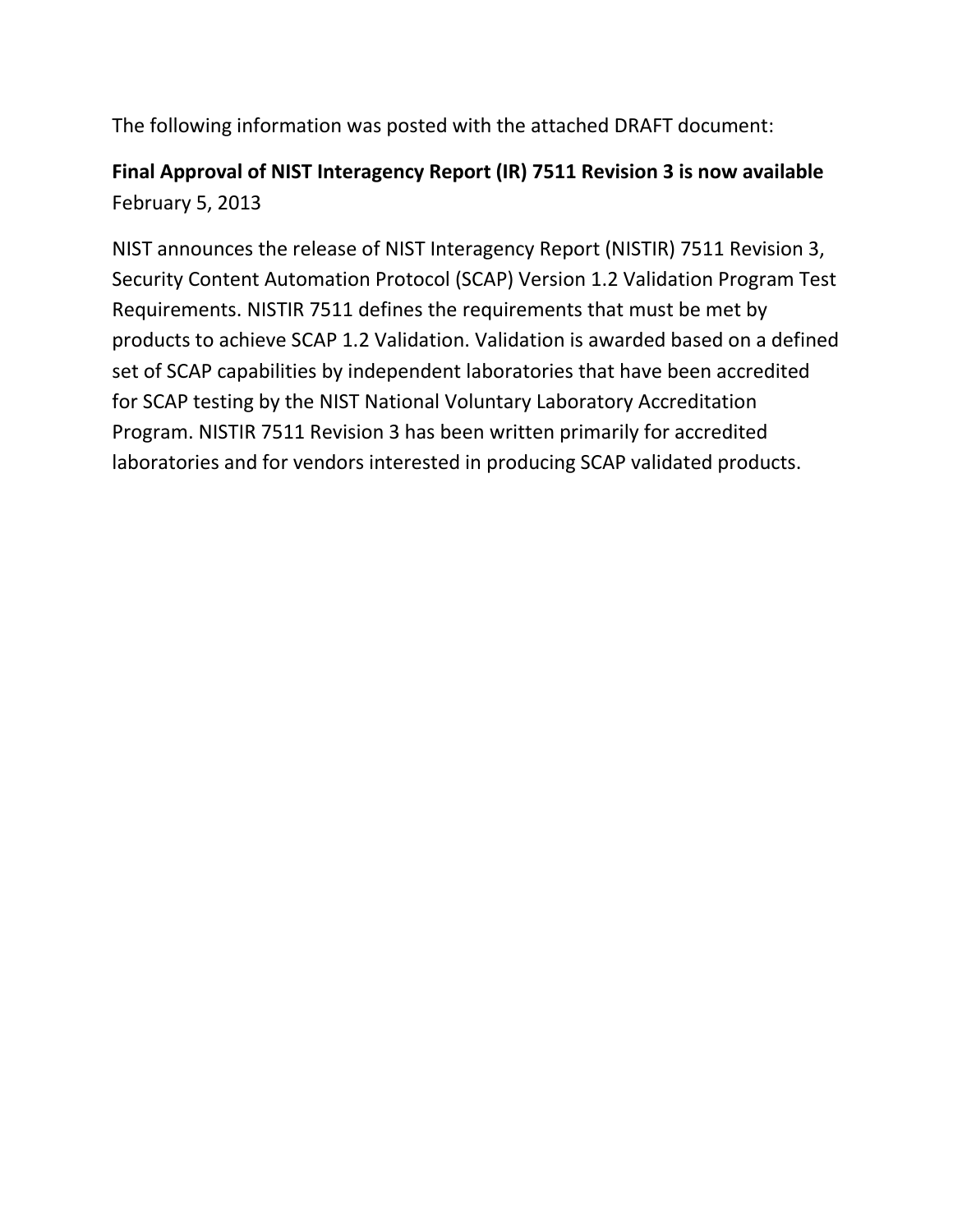

NIST Interagency Report 7511 Revision 1 (Draft)

# Security Content Automation Protocol (SCAP) Version 1.0 Validation Program Test Requirements (DRAFT)

Peter Mell Stephen Quinn John Banghart David Waltermire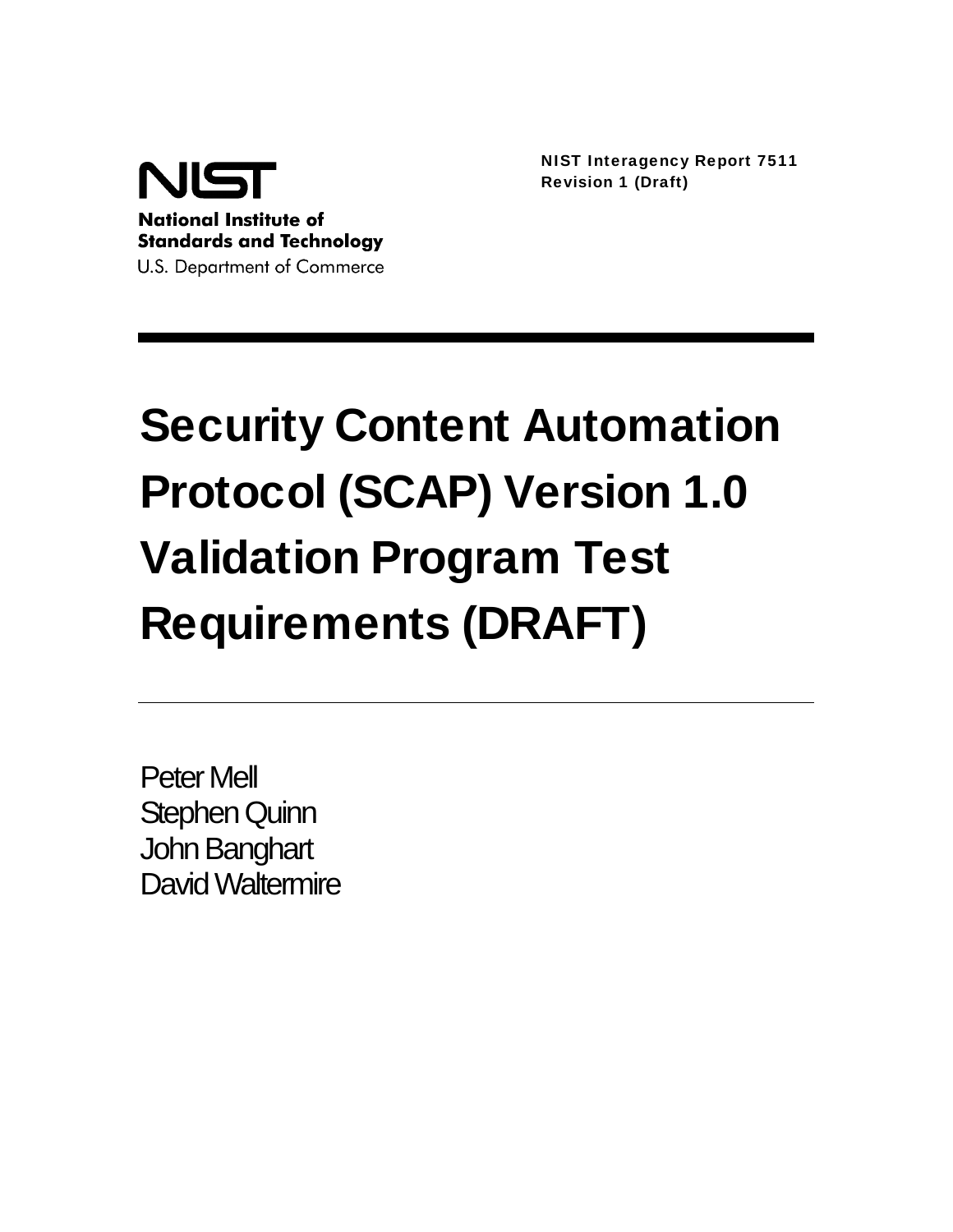**NIST Interagency Report 7511 Revision 1 (Draft)** 

Security Content Automation Protocol (SCAP) Version 1.0 Validation Program Test Requirements (DRAFT)

Peter Mell Stephen Quinn John Banghart David Waltermire

# **C O M P U T E R S E C U R I T Y**

Computer Security Division Information Technology Laboratory National Institute of Standards and Technology Gaithersburg, MD 20899-8930

April 2009



**U.S. Department of Commerce** 

Gary Locke, Secretary

**National Institute of Standards and Technology** 

Dr. Patrick D. Gallagher, Deputy Director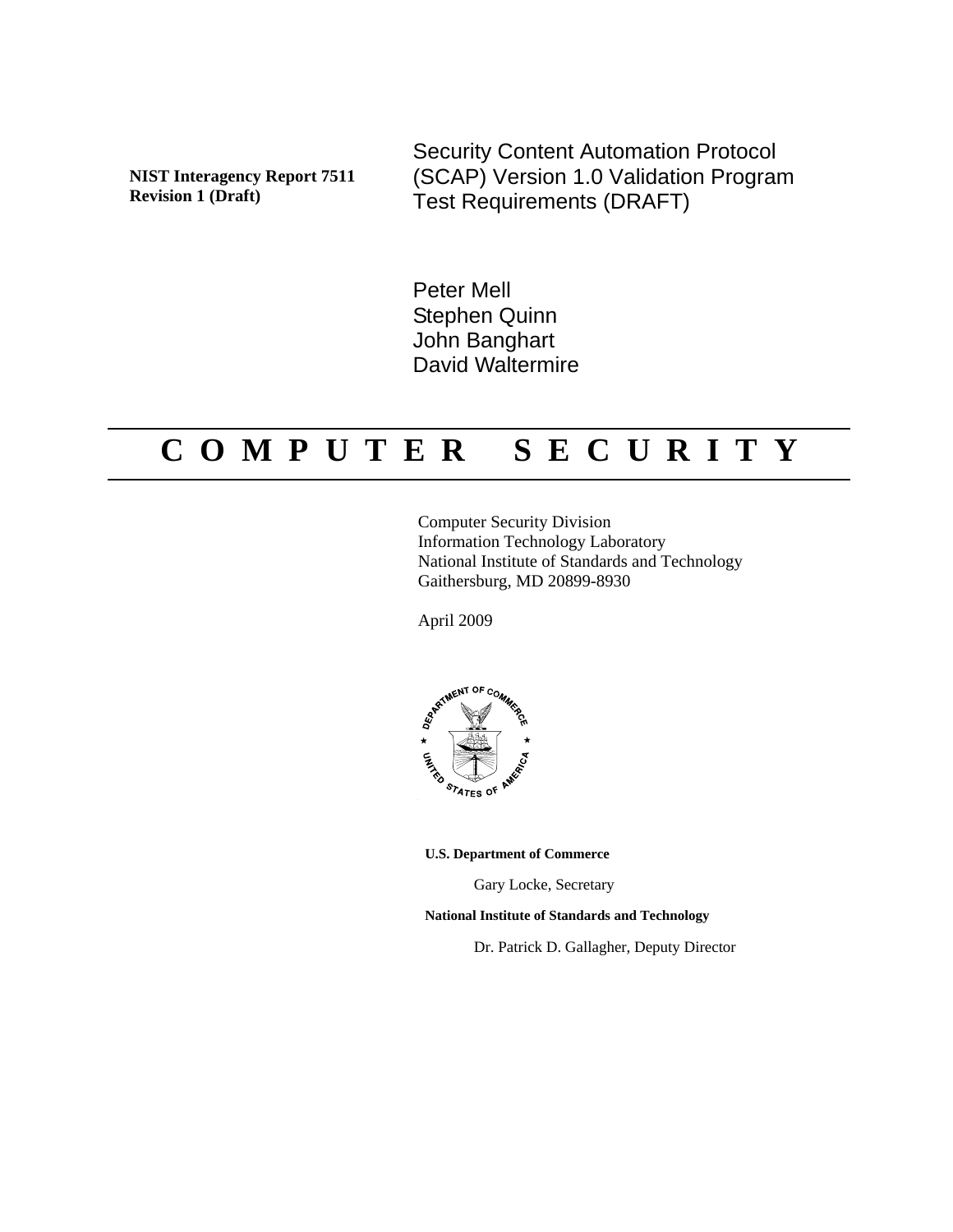#### **Reports on Computer Systems Technology**

The Information Technology Laboratory (ITL) at the National Institute of Standards and Technology (NIST) promotes the U.S. economy and public welfare by providing technical leadership for the nation's measurement and standards infrastructure. ITL develops tests, test methods, reference data, proof of concept implementations, and technical analysis to advance the development and productive use of information technology. ITL's responsibilities include the development of technical, physical, administrative, and management standards and guidelines for the cost-effective security and privacy of sensitive unclassified information in Federal computer systems. This Interagency Report discusses ITL's research, guidance, and outreach efforts in computer security and its collaborative activities with industry, government, and academic organizations.

#### **National Institute of Standards and Technology Interagency Report 7511 Revision 1 (Draft) 41 pages (Apr. 2009)**

Certain commercial entities, equipment, or materials may be identified in this document in order to describe an experimental procedure or concept adequately. Such identification is not intended to imply recommendation or endorsement by the National Institute of Standards and Technology, nor is it intended to imply that the entities, materials, or equipment are necessarily the best available for the purpose.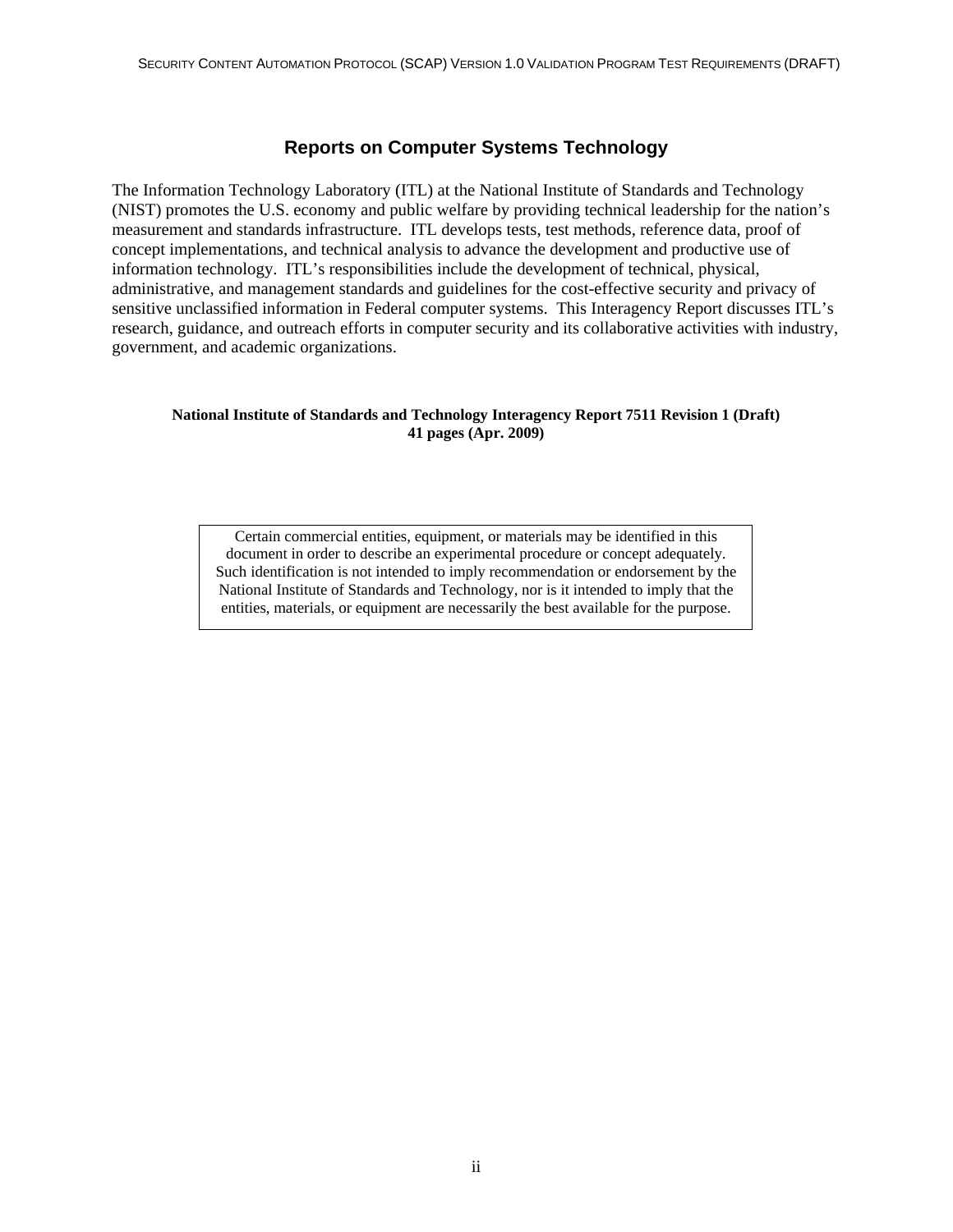#### Acknowledgements

The authors, Peter Mell and Stephen Quinn of the National Institute of Standards and Technology (NIST) and John Banghart and David Waltermire of Booz Allen Hamilton, would like to thank the many people that reviewed and contributed to this document. In particular, the following individuals provided invaluable feedback: Dawn Adams (EWA-Canada), Stephen Allison (Booz Allen Hamilton), Scott Armstrong (Secure Elements), Matt Barrett (NIST), Andrew Bove (Secure Elements), Scott Carpenter (Secure Elements), Mark Cox (Red Hat), Jonathan Frazier (Gideon Technologies), Tim Grance (NIST), Robert Hollis (Threatguard), Kent Landfield (McAfee), Ken Lassesen (Lumension), Karen Scarfone (NIST), and Joseph Wolfkiel (Department of Defense).

#### Abstract

This report defines the requirements and associated test procedures necessary for products to achieve one or more Security Content Automation Protocol (SCAP) validations. Validation is awarded based on a defined set of SCAP capabilities and/or individual SCAP components by independent laboratories that have been accredited for SCAP testing by the NIST National Voluntary Laboratory Accreditation Program.

#### **Audience**

The audiences for the SCAP Validation Program test requirements include laboratories that are accredited to do SCAP product testing for the program, vendors that are interested in receiving SCAP validation for their products, and government agencies and integrators seeking to deploy SCAP tools in their environments. The laboratories use the information in this report to guide their testing and to ensure that all necessary requirements are met by a product before recommending to NIST that the product be awarded the requested validation. Vendors may use the information in this report to understand what features their products must have to be eligible to receive any of the SCAP validations. Government agencies and integrators use the information to gain insight into the criteria that products being considered for procurement must meet to be validated. The secondary audience for this publication is end users, which can review the test requirements to determine what a validated product had to do to be awarded a validation, as well as to better understand what SCAP validation means.

#### **Comments**

Comments on this report are welcome. Please direct them to John Banghart [\(john.banghart@nist.gov](mailto:john.banghart@nist.gov)).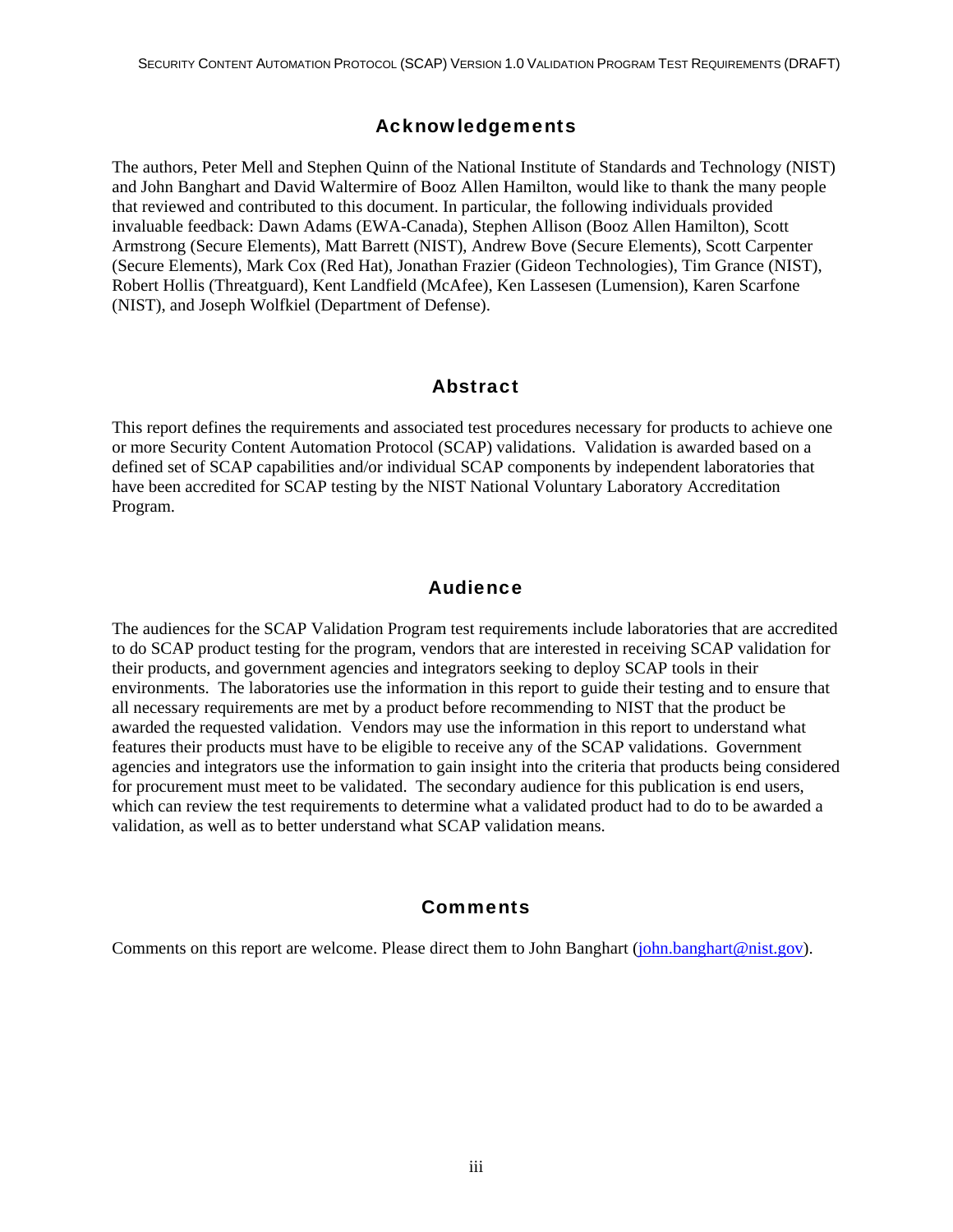# **Table of Contents**

| $\mathbf{1}$ . |                                                             |                                                                                                                                      |  |  |  |  |  |  |  |  |
|----------------|-------------------------------------------------------------|--------------------------------------------------------------------------------------------------------------------------------------|--|--|--|--|--|--|--|--|
|                | 1.1<br>1.2                                                  |                                                                                                                                      |  |  |  |  |  |  |  |  |
| 2.             |                                                             |                                                                                                                                      |  |  |  |  |  |  |  |  |
|                | 2.1<br>2.2<br>2.3                                           | 2.1.1<br>2.1.2<br>eXtensible Configuration Checklist Document Format (XCCDF) 4<br>2.1.3<br>2.1.4<br>2.1.5<br>2.1.6<br>2.1.7<br>2.1.8 |  |  |  |  |  |  |  |  |
| 3.             |                                                             |                                                                                                                                      |  |  |  |  |  |  |  |  |
| 4.             |                                                             |                                                                                                                                      |  |  |  |  |  |  |  |  |
|                | 4.1<br>4.2<br>4.3<br>4.4<br>4.5<br>4.6                      |                                                                                                                                      |  |  |  |  |  |  |  |  |
| 5.             |                                                             |                                                                                                                                      |  |  |  |  |  |  |  |  |
|                | 5.1<br>5.2<br>5.3<br>5.4<br>5.5<br>5.6<br>5.7<br>5.8<br>5.9 |                                                                                                                                      |  |  |  |  |  |  |  |  |
| 6.             |                                                             |                                                                                                                                      |  |  |  |  |  |  |  |  |
| 7.             |                                                             |                                                                                                                                      |  |  |  |  |  |  |  |  |

## **List of Tables**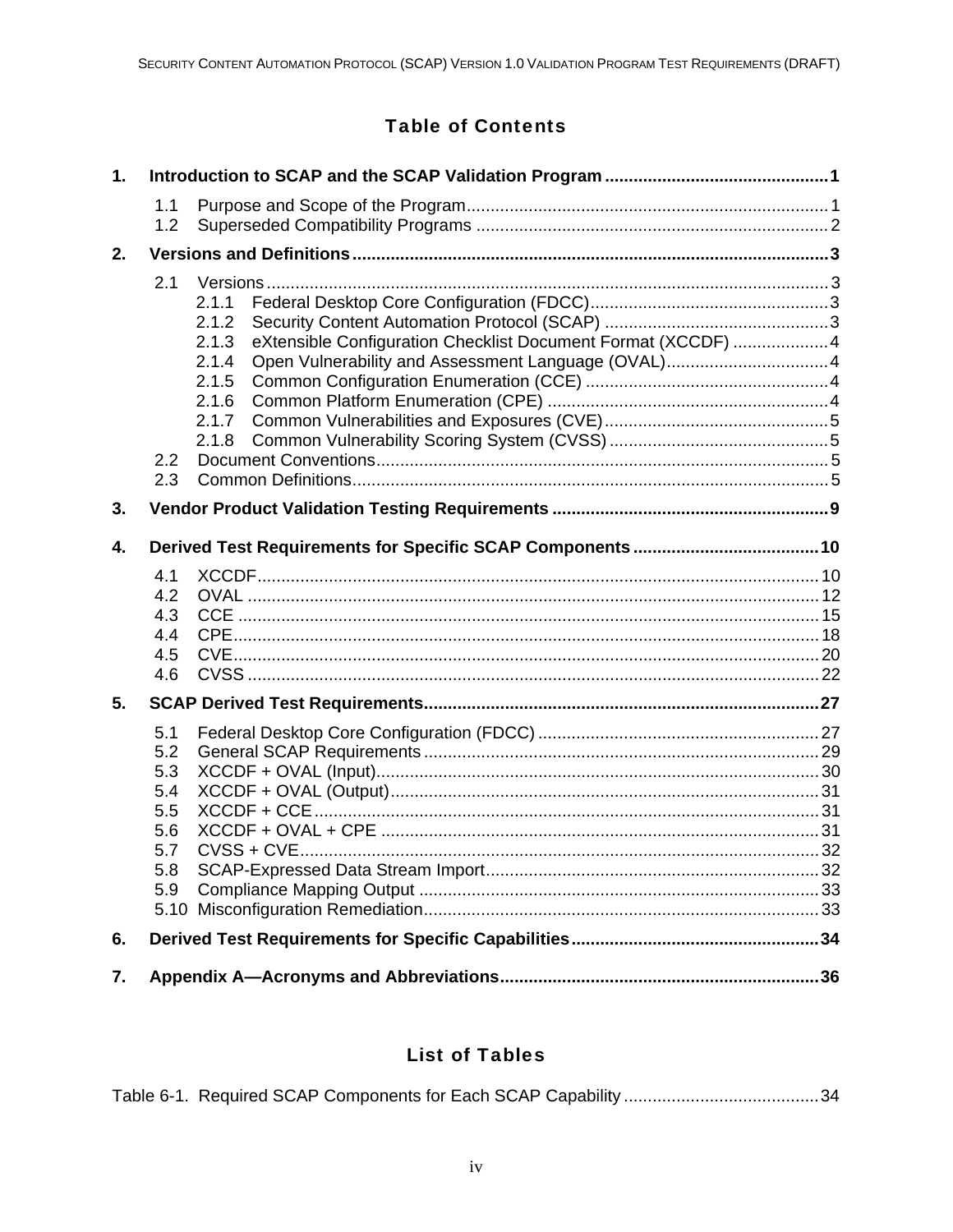#### <span id="page-7-0"></span>**1. Introduction to SCAP and the SCAP Validation Program**

The Security Content Automation Protocol (SCAP) is a specification established by NIST for expressing and manipulating security data in standardized ways. Currently, SCAP can enumerate product names and vulnerabilities (both software flaws and configuration issues); identify the presence of vulnerabilities; and assign severity scores to software flaw vulnerabilities. Adoption of SCAP makes it easier for organizations to automate ongoing security monitoring, vulnerability management, and security policy compliance evaluation reporting. An example of how SCAP can be used is to quickly find known vulnerabilities so that they can be remediated to prevent attackers from exploiting them.

The specifications that comprise SCAP are as follows:

- Extensible Configuration Checklist Description Format (XCCDF), an Extensible Markup Language (XML) specification for structured collections of security configuration rules used by operating system (OS) and application platforms
- Open Vulnerability and Assessment Language (OVAL), an XML specification for exchanging technical details on how to check systems for security-related software flaws, configuration issues, and patches
- Common Configuration Enumeration (CCE), a dictionary of names for software security configuration issues (e.g., access control settings, password policy settings)
- Common Platform Enumeration (CPE), a naming convention for hardware, OS, and application products
- Common Vulnerabilities and Exposures (CVE), a dictionary of names for publicly known securityrelated software flaws
- Common Vulnerability Scoring System (CVSS), a method for classifying characteristics of software flaws and assigning severity scores based on these characteristics.

The SCAP specification defines what SCAP's components are and how they relate to each other within the context of SCAP. However, the SCAP specification does not define the SCAP components themselves; each component has its own standalone specification. The SCAP components were created and are maintained by several entities, including the MITRE Corporation, the National Security Agency (NSA), and the Forum of Incident Response and Security Teams (FIRST).

NIST provides SCAP content, such as vulnerability and product enumeration identifiers, through a repository supplied by the National Vulnerability Database (NVD). All of the content in NVD, as well as the high-level SCAP specification, is freely available from NIST. SCAP content is also created and made available by non-U.S. government organizations. SCAP can be used for automating activities such as ongoing security monitoring, vulnerability management, and security policy compliance evaluation reporting.

#### **1.1 Purpose and Scope of the Program**

The NIST SCAP Validation Program is designed to test the ability of products to use the features and functionality available through SCAP and its components. An information technology (IT) product vendor can obtain one or more validations for a product. These validations are based on the test requirements defined in this document. Products can be validated for SCAP itself in the context of a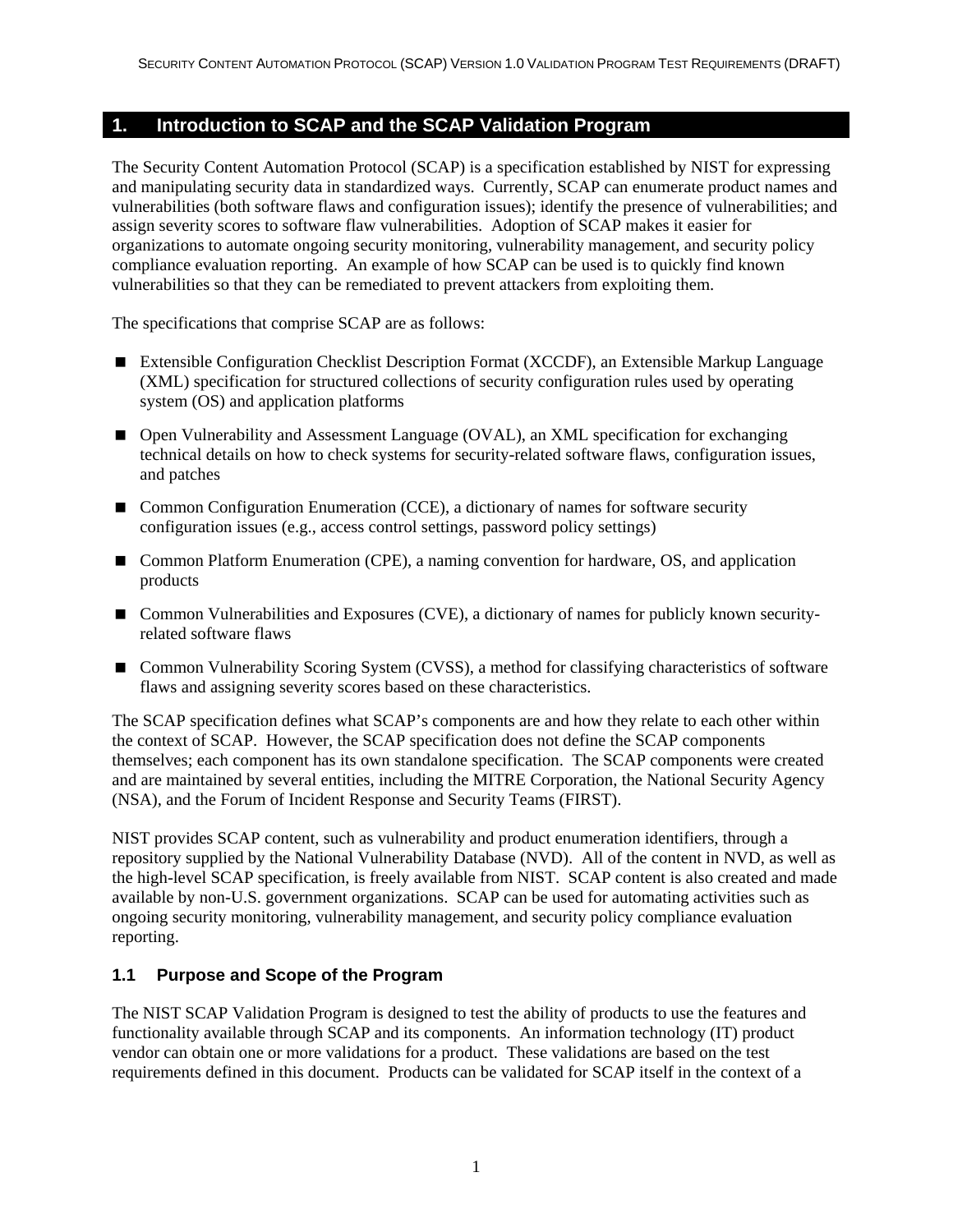<span id="page-8-0"></span>particular product capability<sup>[1](#page-8-1)</sup>. Note that SCAP validation for a particular capability may not require all the tests that are applicable to each of the six SCAP components. This document defines current capability validations, which include capabilities such as Federal Desktop Core Configuration (FDCC) Scanner, Authenticated Vulnerability and Patch Scanner, Misconfiguration Remediation, and Vulnerability Database. At this time, validations are not being awarded based on the individual component specifications (XCCDF, OVAL, CCE, CVE, CPE, and CVSS.)

Under the SCAP Validation Program, independent laboratories are accredited by the NIST National Voluntary Laboratory Accreditation Program (NVLAP)

([http://ts.nist.gov/standards/accreditation/index.cfm\)](http://ts.nist.gov/standards/accreditation/index.cfm). Accreditation requirements are defined in NIST Handbook 150 and NIST Handbook 150-17. Independent laboratories conduct the tests contained in this document on IT security products and deliver the results to NIST. Based on the independent laboratory test report, the SCAP Validation Program then validates the product under test. The validation certificates awarded to vendor products are publicly posted on the NIST SCAP Validated Products web page  $(\text{http://nvd.nist.gov/scapproducts.cfm}).^2$  $(\text{http://nvd.nist.gov/scapproducts.cfm}).^2$ 

SCAP validation will focus on evaluating specific versions of vendor products based on the platforms they support. Validation certificates will be awarded on a platform-by-platform basis for the version of the product that was validated. Currently, official SCAP content is primarily focused on Microsoft Windows operating systems. Thus, vendors seeking validation will be evaluated based on the ability of the product to operate on the Windows target platform. SCAP validation will expand to include other operating systems in 2009.

#### **1.2 Superseded Compatibility Programs**

This publication supersedes the draft Security Content Automation Protocol (SCAP) Validation Program Test Requirements Version 1.0 that was released in August 2008 and the Security Content Automation Protocol (SCAP) Version 1.0 Validation Program Test Requirements that was released in April 2009. This publication will be used for SCAP validation effective January 31, 2009.

<span id="page-8-1"></span> $\frac{1}{1}$  The SCAP Validation Program defines capability as "a specific function or functions of a product". Further information can be found in Section 2.3.<br> $\frac{2}{\pi}$ 

<span id="page-8-2"></span>The SCAP Validation Program does not provide physical certificates to the participating vendors.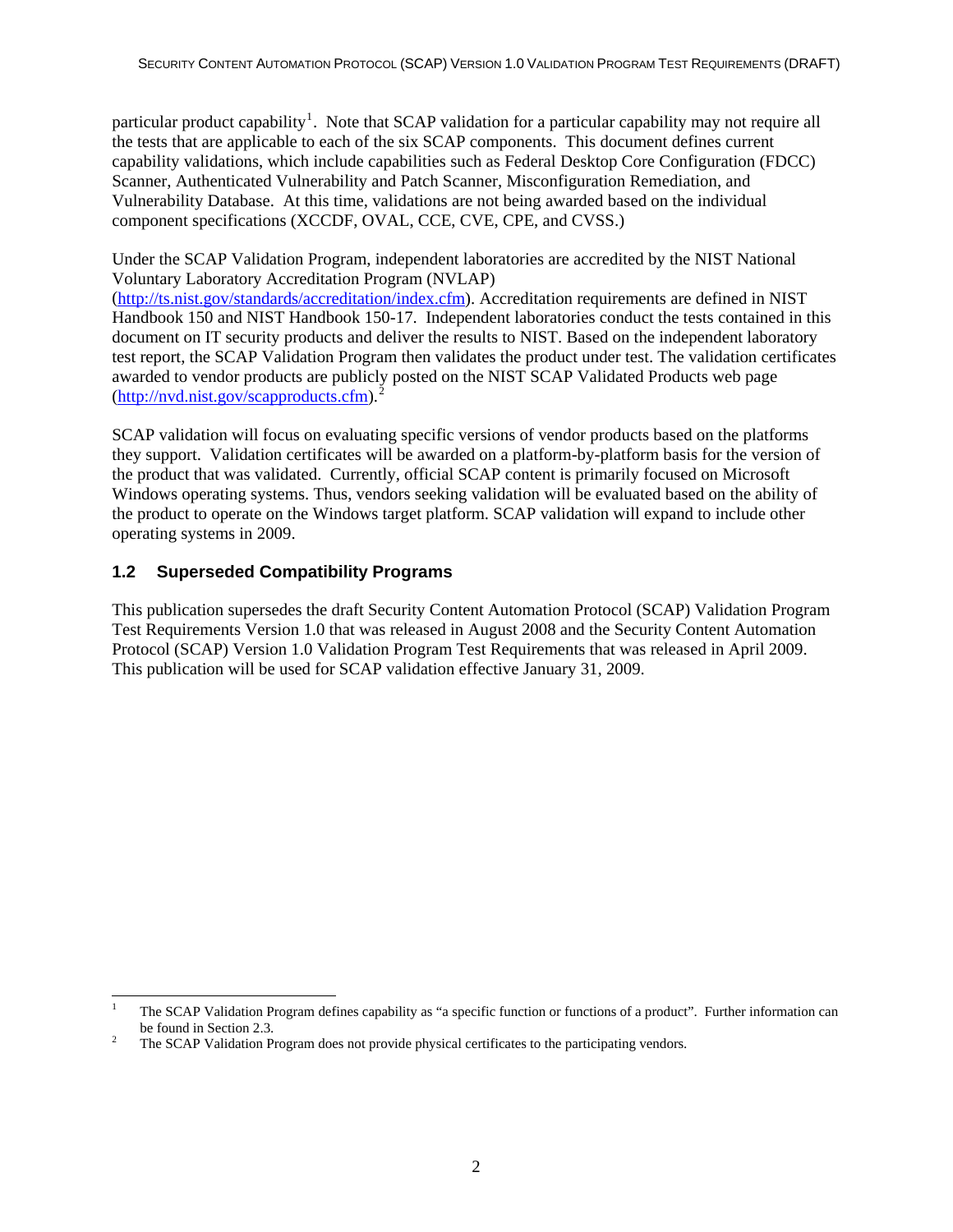#### <span id="page-9-0"></span>**2. Versions and Definitions**

#### **2.1 Versions**

For all test requirements that reference particular specifications, the versions indicated in the following section should be used.

#### **2.1.1 Federal Desktop Core Configuration (FDCC)**

Definition: The FDCC is a security configuration and policy developed for use on U.S. Federal government Windows XP and Windows Vista systems.

Versions: Versions 1.2.0.0 and 1.2.1.0. FDCC versioning is constructed using the following scheme:

FDCC SCAP version w.x.y.z where:

w = Configuration settings major number. If there are changes to the configuration settings, the major number will be revised upward.

x = Indicates correction in either XCCDF or OVAL, but does not indicate configuration setting changes, nor does it communicate versions of XCCDF or OVAL. Corrections can also include the addition of previously manual checks that are now automated.

 $y = OVAL$  version, where 0=5.4, 1=5.3, 2=5.5, 3=5.6, and so on.

 $z = XCCDF$  version, where 0=1.1.4, 1=1.1.5, 2=1.1.6, 3=1.2, and so on.

Specification: <http://fdcc.nist.gov/>

For the purposes of testing, vendors may choose either version 1.2.0.0 or version 1.2.1.0 for validation.

#### **2.1.2 Security Content Automation Protocol (SCAP)**

Definition: SCAP is a specification for expressing and manipulating security data in standardized ways. SCAP uses several individual specifications in concert to automate ongoing security monitoring, vulnerability management, and security policy compliance evaluation reporting. The SCAP version allows the versions of the SCAP components to be referred to collectively.

Version: 1.0

Specification: <http://scap.nist.gov/>

SCAP 1.0 includes:

- $\blacksquare$  XCCDF 1.1.4
- $\blacksquare$  OVAL 5.3
- $CCE 5.0$
- $\blacksquare$  CPE 2.2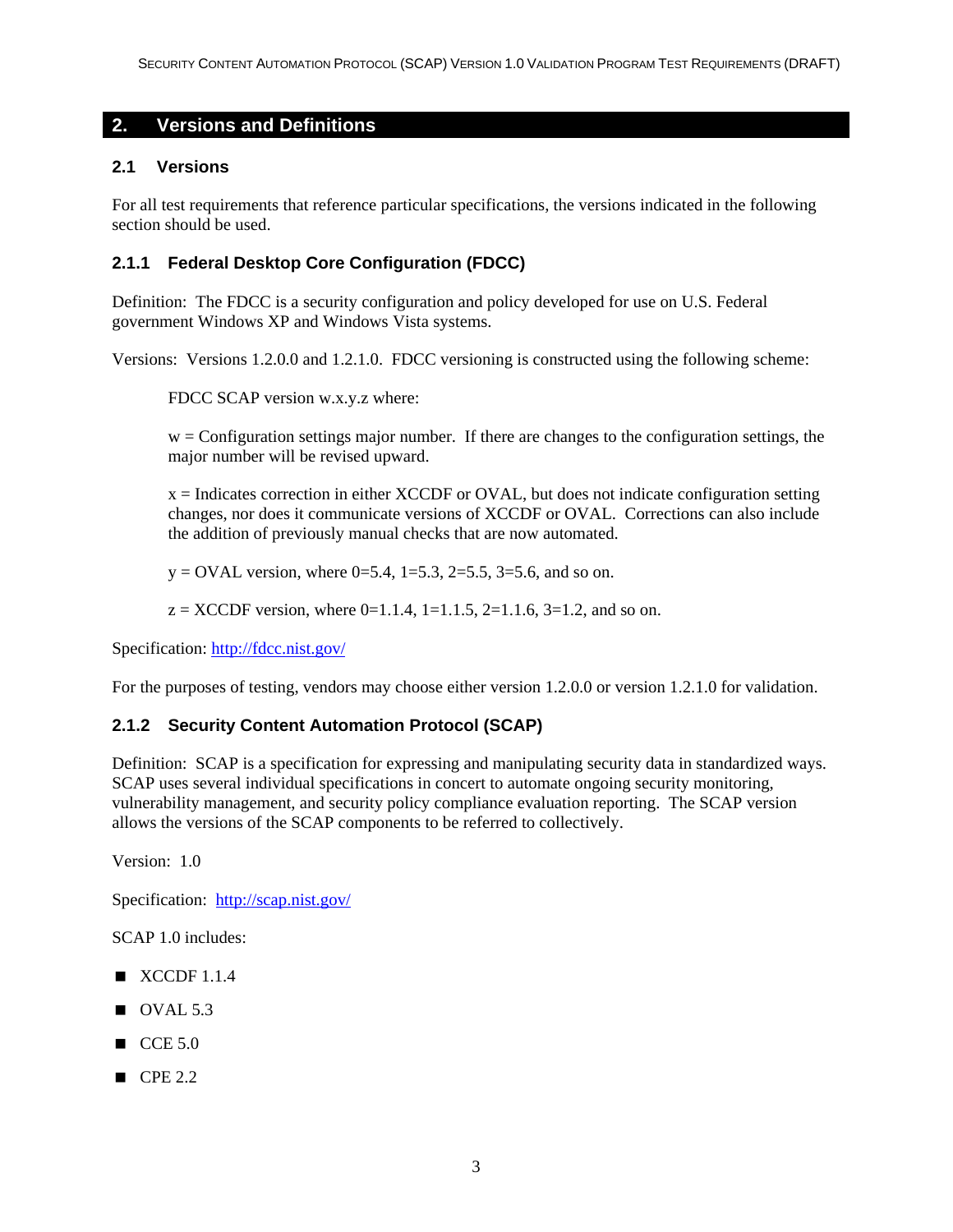- <span id="page-10-0"></span>**CVE**
- $\blacksquare$  CVSS 2.0

#### **2.1.3 eXtensible Configuration Checklist Document Format (XCCDF)**

Definition: XCCDF is an XML-based language for representing security checklists, benchmarks, and related documents in a machine-readable form. An XCCDF document represents a structured collection of security configuration rules for one or more applications and/or systems. The XCCDF specification also defines a data model and format for storing the results of benchmark compliance testing.

Version: 1.1.4

Specification: <http://nvd.nist.gov/xccdf.cfm>

Schema Location:<http://nvd.nist.gov/xccdf.cfm>

#### **2.1.4 Open Vulnerability and Assessment Language (OVAL)**

Definition: OVAL is an XML-based language used for communicating the details of vulnerabilities, patches, security configuration settings, and other machine states in a machine-readable form.

Version:  $5.3^3$  $5.3^3$  $5.3^3$ 

Specification: <http://oval.mitre.org/>

Schema Location:<http://oval.mitre.org/language/download/schema/version5.4/index.html>

#### **2.1.5 Common Configuration Enumeration (CCE)**

Definition: CCE is a format to describe system configuration issues to facilitate correlation of configuration data across multiple information sources and tools.

Version: 5.0

Specification: <http://cce.mitre.org/>

Schema Location:<http://cce.mitre.org/>

#### **2.1.6 Common Platform Enumeration (CPE)**

Definition: CPE is a structured naming scheme for IT platforms (hardware, operating systems, and applications) for the purpose of identifying specific platform types.

Version: 2.2

Specification: <http://cpe.mitre.org/>

Schema Location:<http://cpe.mitre.org/specification/index.html>

Dictionary: <http://nvd.nist.gov/cpe.cfm>

<span id="page-10-1"></span><sup>1</sup> 3 OVAL 5.4 is used in FDCC version 1.2.0.0 and is acceptable for validation ONLY for FDCC Scanners.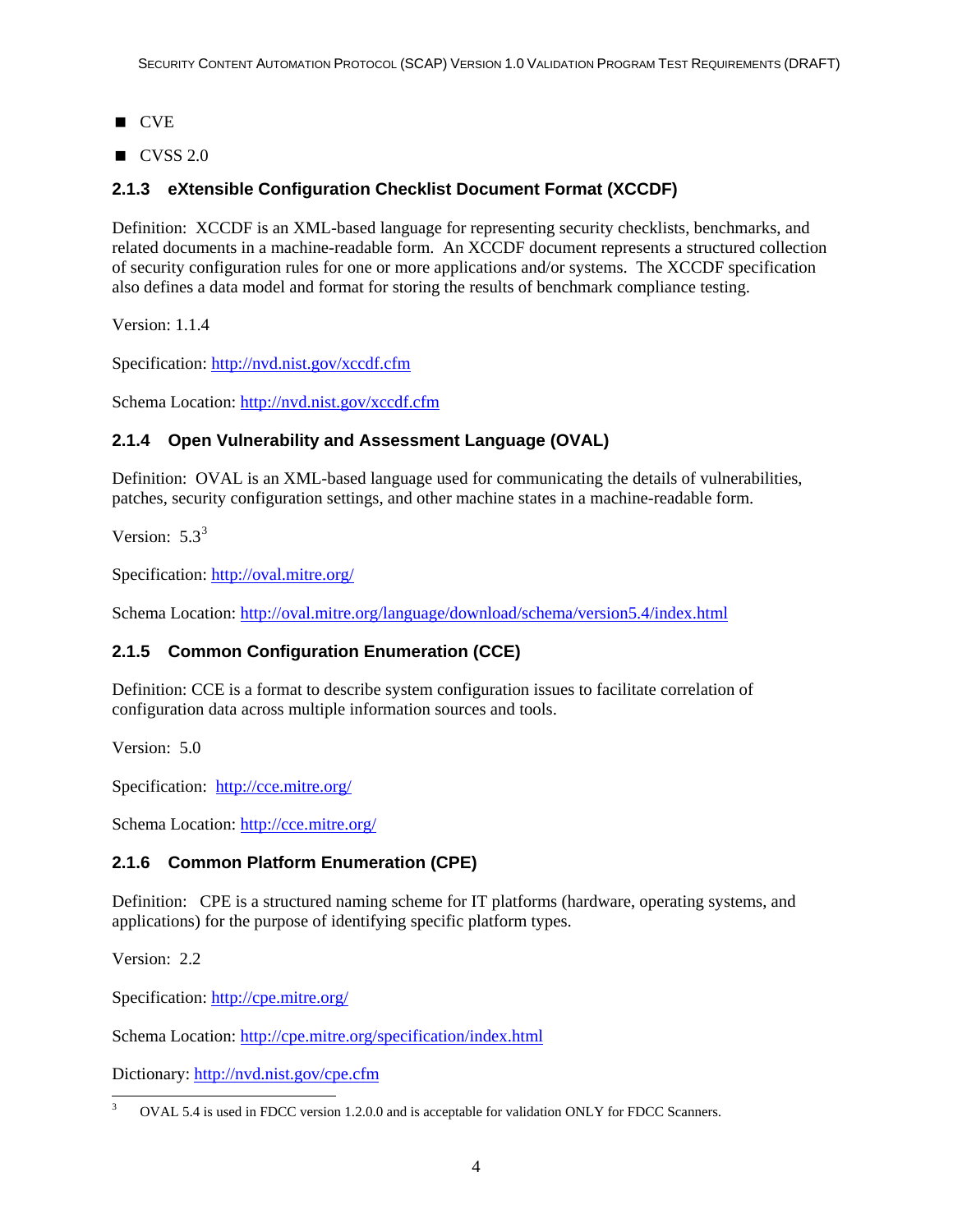#### <span id="page-11-0"></span>**2.1.7 Common Vulnerabilities and Exposures (CVE)**

Definition: CVE is a format to describe publicly known information security vulnerabilities and exposures. Using this format, new CVE IDs will be created, assigned, and referenced in content on an asneeded basis without a version change.

Version: N/A

Specification: <http://cve.mitre.org/>

Dictionary: <http://nvd.nist.gov/>

#### **2.1.8 Common Vulnerability Scoring System (CVSS)**

Definition: CVSS is a scoring system that provides an open framework for determining the relative severity of software flaw vulnerabilities and a standardized format for communicating vulnerability characteristics.

Version: 2.0

Specification: <http://csrc.nist.gov/publications/nistir/ir7435/NISTIR-7435.pdf>

SCAP CVSS Base Scores: <http://nvd.nist.gov/>

#### **2.2 Document Conventions**

The key words "MUST", "MUST NOT", "REQUIRED", "SHALL", "SHALL NOT", "SHOULD", "SHOULD NOT", "RECOMMENDED", "MAY", and "OPTIONAL" in this document are to be interpreted as described in Request for Comment (RFC)  $2119<sup>4</sup>$  $2119<sup>4</sup>$  $2119<sup>4</sup>$ .

The availability of an Internet connection, wireless or wired, during the evaluation of each test requirement will be indicated by the statements "permitted" or "not permitted". When "permitted" is indicated, a product may make full use of any available network connection to access Internet-based resources. If "not permitted" is indicated, then no Internet network connectivity shall be provided during evaluation of the test procedure. Every effort has been made in the test requirements to avoid mandating that the capability to run in the presence or absence of Internet connectivity be supported by a product. Use of an Internet connection in some test procedures is disallowed to ensure that the functionality being evaluated in the tool exists directly within the tool and not as the result of utilizing an Internet-based capability. Access to a local area network (LAN) shall be allowed in all tests to support client-server based implementations.

#### **2.3 Common Definitions**

The following definitions represent key terms used in this document.

**Authenticated Scanner:** A product that runs with privileges on a target system to conduct its assessment.

<span id="page-11-1"></span>l 4 For more information, please refer to Internet Engineering Task Force (IETF) RFC 2119, Key words for use in RFCs to Indicate Requirement Levels. S. Bradner. March 1997, [http://www.ietf.org/rfc/rfc2119.txt?number=2119.](http://www.ietf.org/rfc/rfc2119.txt?number=2119)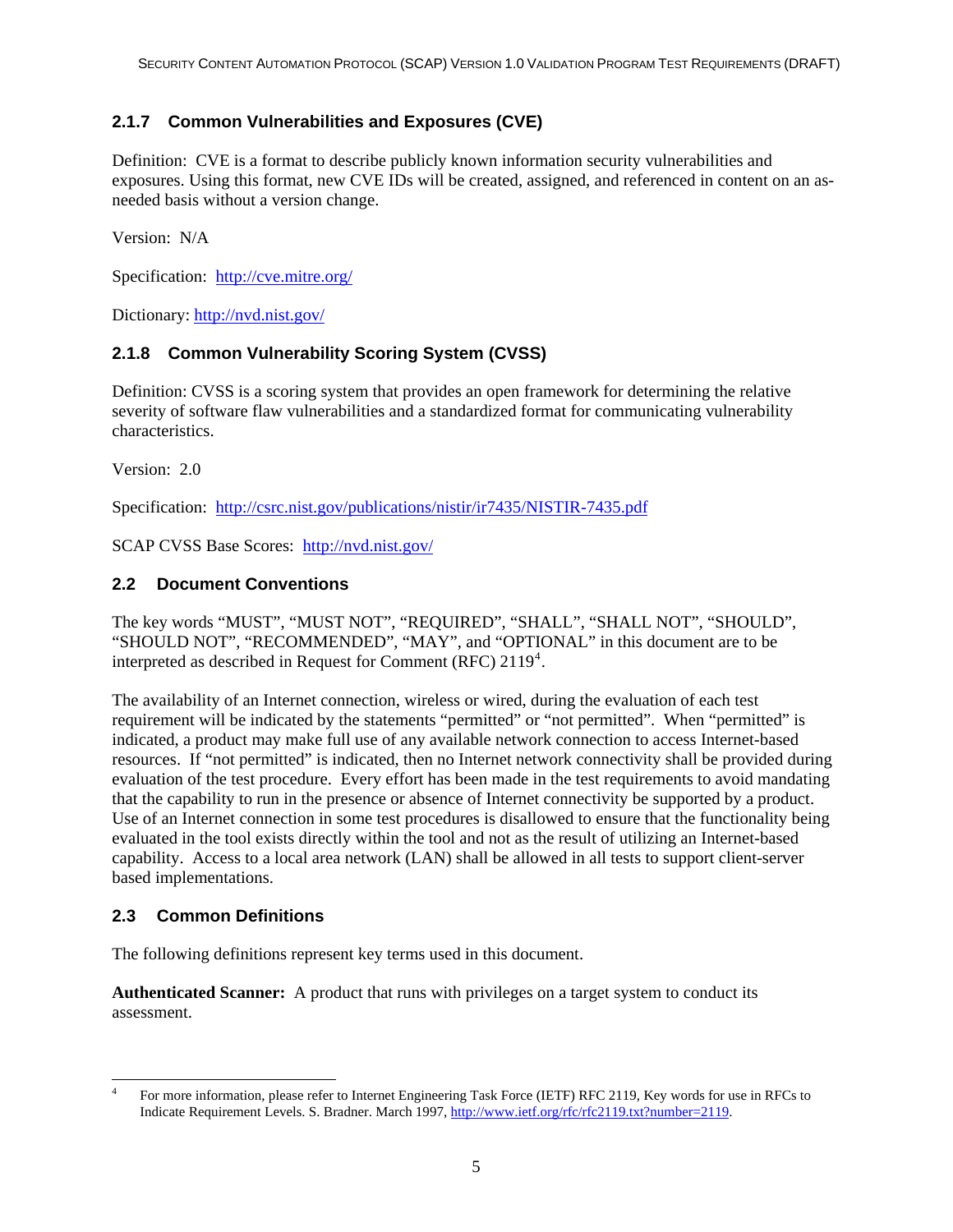**CCE ID:** An identifier for a specific configuration defined within the official CCE Dictionary and that conforms to the CCE specification. For more information please see the CCE specification reference in Section 2.1.

**Comparison Utility:** A utility provided to the accredited laboratory testers by NIST for use in the validation of product data sets as defined by certain testing requirements.

**CPE Name:** An identifier for a unique uniform resource identifier (URI) given to a specific platform type that conforms to the CPE specification. For more information please see the CPE specification reference in Section 2.1.

**CVE ID:** An identifier for a specific software flaw defined within the official CVE Dictionary and that conforms to the CVE specification. For more information please see the CVE specification reference in Section 2.1.

**Derived Test Requirement/Test Requirement:** A statement of requirement, needed information, and associated test procedures necessary to test a specific SCAP feature.

**Interrelation:** The aggregation of two or more SCAP components resulting in testing requirements that extend or replace the testing requirements for each individual SCAP component that forms the combination.

**Import:** A process available to end-users by which an SCAP data file can be loaded manually into the vendor product. During this process, the vendor process may optionally translate this file into a proprietary format.

**Machine-Readable:** Tool output that is in a structured format, typically XML, that can be consumed by another program using consistent processing logic.

**Major Revision:** Any increase in the version of an SCAP component's specification or SCAP related data set that involves substantive changes that will break backwards compatibility with previous releases. See also SCAP revision.

**Minor Revision:** Any increase in version of an SCAP component's specification or SCAP related data set that may involve adding additional functionality, but that preserves backwards compatibility with previous releases. See also SCAP revision.

**Misconfiguration:** A setting within a computer program that violates a configuration policy or that permits or causes unintended behavior that impacts the security posture of a system. CCE can be used for enumerating misconfigurations. (Note: NIST generally defines a vulnerability as including both software flaws and configuration issues [misconfigurations]. For the purposes of the validation program and dependent procurement language, the SCAP Validation program is defining vulnerability and misconfiguration as two separate entities, with "vulnerability" referring strictly to software flaws.)

**OVAL ID:** An identifier for a specific OVAL definition that conforms to the format for OVAL IDs. For more information please see the OVAL specification reference in Section 2.1.

**Product:** A security software application, appliance, or security database that has one or more capabilities.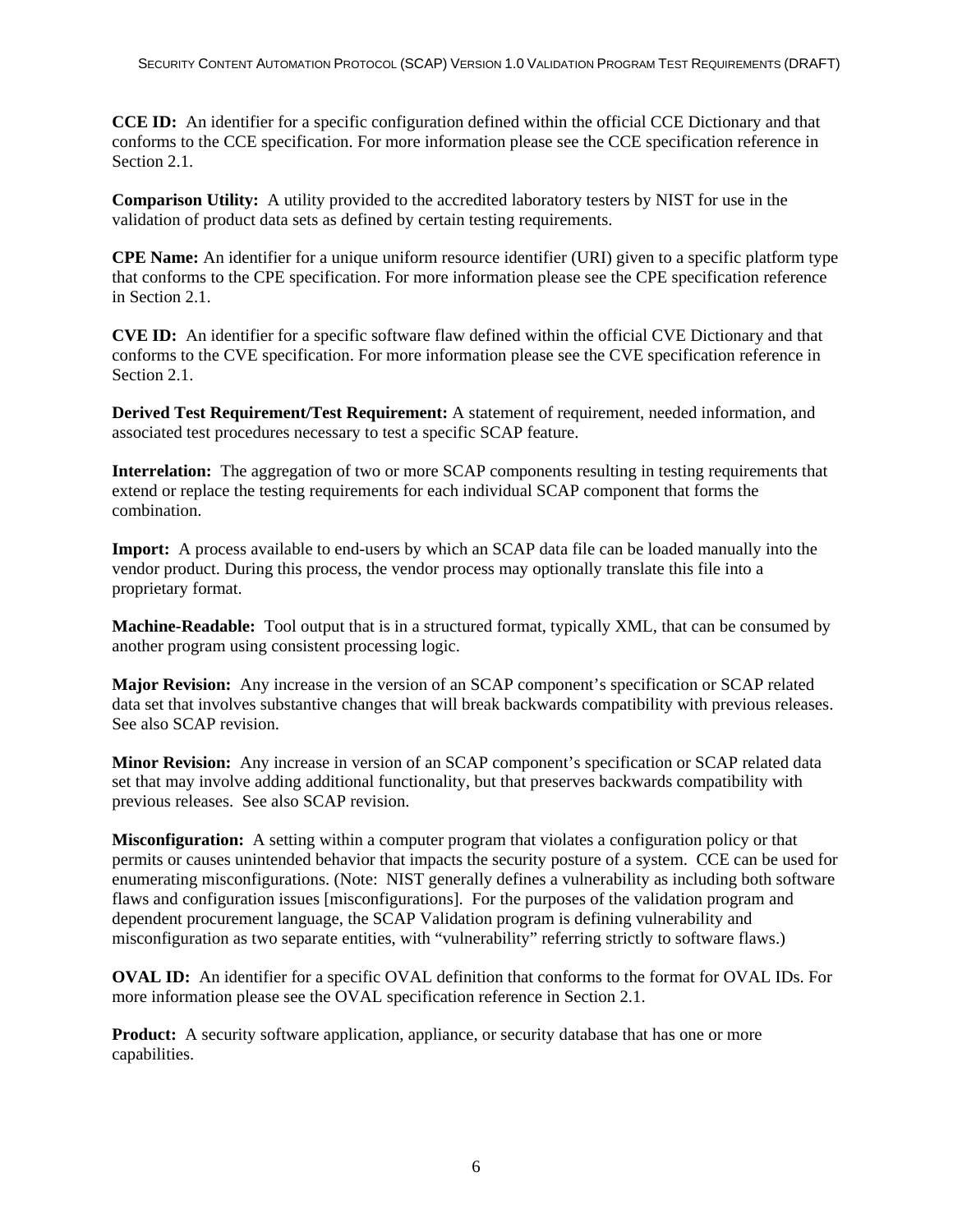**Product Output:** Information produced by a product. This includes the product user interface, humanreadable reports, and machine-readable reports. There are no constraints on the format. When this output is evaluated in a test procedure, either all or specific forms of output will be sampled as indicated by the test procedure.

**Reference Product:** A product provided to accredited laboratory testers by NIST for use as a baseline for testing requirements. The product exhibits the behavior that is deemed to be correct.

**SCAP Capability:** A specific function or functions of a product as defined below:

- **FDCC** Scanner: the capability to audit and assess a target system to determine its compliance with the FDCC requirements.
- Authenticated Configuration Scanner: the capability to audit and assess a target system to determine its compliance with a defined set of configuration requirements using target system logon privileges.
- Authenticated Vulnerability and Patch Scanner: the capability to scan a target system to locate and identify the presence of known vulnerabilities and evaluate the software patch status to determine compliance with a defined patch policy using target system logon privileges
- Unauthenticated Vulnerability Scanner: the capability of determining the presence of known vulnerabilities by evaluating the target system over the network
- Intrusion Detection and Prevention System (IDPS): the capability to monitor a system or network for unauthorized or malicious activities. An intrusion prevention system actively protects the target system or network against these activities.
- Vulnerability Remediation: the capability to install patches on a target system in compliance with a defined patching policy.
- Misconfiguration Remediation: the capability to alter the configuration of a target system to bring it into compliance with a defined set of configuration recommendations.
- Asset Scanner: the capability to actively discover, audit, and assess asset characteristics including: installed and licensed products; location within the world, a network or enterprise; ownership; and other related information on IT assets such as workstations, servers, and routers.
- Asset Database: the capability to store and report on asset characteristics including: installed and licensed products; location within the world, a network or enterprise; ownership; and other related information on IT assets such as workstations, servers, and routers.
- Vulnerability Database: a catalog of security-related software flaws labeled with CVEs where applicable. This data is made accessible to users through a search capability or data feed and contains descriptions of software flaws, references to additional information (e.g., links to patches or vulnerability advisories), and impact scores. The user-to-database interaction is provided independent of any scans, intrusion detection, or reporting activities. Thus, a product that only scans to find vulnerabilities and then stores the results in a database does not meet the requirements for an SCAP vulnerability database (such a product would map to a different SCAP capability). A product that presents the user general knowledge about vulnerabilities, independent of a particular environment, would meet the definition of an SCAP vulnerability database.
- Misconfiguration Database: a catalog of security-related configuration issues labeled with CCEs where applicable. This data is made accessible to users through a search capability or data feed and contains descriptions of configuration issues and references to additional information (e.g.,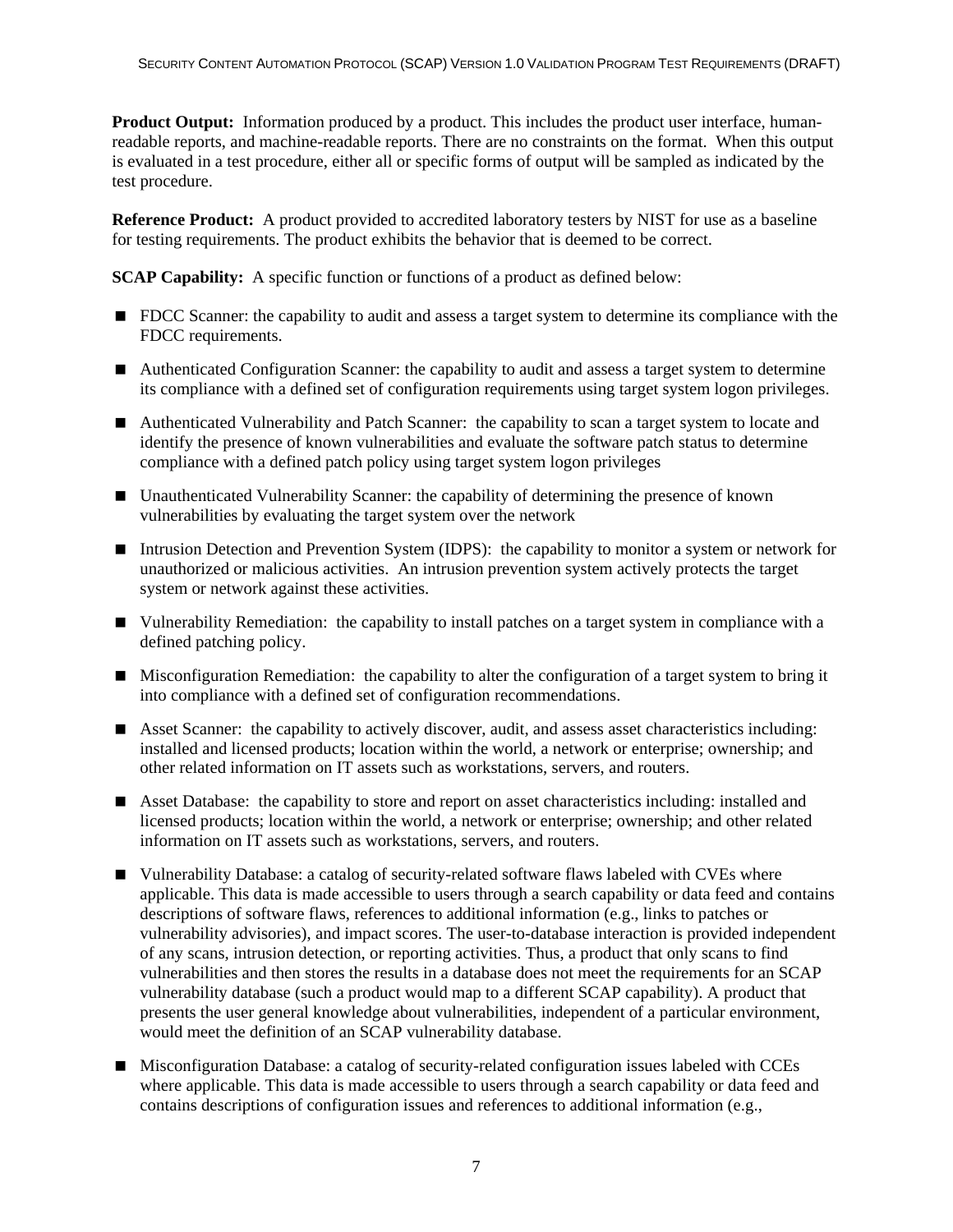configuration guidance, mandates, or other advisories). The user-to-database interaction is provided independent of any configuration scans or intrusion detection activities. Thus, a product that only scans to find misconfigurations and then stores the results in a database does not meet the requirements for an SCAP misconfiguration database (such a product would map to a different SCAP capability). A product that presents the user general knowledge about security-related configuration issues, independent of a particular environment, would meet the definition of an SCAP vulnerability database.

 Malware Tool: the capability to identify and report on the presence of viruses, worms, Trojan horses, spyware, or other malware on a target system.

**SCAP Component:** One of the six specifications that comprise SCAP: CCE, CPE, CVE, CVSS, OVAL, and XCCDF.

**SCAP-Expressed Data Stream:** A collection of four or more related XML files containing SCAP data using the SCAP components that provide the data necessary to evaluate systems for compliance with a configuration-based security policy. Patch checking content may also be included in this bundle. Files included for SCAP 1.0 are listed below, with the "XXXX" in each name representing a unique prefix for the bundle  $(e.g., f<sub>d</sub>cc-xp, f<sub>d</sub>cc-v<sub>i</sub>sta):$ 

- $\blacksquare$  XXXX-xccdf.xml XCCDF 1.1.4 content
- XXXX-cpe-oval.xml CPE OVAL 5.3 definitions
- XXXX-cpe-dictionary.xml Minimal CPE 2.2 dictionary
- XXXX-oval.xml OVAL 5.3 compliance definitions

**SCAP Revision:** A version of the SCAP specification, designated by a revision number in the format nn.nn.nn, where the first nn is the major revision number, the second nn number is the minor revision number, and the final nn number is the refinement number. A specific SCAP revision will populate all three fields, even if that means using zeros to show no minor revision or refinement number has been used to date. A leading zero will be used to pad single-digit revision or refinement numbers.

#### **Software Flaw:** See Vulnerability.

**Target Platform:** The target operating system or application on which a vendor product will be evaluated using a platform-specific validation lab test suite. These platform-specific test suites consist of specialized SCAP content used to perform the test procedures defined in this document.

**Unauthenticated Scanner:** A scanning product that runs without privileges against a target system to conduct its assessment which could include network data and port scans.

**Vulnerability:** An error, flaw, or mistake in computer software that permits or causes an unintended behavior to occur. CVE is a common means of enumerating vulnerabilities.

**XCCDF Content:** A file conforming to the XCCDF schema.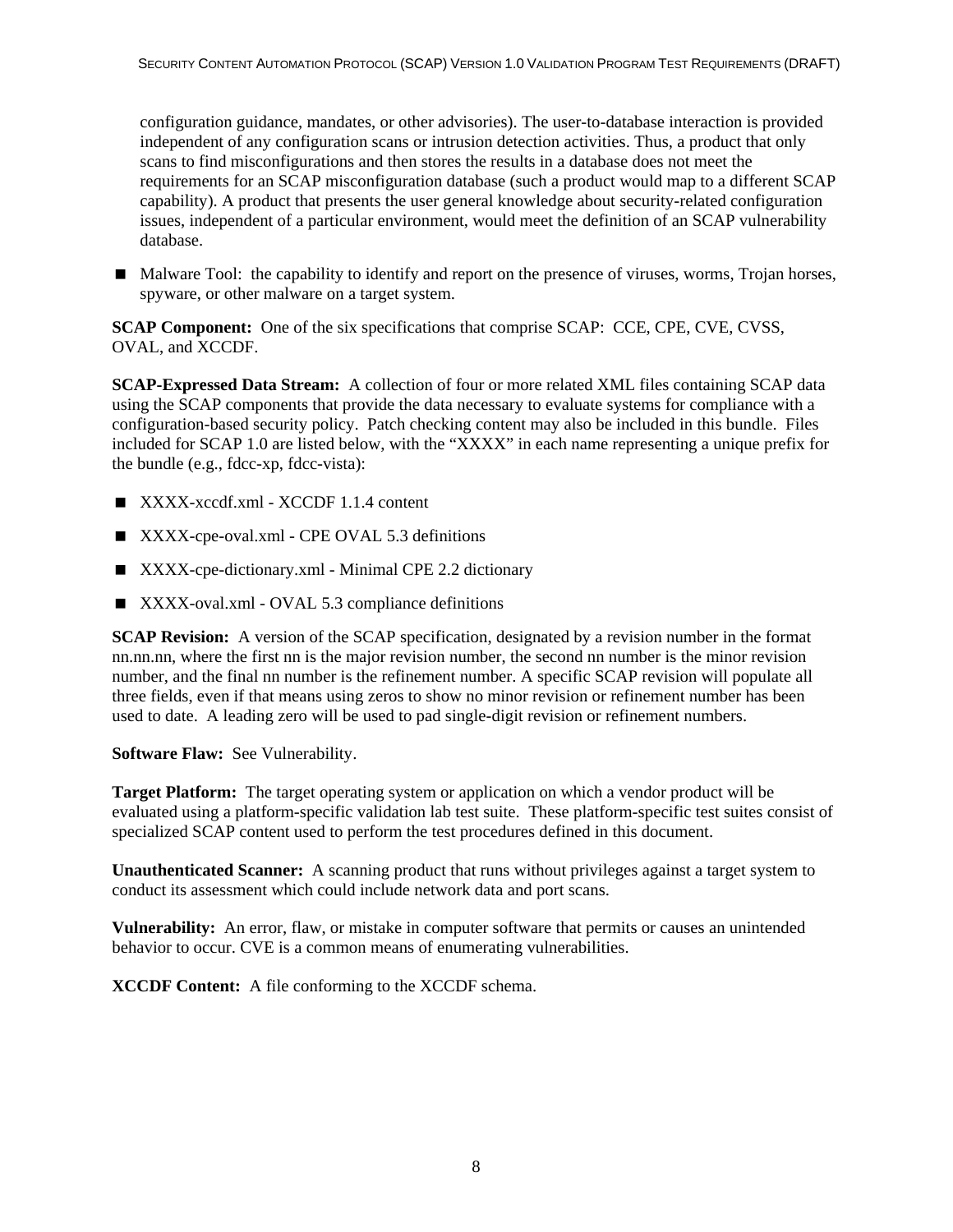#### <span id="page-15-0"></span>**3. Vendor Product Validation Testing Requirements**

The following guidelines must be followed by all vendors seeking validation of a product:

- 1. Vendors must provide the required vendor information detailed within the applicable derived test requirements.
- 2. For tests that require testers to import a NIST-provided XCCDF or OVAL test file(s), vendors may indicate whether or not this import should be a standalone file or part of an SCAP-expressed data stream.
- 3. All SCAP tests require an SCAP-expressed data stream as input. Therefore, vendor products must be able to import valid SCAP-expressed data streams.

Vendors may update validated products, but the new version is **not** automatically validated. To validate an updated product, the vendor must send documentation to the laboratory that performed the existing validation explaining the validation-related changes to the product. This statement will be posted publicly by NIST with the product's validation and thus must not contain proprietary information. The vendor may provide the laboratory additional proprietary details that will not be sent to NIST and will not be publicly posted.

The laboratory will review the changes, list the impacted testing requirements, and retest those requirements. The laboratory will then provide NIST a test report that summarizes how the product was changed and provides relevant test results. NIST will review the report and make a decision regarding whether to validate the updated product. If validation is granted, the newly validated product will have the same expiration date as the originally validated product since full testing of all requirements was not performed. Because of this, vendors may wish to fully retest an updated product if the expiration date is near and if a significant amount of retesting is required for the update.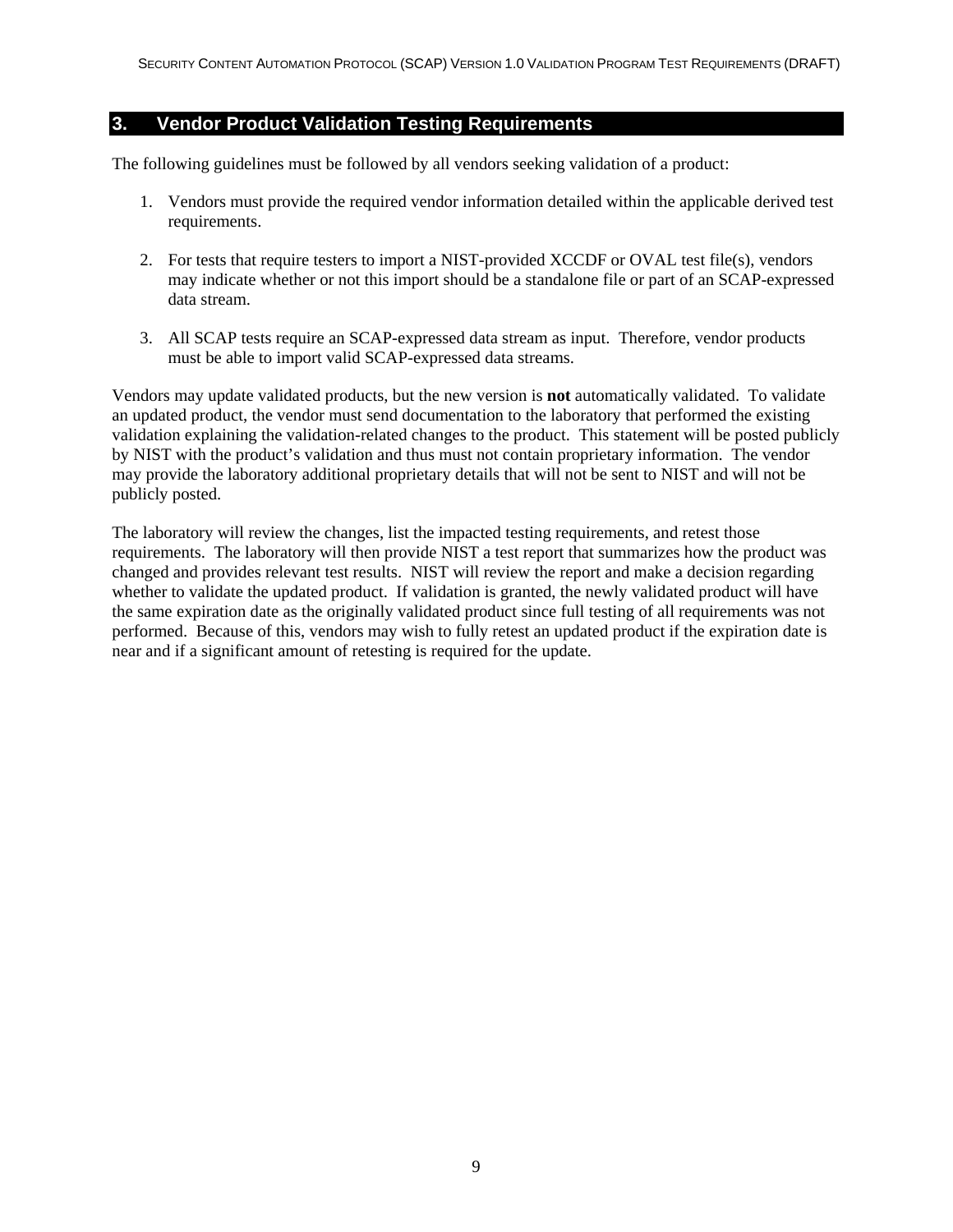#### <span id="page-16-0"></span>**4. Derived Test Requirements for Specific SCAP Components**

This section contains the Derived Test Requirements (DTR) for each of the six SCAP components for the purpose of allowing individual validation of each SCAP component within a product. Version information and download location, listed in Section 2.1, should be referenced to ensure that the correct version is being used prior to testing. SCAP-specific requirements are found in Section 5.

Each DTR includes the following information:

- The DTR name. This is comprised of the acronym followed by ".R" to denote it is a requirement, and then the requirement number within the component section (CVE, CCE, etc.)
- Required vendor information. This states what information vendors are required to provide to the testing lab for the test to be conducted.
- Required test procedure(s). This defines one or more tests that the testing laboratory will conduct to determine the product's ability to meet the stated requirement.

#### **4.1 XCCDF**

The following XCCDF requirements are used to achieve XCCDF validation or in conjunction with other non-XCCDF test requirements for SCAP validation. Thus, all of the tests are focused exclusively on XCCDF and do not cover how XCCDF interrelates with other SCAP components. Section 6 includes a capability matrix that indicates which of the XCCDF test requirements are used in SCAP validation.

Because of the versatility of the XCCDF language, it can be used in a variety of roles. Some of the test requirements have been classified based on their specific role and these are in turn applied to the relevant SCAP capability.

#### **XCCDF.R.1: The product's documentation (printed or electronic) must state that it uses XCCDF and explain the relevant details to the users of the product.**

#### **Required Vendor Information**

XCCDF.V.1: The vendor shall indicate where in the product documentation information regarding the use of XCCDF can be found. This may be a physical document or a static electronic document (e.g., a PDF or help file).

#### **Required Test Procedures**

Internet Connectivity: Permitted

XCCDF.T.1: The tester shall visually inspect the product documentation to verify that information regarding the product's use of XCCDF is present and verify that the XCCDF documentation is in a location accessible to any user of the product. This test does not involve judging the quality of the documentation or its accuracy.

#### **XCCDF.R.2: The vendor must assert that the product implements the XCCDF specification and provide a high-level summary of the implementation approach.**

#### **Required Vendor Information**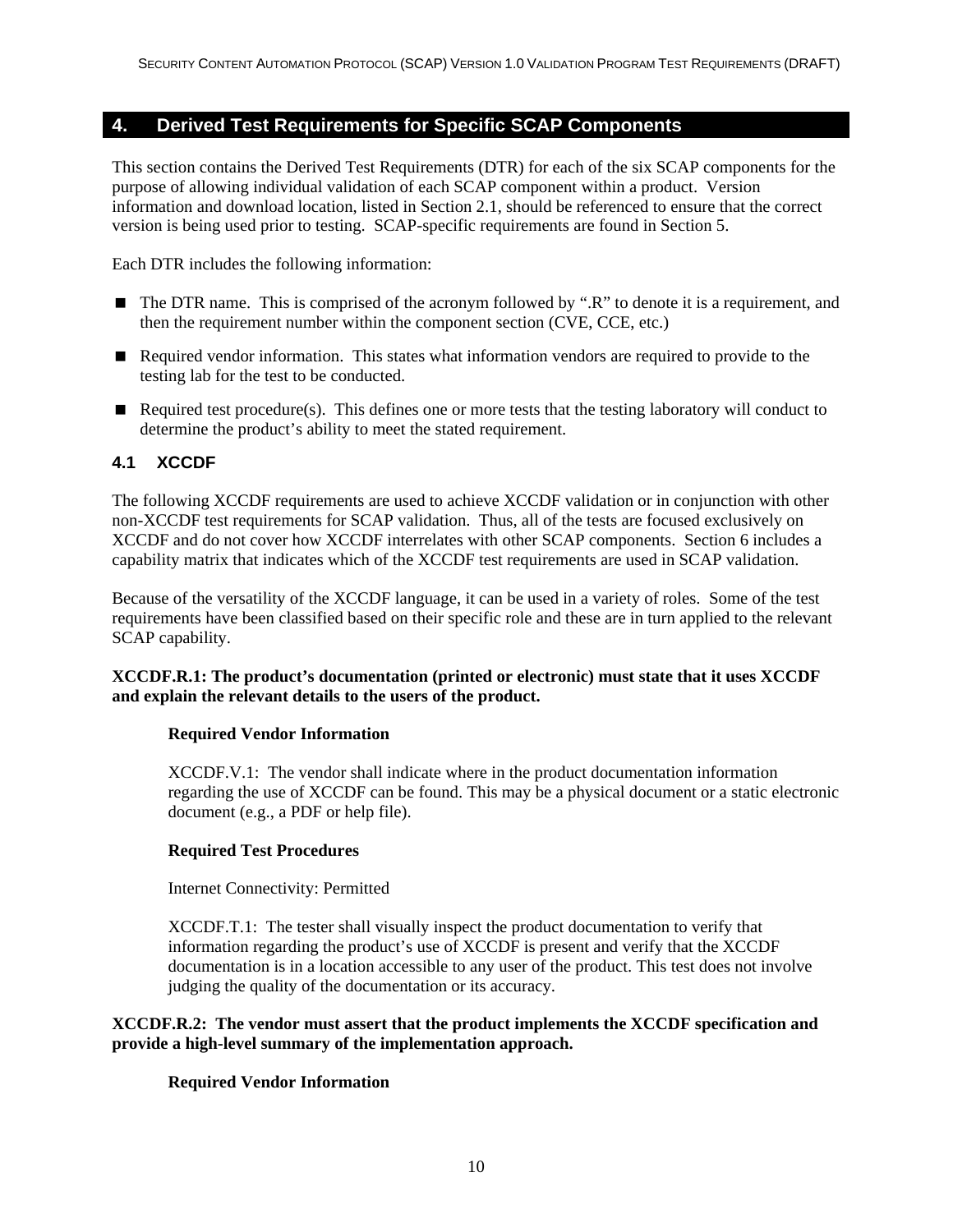XCCDF.V.2: The vendor shall provide a 150 to 500 word English language document to the lab that asserts that the product implements the XCCDF specification and provides a high-level summary of the implementation approach. This content will be used on NIST web pages to explain details about each validated product and thus must contain only information that is to be publicly released. If applicable, this document shall include information about what product functionality uses CPE versus what product functionality does not.

#### **Required Test Procedures**

Internet Connectivity: Permitted

XCCDF.T.2.1: The tester shall inspect the provided documentation to verify that the documentation asserts that the product implements the XCCDF specification and provides a highlevel summary of the implementation approach. This test does not judge the quality or accuracy of the documentation, nor does it test how thoroughly the product implements XCCDF.

XCCDF.T.2.2: The tester shall verify that the provided documentation is an English language document consisting of 150 to 500 words.

#### **XCCDF.R.3: The product shall report XCCDF content that is invalid according to the XCCDF schema.**

#### **Required Vendor Information**

XCCDF.V.3: The vendor shall provide instructions on how and where XCCDF schema errors will be displayed within the product output.

#### **Required Test Procedure**

Internet Connectivity: Not permitted

XCCDF.T.3: The tester shall attempt to import known invalid XCCDF content into the vendor product and examine the product output to validate that the tool reports the content as invalid according to the XCCDF schema.

#### **XCCDF.R.4: The product shall be able to process XCCDF files and generate XCCDF Results in accordance with the XCCDF specification for the target platform.**

#### **Required Vendor Information**

XCCDF.V.4: The vendor shall provide instructions on how to import XCCDF files for execution and provide instructions on where the XCCDF Results can be located for visual inspection. Use of any XCCDF-capable check system(s) is permitted. The purpose of this requirement is to ensure that the product produces valid XCCDF Results and a matching pass/fail result for a given Rule.

#### **Required Test Procedure**

Internet Connectivity: Not permitted

XCCDF.T.4.1: The tester shall import a known valid XCCDF file for the target platform into the vendor tool and execute it according to the tool operation instructions provided by the vendor.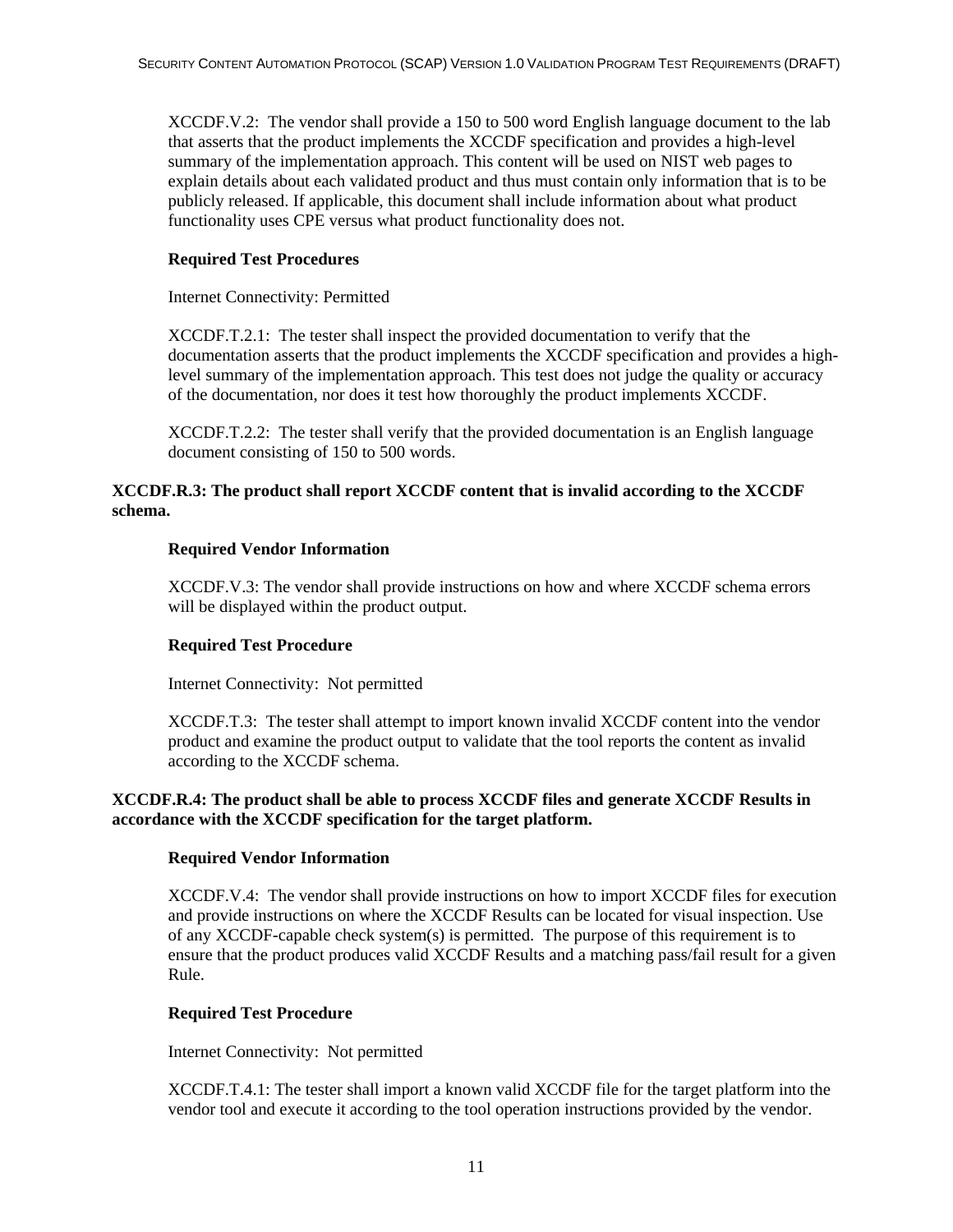<span id="page-18-0"></span>The tester will inspect the output to validate that it includes the same checks and uses the same check parameters as that produced by the NIST XCCDF reference implementation.

XCCDF.T.4.2: The tester shall validate the resulting XCCDF result output using the XCCDF schema. This validation must not produce any validation errors.

XCCDF.T.4.3: The tester shall compare the product results to those produced by the XCCDF reference implementation to ensure that the pass/fail results match for each Rule.

NOTE: If the product is not seeking OVAL validation, results will indicate that the Rules were not executed. This is acceptable.

#### **XCCDF.R.5: The user shall be able to select a specific XCCDF Profile when executing an XCCDF file on the target platform. The product will execute the XCCDF content using the chosen profile.**

#### **Required Vendor Information**

XCCDF.V.5: The vendor shall provide instructions on how the user can select an XCCDF Profile when executing a valid XCCDF content file.

#### **Required Test Procedures**

Internet Connectivity: Not permitted

XCCDF.T.5: The tester shall validate that the product produces results applicable to the chosen XCCDF profile on the target platform.

**XCCDF.R.6: The product shall be able to import an XCCDF file and generate human-readable prose (close correspondence to the patterns of everyday speech) from valid XCCDF documents. This requirement includes both XCCDF checklists and output result files.** 

#### **Required Vendor Information**

XCCDF.V.6: The vendor shall provide instructions on how the product generates humanreadable prose from valid XCCDF documents.

#### **Required Test Procedures**

Internet Connectivity: Permitted

XCCDF.T.6: The tester shall use the vendor product to generate human-readable prose from a valid XCCDF document.

#### **4.2 OVAL**

The following OVAL requirements are used in conjunction with other non-OVAL test requirements for SCAP validation. Thus, all of the tests are focused exclusively on OVAL and do not cover how OVAL interrelates with other SCAP components. Section 6 includes a capability matrix that indicates which of the OVAL test requirements are used in SCAP validation.

**OVAL.R.1: The product's documentation (printed or electronic) must state that it uses OVAL and explain relevant details to the users of the product.**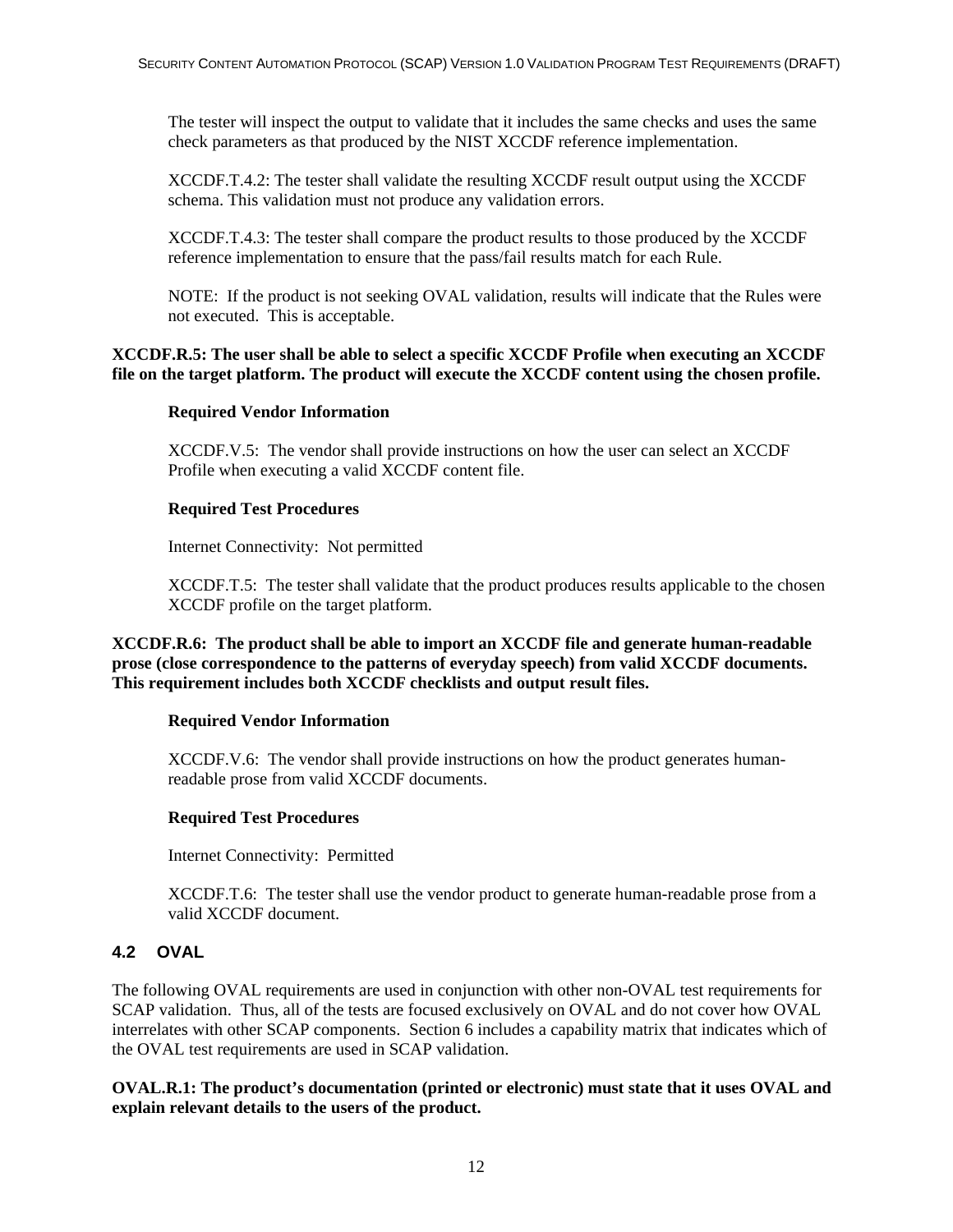#### **Required Vendor Information**

OVAL.V.1: The vendor shall indicate where in the product documentation information regarding the use of OVAL can be found. This may be a physical document or a static electronic document (e.g., a PDF or help file).

#### **Required Test Procedures**

Internet Connectivity: Permitted

OVAL.T.1: The tester shall visually inspect the product documentation to verify that information regarding the product's use of OVAL is present and to verify that the OVAL documentation is in a location accessible to any user of the product. This test does not involve judging the quality of the documentation or its accuracy.

#### **OVAL.R.2: The vendor must assert that the product implements the OVAL specification and provide a high-level summary of the implementation approach.**

#### **Required Vendor Information**

OVAL.V.2: The vendor shall provide a 150 to 500 word English language document to the accredited validation lab that asserts that the product implements the OVAL specification and provides a high-level summary of the implementation approach. This content will be used on NIST web pages to explain details about each validated product and thus must contain only information that is to be publicly released. If applicable, this document shall include information about what product functionality uses OVAL versus what product functionality does not.

#### **Required Test Procedures**

Internet Connectivity: Permitted

OVAL.T.2.1: The tester shall inspect the provided documentation to verify that the documentation asserts that the product implements the OVAL specification and provides a highlevel summary of the implementation approach. This test does not judge the quality or accuracy of the documentation, nor does it test how thoroughly the product implements OVAL.

OVAL.T.2.2: The tester shall verify that the provided documentation is an English language document consisting of 150 to 500 words.

#### **OVAL.R.3: The product shall report and optionally reject OVAL content that is invalid according to the OVAL XML schemas and schematron stylesheets.**

#### **Required Vendor Information**

OVAL.V.3: The vendor shall provide instructions on how validation of OVAL content is performed and where errors from validation will be displayed within the product output.

#### **Required Test Procedure**

Internet Connectivity: Not permitted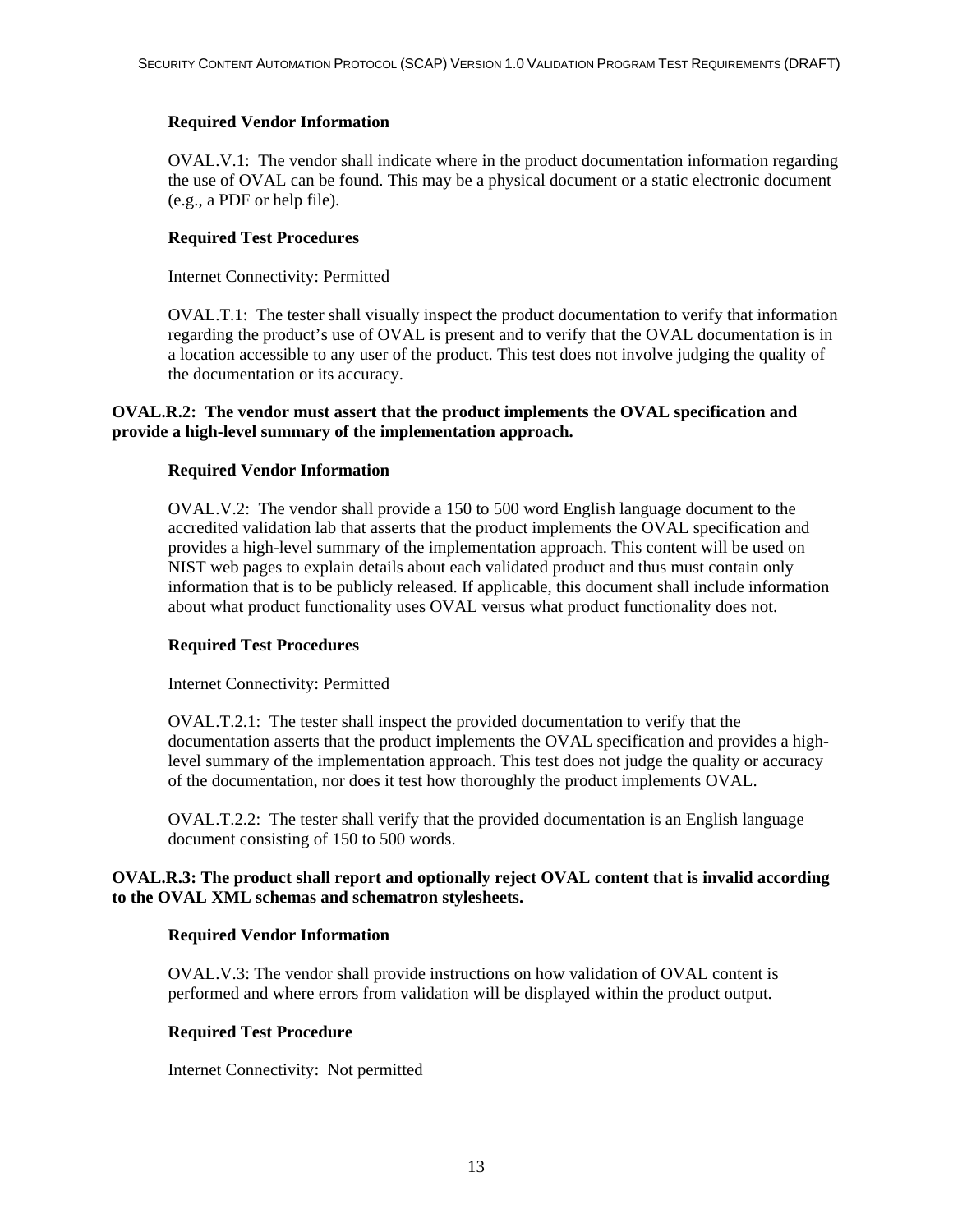OVAL.T.3.1: The tester shall attempt to import known invalid OVAL Definition content into the vendor product and examine the product output to validate that the product reports and optionally rejects the content as invalid according to the OVAL Definition schema and schematron stylesheets.

**OVAL.R.4: The product output shall enable users to view the XML OVAL Definitions being consumed by the tool (e.g., within the product user interface or through an XML dump of the OVAL definitions to a file).** 

#### **Required Vendor Information**

OVAL.V.4: The vendor shall provide instructions on how the user can view the XML OVAL Definitions being consumed by the product.

#### **Required Test Procedure**

Internet Connectivity: Not permitted

OVAL.T.4: The tester shall follow the provided vendor instructions to view the XML OVAL Definitions being consumed by the product and verify that access is provided as stated.

**OVAL.R.5: The product shall be able to correctly evaluate a valid OVAL Definition file against target systems of the target platform type and produce a result file for each definition using the OVAL XML Full Results format.** 

#### **NOTE: This requirement is deferred until January 2010 for all SCAP Capabilities.**

#### **Required Vendor Information**

OVAL.V.5: The vendor shall provide instructions on how a valid OVAL Definitions file can be imported into the product for interpretation. The vendor shall also provide instructions on where the resultant OVAL XML Full Results output can be viewed by the tester.

For OVAL.T.5.5, the vendor shall indicate how two or more values can be specified for a variable used by one OVAL Definition.

#### **Required Test Procedure**

Internet Connectivity: Not permitted

OVAL.T.5.1: The tester shall run the tool using valid OVAL Definitions files against the target systems of the target platform type. The results shall be compared against results from the OVAL reference implementation and they must produce the same pass/fail result for each OVAL definition and criteria contained within the definition.

OVAL.T.5.2: The tester shall validate the resulting OVAL XML Full Results output using the OVAL schema and schematron style sheets. Both of these validations must not produce any validation errors.

OVAL.T.5.3: The tester shall validate that the resulting OVAL XML Full Results are available for viewing by the user.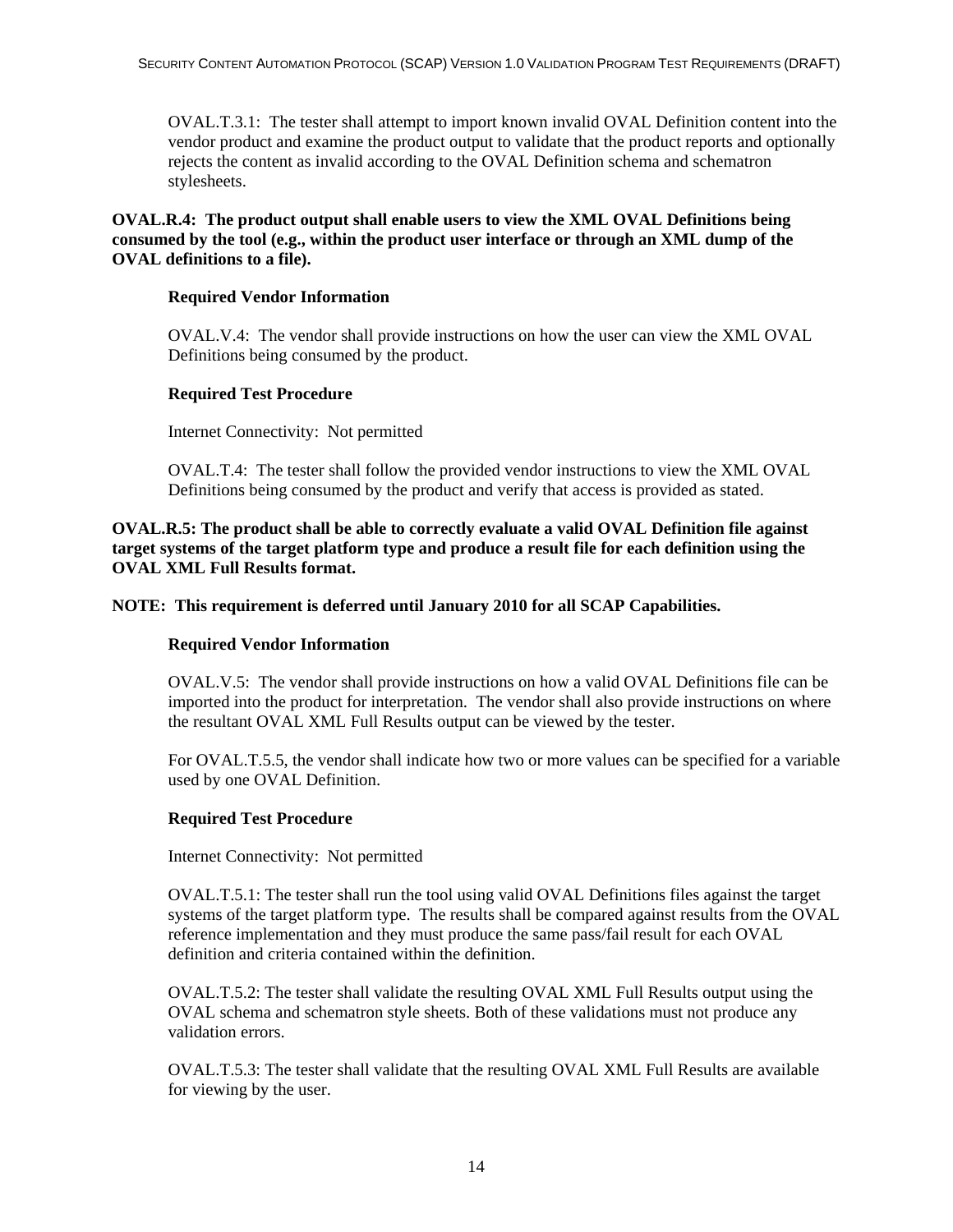<span id="page-21-0"></span>OVAL.T.5.4: The tester shall inspect the product output and compare it against the reference results to ensure the proper use of result types ("not evaluated", "error", etc.)

OVAL.T.5.5: When an OVAL Definition has been evaluated more than once on a single target system, each time with different values for the variables, the tester shall validate that the OVAL XML Full Results file includes unique variable instance values for each individual case.

#### **4.3 CCE**

The following CCE requirements are used to achieve CCE validation or in conjunction with other non-CCE test requirements for SCAP validation. Thus, all of the tests in this sub-section are focused exclusively on CCE and do not cover how CCE interrelates with other SCAP components. Section 6 includes a capability matrix that indicates which of the CCE test requirements are used in SCAP validation.

#### **CCE.R.1: The product's documentation (printed or electronic) must state that it uses CCE and explain relevant details to the users of the product.**

#### **Required Vendor Information**

CCE.V.1: The vendor shall indicate where in the product documentation information regarding the use of CCE can be found. This may be a physical document or a static electronic document (e.g., a PDF or help file).

#### **Required Test Procedures**

Internet Connectivity: Permitted

CCE.T.1: The tester shall visually inspect the product documentation to verify that information regarding the product's use of CCE is present and to verify that the CCE documentation is in a location accessible to any user of the product. This test does not involve judging the quality of the documentation or its accuracy.

#### **CCE.R.2: The vendor must assert that the product implements the CCE specification and provide a high-level summary of the implementation approach.**

#### **Required Vendor Information**

CCE.V.2: The vendor shall provide a 150 to 500 word English language document to the lab that asserts that the product implements the CCE specification and provides a high-level summary of the implementation approach. This content will be used on NIST web pages to explain details about each validated product and thus must contain only information that is to be publicly released. If applicable, this document shall include information about what product functionality uses CCE versus what product functionality does not.

#### **Required Test Procedures**

Internet Connectivity: Permitted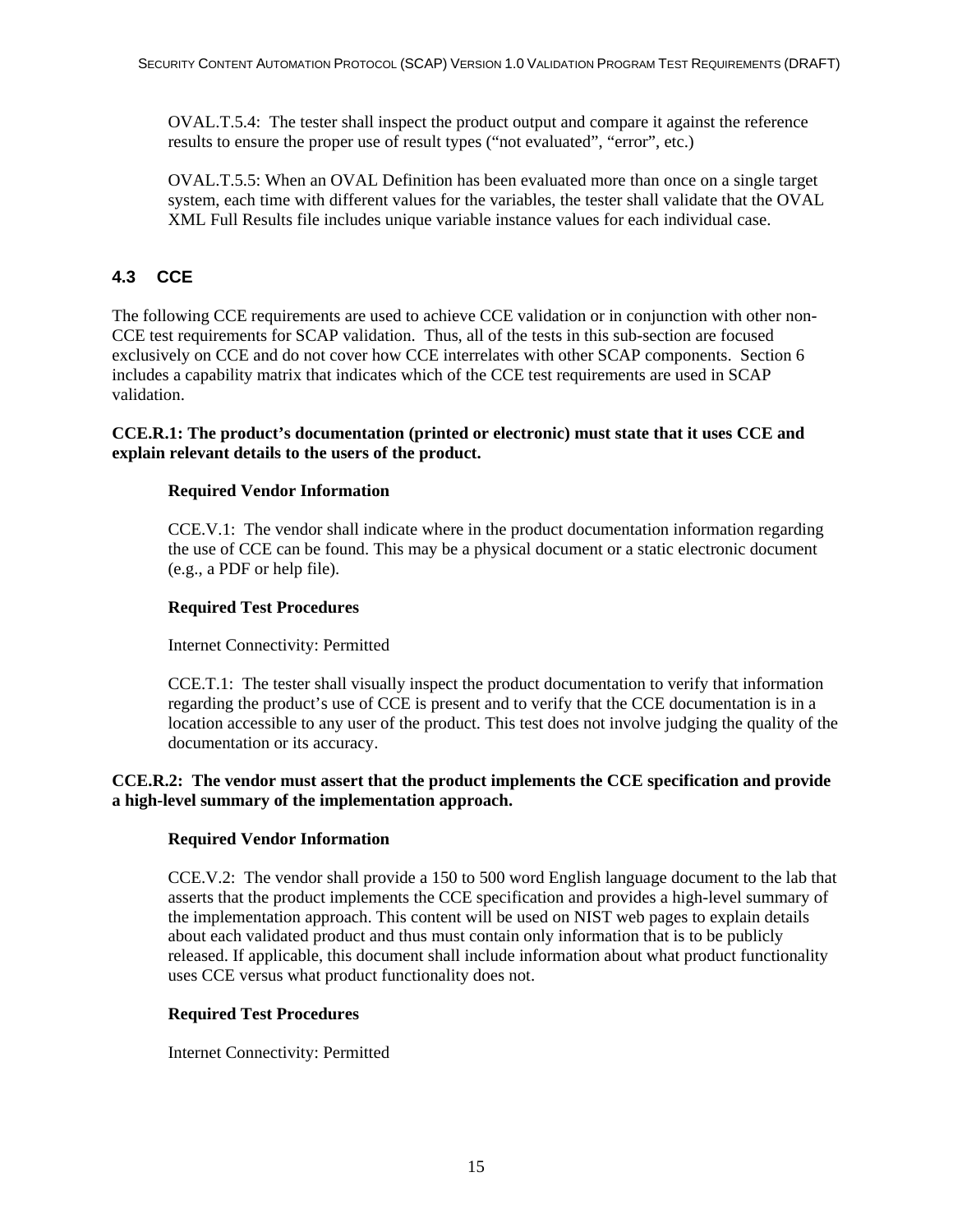CCE.T.2.1: The tester shall inspect the provided documentation to verify that the documentation asserts that the product implements the CCE specification and provides a high-level summary of the implementation approach. This test does not judge the quality or accuracy of the documentation, nor does it test how thoroughly the product implements CCE.

CCE.T.2.2: The tester shall verify that the provided documentation is an English language document consisting of 150 to 500 words.

#### **CCE.R.3: The product shall display the associated CCE ID for each configuration issue definition in the product output (i.e., the product displays CCE IDs).**

#### **Required Vendor Information**

CCE.V.3: The vendor shall provide instructions on how product output can be generated that contains a listing of all security configuration issue items both with and without CCE IDs. Instructions shall include where the CCE IDs and the associated vendor supplied and/or official CCE descriptions can be located within the product output.

#### **Required Test Procedure**

Internet Connectivity: Permitted

CCE.T.3: The tester shall visually inspect, within the product output, a random set of 30 security configuration issue items, to ensure that the CCE IDs are displayed. This test is not intended to determine whether the product correctly maps to CCE or whether it provides a complete mapping.

#### **CCE.R.4: The product shall provide a means to view the CCE Description for each displayed CCE ID within the product output***.*

#### **NOTE: This requirement is deferred until January 2010 for all SCAP Capabilities.**

#### **Required Vendor Information**

CCE.V.4: The vendor shall provide instructions noting where the CCE ID can be located within the product output. The vendor shall provide procedures and a test environment (if necessary) so that the product will output configuration issues with associated CCE IDs.

#### **Required Test Procedures**

Internet Connectivity: Permitted

CCE.T.4: The tester shall inspect the CCE IDs from the product output and verify that the official CCE Description<sup>[5](#page-22-0)</sup> is available. The vendor may provide additional CCE descriptions and information and should not be penalized for doing so. The tester shall perform this using a randomly selected set of 10% of the total CCE IDs available in the product output, up to a maximum of 30.

<span id="page-22-0"></span><sup>1</sup> 5 The official CCE descriptions are found at [http://cce.mitre.org/lists/cce\\_list.html.](http://cce.mitre.org/lists/cce_list.html)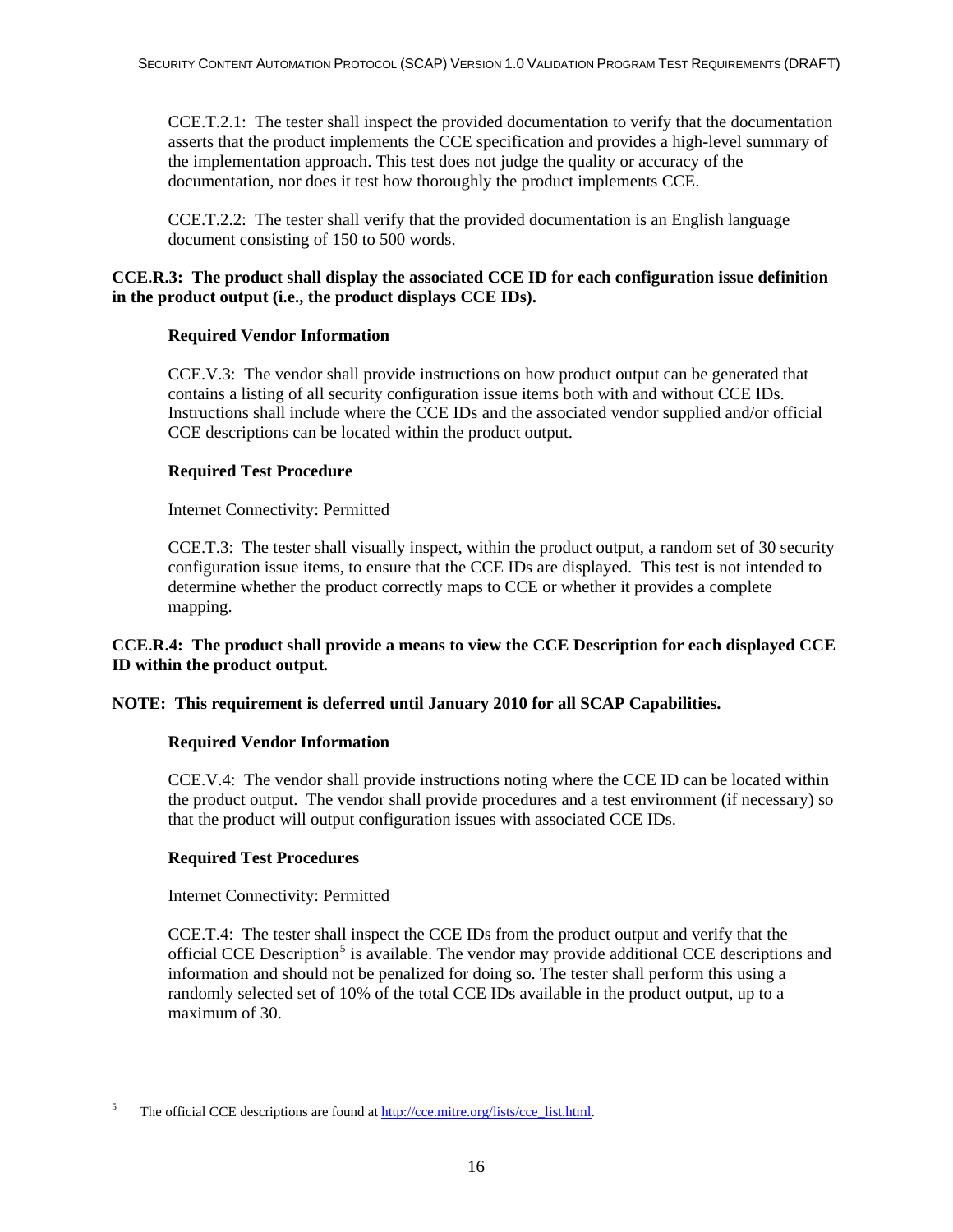#### **CCE.R.5: The product shall indicate the correct CCE ID for each configuration issue referenced within the product that has an associated CCE ID (i.e., the product's CCE mapping must be correct).**

#### **Required Vendor Information**

CCE.V.5: None.

#### **Required Test Procedures**

Internet Connectivity: Permitted

CCE.T.5: Using the product output from CCE.R.3 the tester shall compare the vendor data against the official CCE description. The tester shall perform the comparison using a randomly selected set comprised of 10% of the total configuration issue items with CCE IDs, up to a maximum of 30. The tester does not need to rigorously prove that the vendor's configuration issue description matches the official CCE description, but merely needs to identify that the two appear to be same. This test ensures that the product correctly maps to CCE, but does not test for completeness of the mapping.

#### **CCE.R.6: The product shall associate an existing CCE ID to each configuration issue referenced within the product for which a CCE ID exists (i.e., the product's CCE mapping must be complete).**

#### **Required Vendor Information**

CCE.V.6: None.

#### **Required Test Procedures**

Internet Connectivity: Permitted

CCE.T.6: Using the list of configuration issue items produced in CCE.R.3, the tester shall examine the descriptions and search the CCE dictionary for all corresponding CCE IDs. The tester shall perform this using a randomly selected set comprised of 10% of the total configuration issue items with no CCE IDs, up to a maximum of 30. The tester does not need to rigorously prove that no CCE ID exists, only that there does not appear to be a match. This test ensures that the product has a complete mapping to CCE, but does not test the correctness of the mapped data.

#### **CCE.R.7: The product shall allow users to locate configuration issue items using CCE names.**

#### **Required Vendor Information**

CCE.V.7: The vendor shall provide documentation (printed or electronic) indicating how security configuration issue items can be located using CCE names.

#### **Required Test Procedures**

Internet Connectivity: Permitted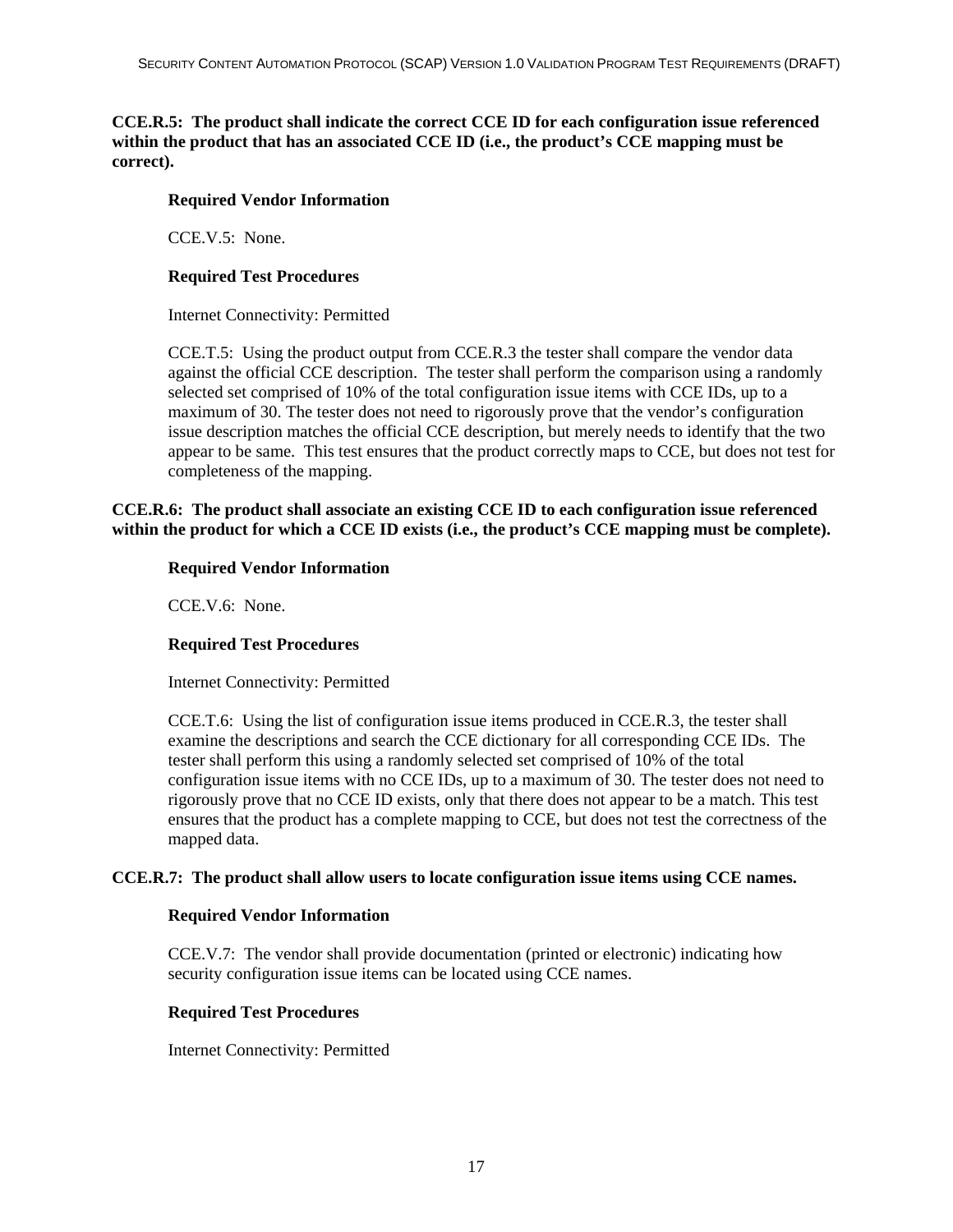<span id="page-24-0"></span>CCE.T.7: The tester shall verify that security configuration issue items can be located using CCE names. The tester shall perform this using a randomly selected set comprised of 10% of the total configuration issue items, up to a maximum of 30.

**CCE.R.8: For all static or product bundled CCE data, the product shall indicate the date the data was last generated and updated. The generated date is when the data was originally created/officially published. The updated date is the date the product obtained its copy of the data.** 

#### **Required Vendor Information**

CCE.V.8: The vendor shall provide instructions on where the dates for all offline CCE data can be inspected in the product output.

#### **Required Test Procedure**

Internet Connectivity: Not permitted

CCE.T.8: The tester shall visually inspect the product output for the dates of all static or bundled CCE data included with the vendor product.

#### **4.4 CPE**

The following CPE requirements are used to achieve CPE validation or in conjunction with other non-CPE test requirements for SCAP validation. Thus, all of the tests are focused exclusively on CPE and do not cover how CPE interrelates with other SCAP components. Section 6 includes a capability matrix that indicates which of the CPE test requirements are used in SCAP validation.

#### **CPE.R.1: The product's documentation (printed or electronic) must state that it uses CPE and explain relevant details to the users of the product.**

#### **Required Vendor Information**

CPE.V.1: The vendor shall indicate where in the product documentation information regarding the use of CPE can be found. This may be a physical document or a static electronic document (e.g., a PDF or help file).

#### **Required Test Procedures**

Internet Connectivity: Permitted

CPE.T.1: The tester shall visually inspect the product documentation to verify that information regarding the product's use of CPE is present and to verify that the CPE documentation is in a location accessible to any user of the product. This test does not involve judging the quality of the documentation or its accuracy.

#### **CPE.R.2: The vendor must assert that the product implements the CPE specification and provide a high-level summary of the implementation approach.**

#### **Required Vendor Information**

CPE.V.2: The vendor shall provide a 150 to 500 word English language document to the lab that asserts that the product implements the CPE specification and provides a high-level summary of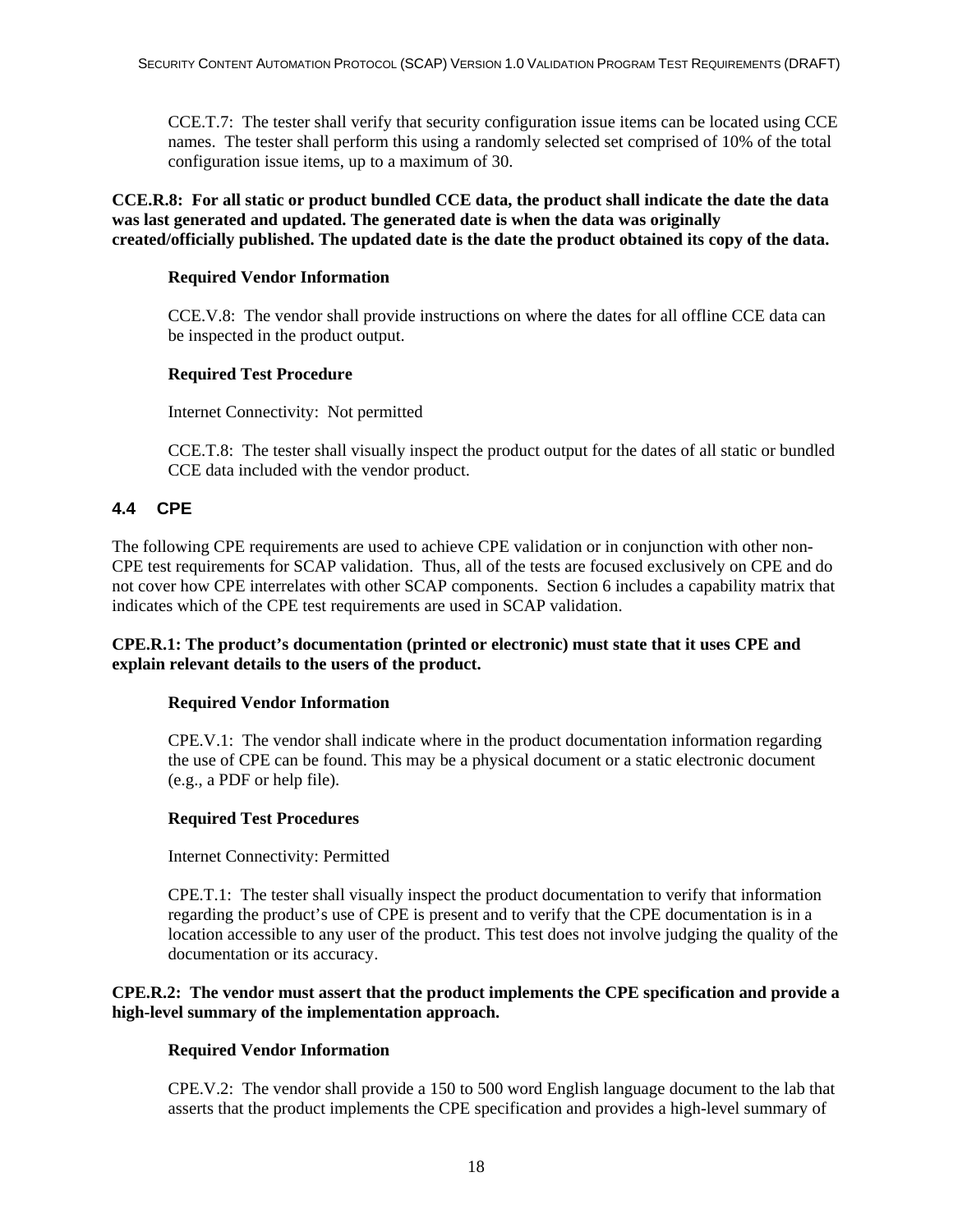the implementation approach. This content will be used on NIST web pages to explain details about each validated product and thus must contain only information that is to be publicly released. If applicable, this document shall include information about what product functionality uses CPE versus what product functionality does not.

#### **Required Test Procedures**

Internet Connectivity: Permitted

CPE.T.2.1: The tester shall inspect the provided documentation to verify that the documentation asserts that the product implements the CPE specification and provides a high-level summary of the implementation approach. This test does not judge the quality or accuracy of the documentation, nor does it test how thoroughly the product implements CPE.

CPE.T.2.2: The tester shall verify that the provided documentation is an English language document consisting of 150 to 500 words.

**CPE.R.3: If the product natively contains a product dictionary (as opposed to dynamically importing content containing CPE names), the product must contain CPE naming data from the current official CPE Dictionary.** 

*NOTE: This requirement does not apply if the product is using the official dynamic CPE Dictionary as provided on the NVD web site or as part of an SCAP-expressed data stream.* 

#### **Required Vendor Information**

CPE.V.3.1: The vendor shall provide a list of all CPE names included in the product using the standard CPE Dictionary XML schema as provided in the CPE Specification version cited in Section 2.1.

CPE.V.3.2: If the vendor product includes CPE names that are not in the official CPE Dictionary, a listing of exceptions must be provided.

#### **Required Test Procedure**

Internet Connectivity: Permitted

CPE.T.3: Using the NIST-provided CPE Validation Utility, the tester shall import the vendorprovided list of CPE Names for comparison against the official CPE Dictionary. Before each tool is tested, the latest CPE Dictionary must be loaded into the utility. The tester shall verify that all exceptions found by the CPE Validation Utility match the list of exceptions provided by the vendor.

**CPE.R.4: A product's machine-readable output must provide the CPE naming data using CPE names.** 

#### *NOTE: This requirement does not apply if the product does not produce machine-readable output.*

#### **Required Vendor Information**

CPE.V.4: The vendor shall provide procedures and/or a test environment where machine-readable output containing the CPE naming data can be produced and inspected. The vendor shall provide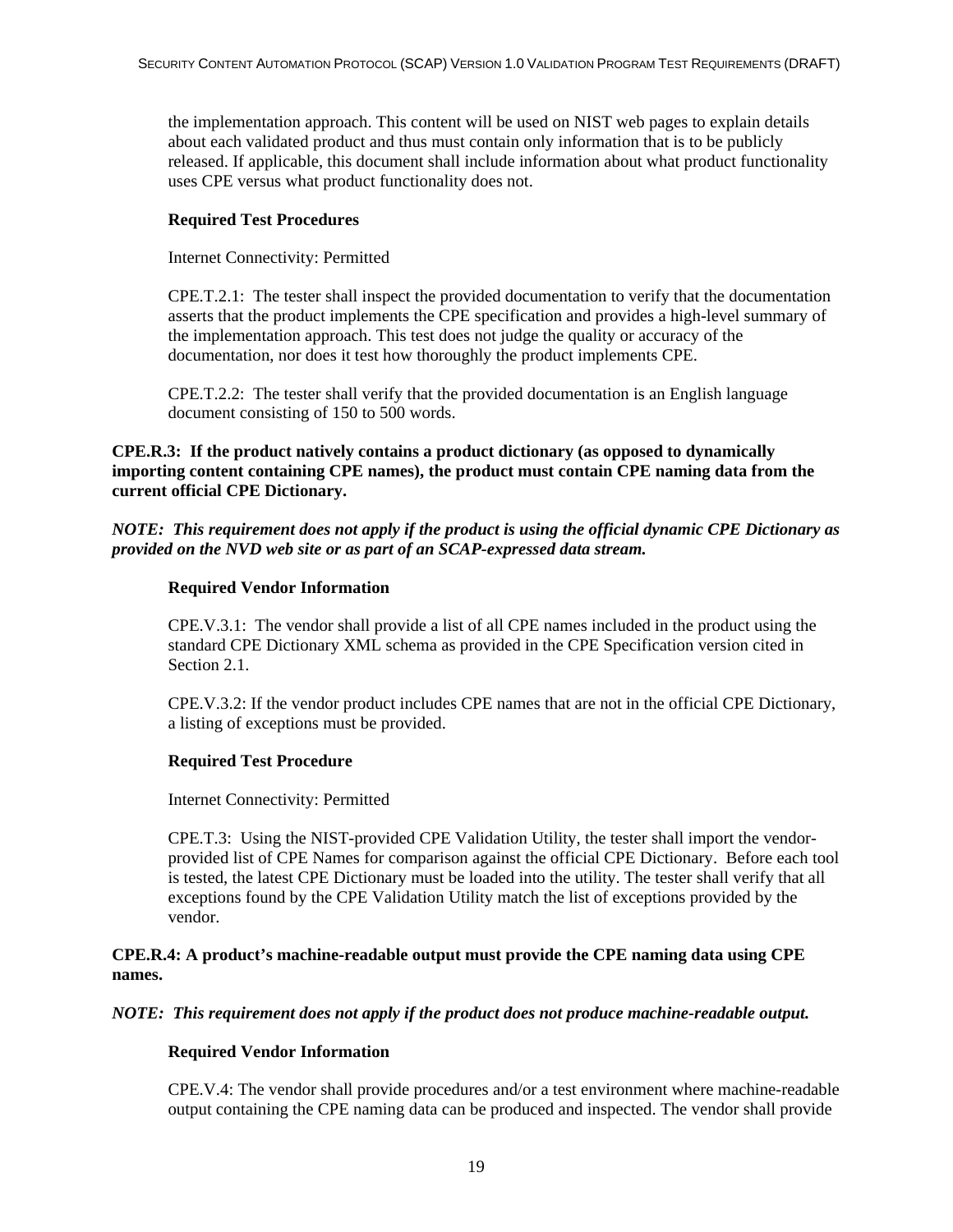<span id="page-26-0"></span>a translation tool to create human-readable data for inspection if the provided output is not in a human-readable format (e.g., binary data, encrypted text).

#### **Required Test Procedure**

Internet Connectivity: Permitted

CPE.T.4: The tester shall manually inspect the vendor-identified machine-readable output and ensure that CPE naming data is correct according to the CPE specification. The tester will do this by randomly choosing up to 30 vendor and product names in the product output that are also included in the official CPE Dictionary.

#### **4.5 CVE**

The following CVE requirements are used in conjunction with other non-CVE test requirements for SCAP validation. Thus, all of the tests in this sub-section are focused exclusively on CVE and do not cover how CVE interrelates with other SCAP components. Section 6 includes a capability matrix that indicates which of the CVE test requirements are used in SCAP validation.

#### **CVE.R.1: The product's documentation (printed or electronic) must state that it uses CVE and explain relevant details to the users of the product.**

#### **Required Vendor Information**

CVE.V.1: The vendor shall indicate where in the product documentation information regarding the use of CVE can be found. This may be a physical document or a static electronic document (e.g., a PDF or help file). This must be separate from any results reporting.

#### **Required Test Procedures**

Internet Connectivity: Permitted

CVE.T.1: The tester shall visually inspect the product documentation to verify that information regarding the product's use of CVE is present and to verify that the CVE documentation is in a location accessible to any user of the product. This test does not involve judging the quality of the documentation or its accuracy.

#### **CVE.R.2: The vendor must assert that the product implements the CVE specification and provide a high-level summary of the implementation approach.**

#### **Required Vendor Information**

CVE.V.2: The vendor shall provide a 150 to 500 word English language document to the lab that asserts that the product implements the CVE specification and provides a high-level summary of the implementation approach. This content will be used on NIST web pages to explain details about each validated product and thus must contain only information that is to be publicly released. If applicable, this document shall include information about what product functionality uses CVE versus what product functionality does not.

#### **Required Test Procedures**

Internet Connectivity: Permitted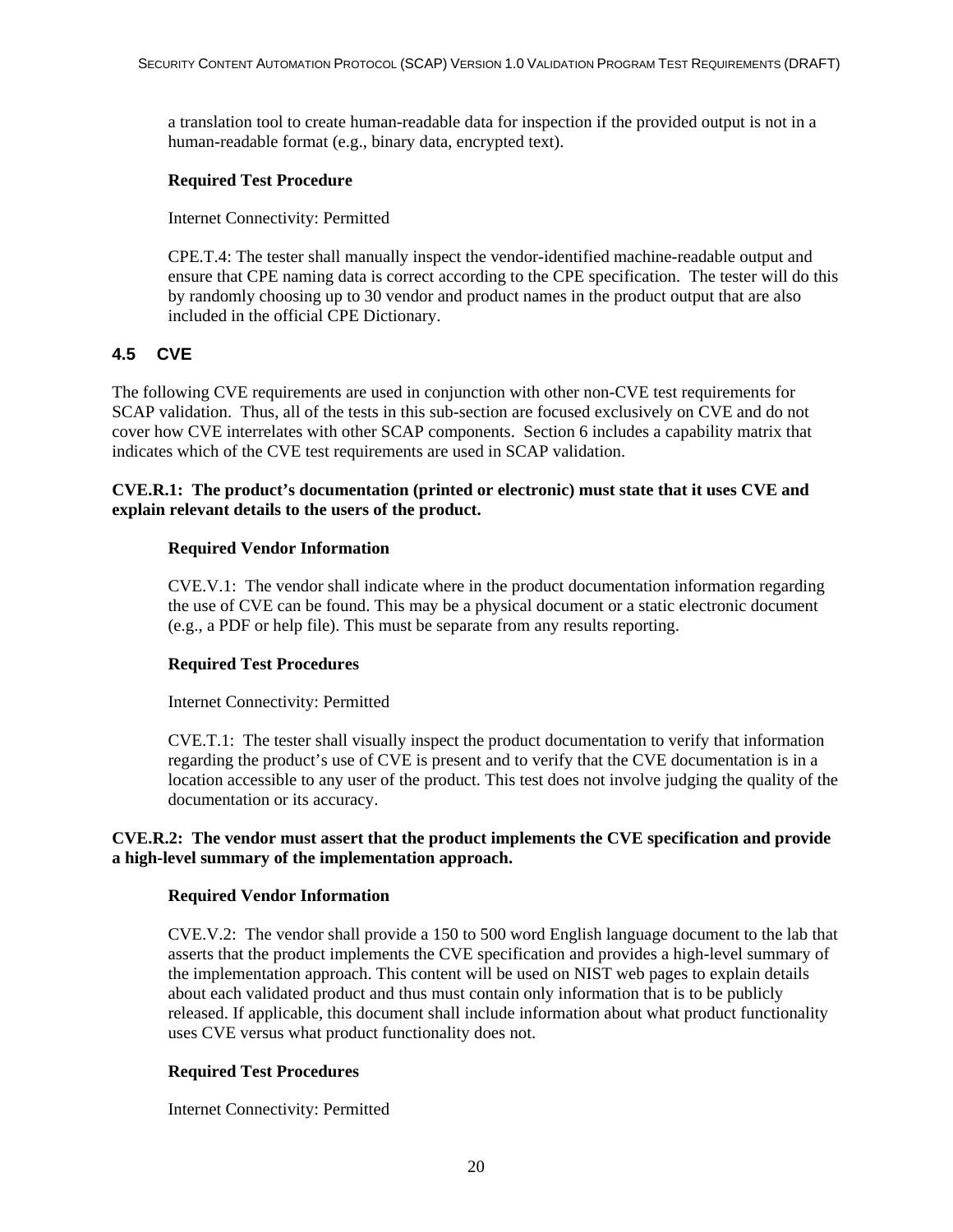CVE.T.2.1: The tester shall inspect the provided documentation to verify that the documentation asserts that the product implements the CVE specification and provides a high-level summary of the implementation approach. This test does not judge the quality or accuracy of the documentation, nor does it test how thoroughly the product implements CVE.

CVE.T.2.2: The tester shall verify that the provided documentation is an English language document consisting of 150 to 500 words.

#### **CVE.R.3: The product shall include the CVE ID(s) associated with each software flaw and/or patch definition in the product output (i.e., the product displays CVE IDs).**

#### **Required Vendor Information**

CVE.V.3: The vendor shall provide instructions, and a test environment (if necessary), indicating how product output can be generated that contains a listing of all software flaws and patches both with and without CVE IDs. CVE IDs should be used wherever possible. Instructions shall include where the CVE IDs and the associated vendor-supplied and/or official CVE descriptions can be located within the product output.

#### **Required Test Procedures**

Internet Connectivity: Permitted

CVE.T.3: The tester shall visually inspect, within the product output, a randomly selected set comprised of 10% of the total CVE IDs available in the product output, up to a maximum of 30 to ensure that the CVE IDs are displayed. This test is not intended to determine whether the product correctly maps to CVE or whether it provides a complete mapping.

#### **CVE.R.4: The product shall provide a means to view the CVE Description and CVE references for each displayed CVE ID[6](#page-27-0) within the product output.**

#### **Required Vendor Information**

CVE.V.4: The vendor shall provide instructions on the where the CVE IDs can be located within the product output. The vendor shall provide procedures and a test environment (if necessary) so that the product will output vulnerabilities with associated CVE IDs. Instructions shall include where the CVE IDs and the associated vendor-supplied and official CVE descriptions can be located within the product output.

#### **Required Test Procedures**

Internet Connectivity: Permitted

CVE.T.4: The tester shall select a random sampling of CVE IDs from within the available forms of the product output. The tester shall determine that the product output enables the user to view, at minimum, the official CVE description and references.<sup>[7](#page-27-1)</sup> The vendor may provide additional CVE descriptions and information and should not be penalized for doing so. The tester shall

<span id="page-27-0"></span><sup>-</sup>6 This requirement can be met be providing a URL to the NVD CVE or MITRE CVE vulnerability summaries for the CVE IDs in question.

<span id="page-27-1"></span>The official CVE description and references are found at <http://nvd.nist.gov/>.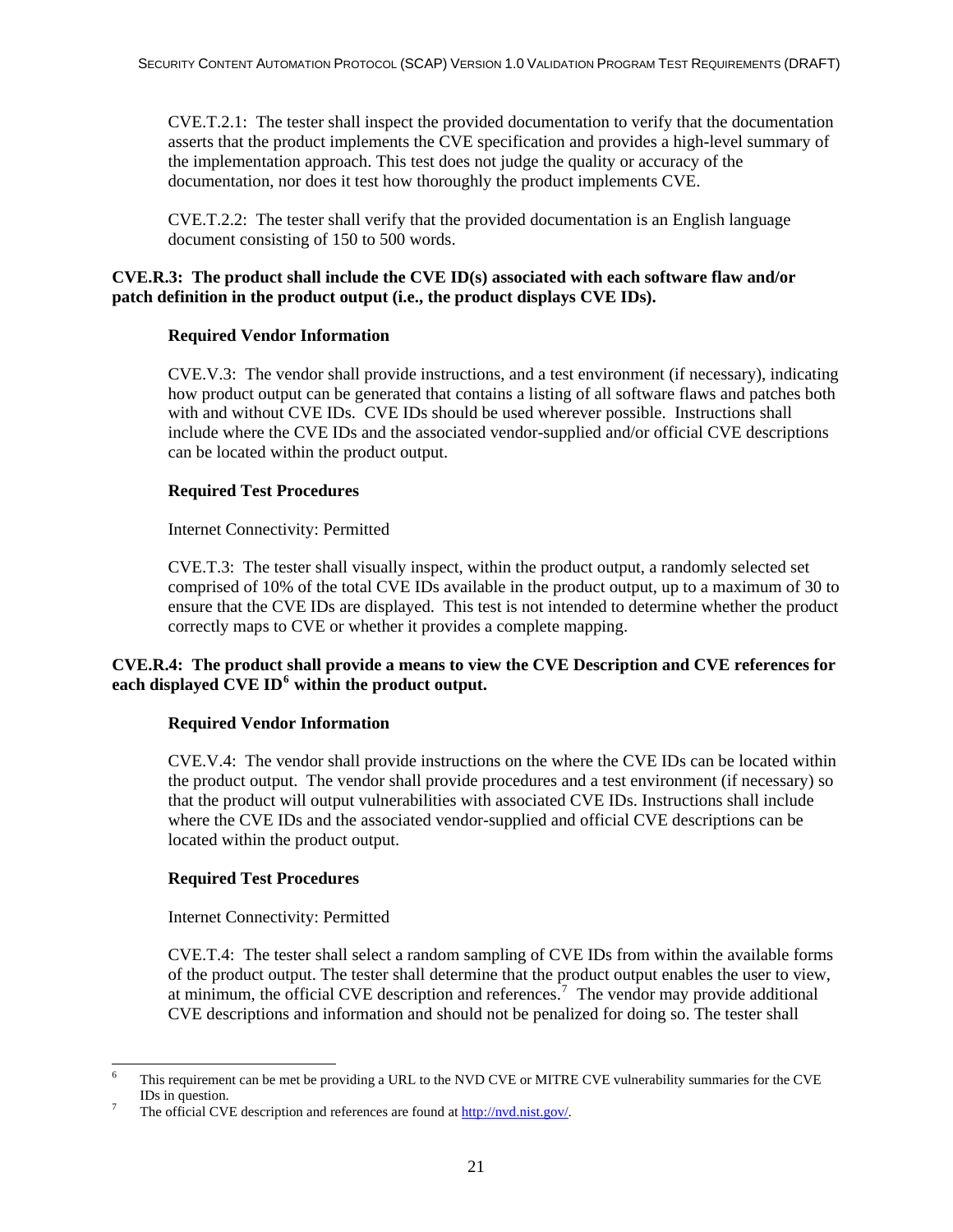<span id="page-28-0"></span>perform this using a randomly selected set comprised of 10% of the total CVE IDs available in the product output, up to a maximum of 30.

#### **CVE.R.5: The product shall indicate the correct CVE ID for each software flaw and/or patch definition referenced within the product that has an associated CVE ID (i.e., the product's CVE mapping must be correct).**

#### **Required Vendor Information**

CVE.V.5: None

#### **Required Test Procedures**

Internet Connectivity: Permitted

CVE.T.5: Using the product output from CVE.R.3 the tester shall compare the vendor data against the official NVD CVE ID description and references. The tester shall perform this test using a randomly selected set comprised of 10% of the total software flaws and/or patches with CVE IDs, up to a maximum of 30. The tester does not need to rigorously prove that the vendor's software flaw and/or patch description matches the NVD CVE description, but merely needs to identify that the two descriptions appear to pertain to the same vulnerability. This test ensures that the product correctly maps to CVE, but does not test for completeness of the mapping.

#### **CVE.R.6: The product shall associate an existing CVE ID to each software flaw and/or patch referenced within the product for which a CVE ID exists (i.e., the product's CVE mapping must be complete).**

#### **Required Vendor Information**

CVE.V.6: None.

#### **Required Test Procedures**

Internet Connectivity: Permitted

CVE.T.6: Using the list of software flaws and/or patch definitions produced in CVE.R.3, the tester shall examine the descriptions and search the NVD for any corresponding CVE IDs. The tester shall perform this using a randomly selected set comprised of 10% of the total software flaws and/or patches with no CVE IDs, up to a maximum of 30. The tester does not need to rigorously prove that no CVE ID exists, only that there does not appear to be a match. This test ensures that the product has a complete mapping to CVE, but does not test the correctness of the mapped data.

#### **4.6 CVSS**

The following CVSS requirements are used to achieve CVSS validation or in conjunction with other non-CVSS test requirements for SCAP validation. Thus, all of the tests are focused exclusively on CVSS and do not cover how CVSS interrelates with other SCAP components. Section 6 includes a capability matrix that indicates which of the CVSS test requirements are used in SCAP validation.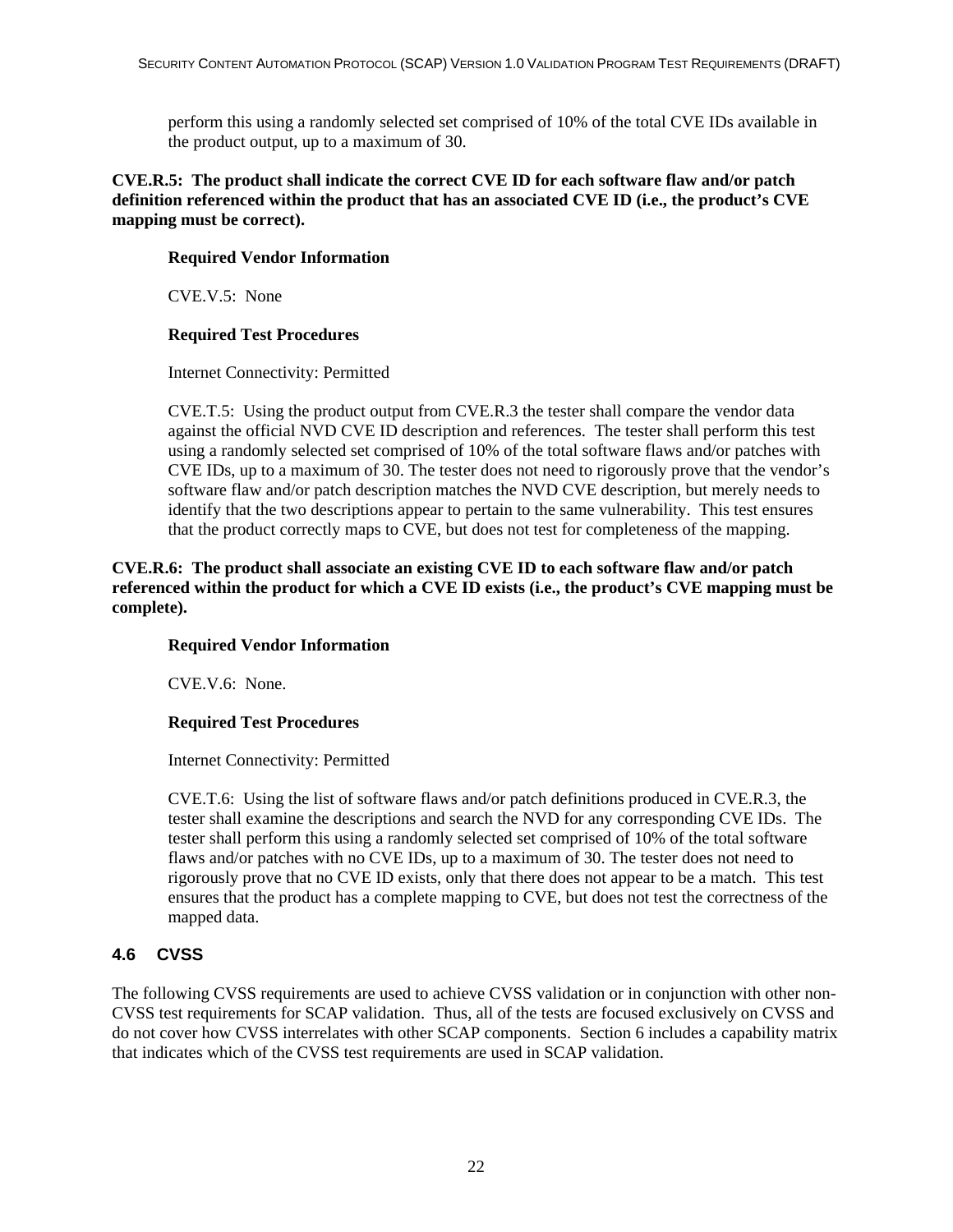**CVSS.R.1: The product's documentation (printed or electronic) must state that it uses CVSS and explain relevant details to the users of the product. If external CVSS data is imported into the product, the documentation must state the source.** 

#### **Required Vendor Information**

CVSS.V.1: The vendor shall indicate where in the product documentation information regarding the use of CVSS can be found. This may be a physical document or a static electronic document (e.g., a PDF or help file).

#### **Required Test Procedures**

Internet Connectivity: Permitted

CVSS.T.1: The tester shall visually inspect the provided product documentation to verify that information regarding the product's use of CVSS is documented, verify that the source of the CVSS data is specified, and verify that the CVSS documentation is in a location accessible to any user of the product. This test does not involve judging the quality of the documentation or its accuracy.

#### **CVSS.R.2: The vendor must assert that the product implements the CVSS specification and provide a high-level summary of the implementation approach.**

#### **Required Vendor Information**

CVSS.V.2: The vendor shall provide a 150 to 500 word English language document to the accredited validation lab that asserts that the product implements the CVSS specification and provides a high-level summary of the implementation approach. This content will be used on NIST web pages to explain details about each validated product and thus must contain only information that is to be publicly released. If applicable, this document shall include information about what product functionality uses CVSS versus what product functionality does not.

#### **Required Test Procedures**

Internet Connectivity: Permitted

CVSS.T.2.1: The tester shall inspect the provided documentation to verify that the documentation asserts that the product implements the CVSS specification and provides a highlevel summary of the implementation approach. This test does not judge the quality or accuracy of the documentation, nor does it test how thoroughly the product implements CVSS.

CVSS.T.2.2: The tester shall verify that the provided documentation is an English language document consisting of 150 to 500 words.

#### **CVSS.R.3: The product provides CVSS base scores for each security-related software flaw referenced in the product.**

#### **Required Vendor Information**

CVSS.V.3.1: The vendor shall provide documentation and/or procedures that explain how to view software flaws and associated CVSS base scores within the product output.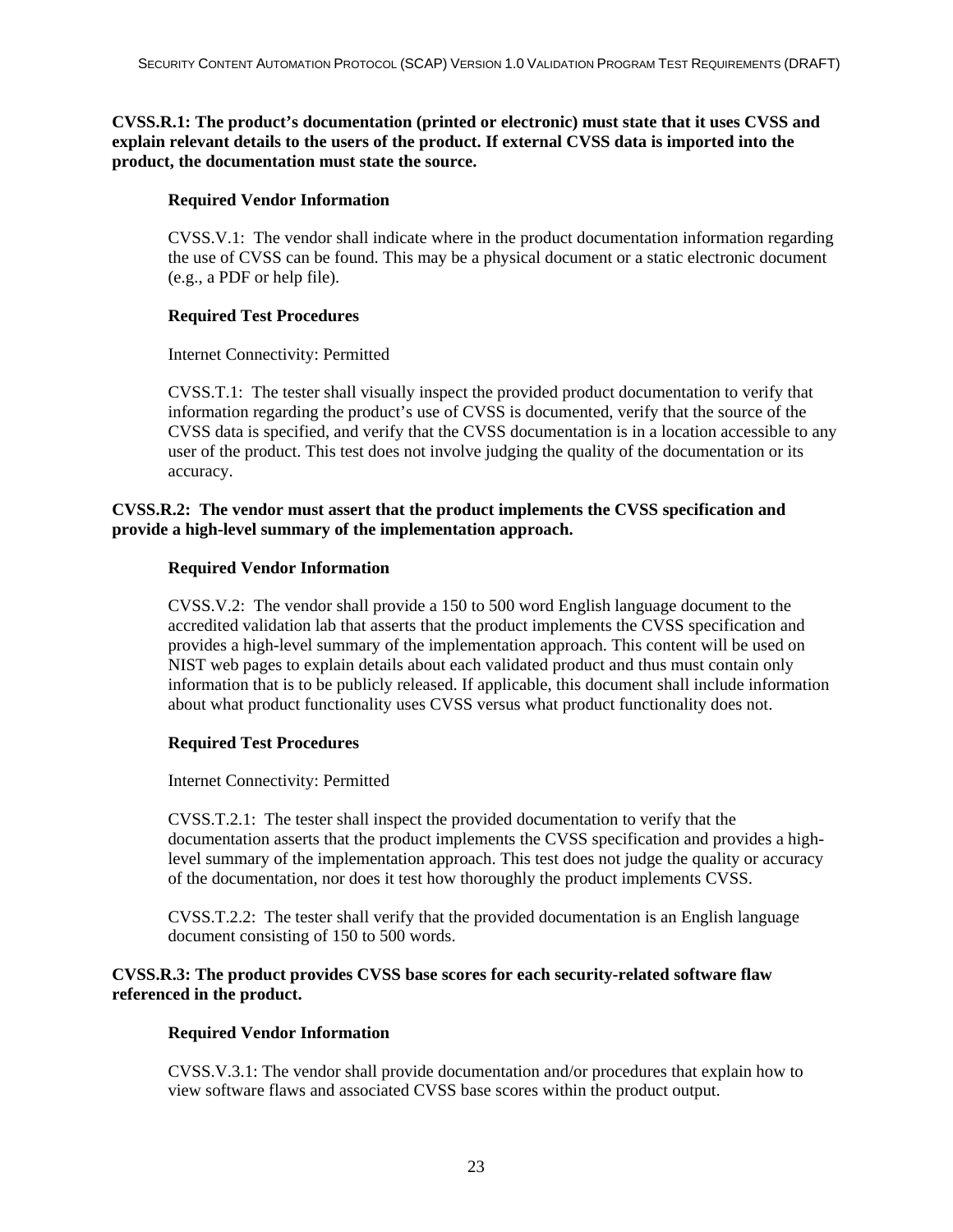CVSS.V.3.2: The vendor shall provide documentation and/or procedures that explain how to produce a report of all software flaws supported by the tool along with their associated CVSS base scores.

#### **Required Test Procedure**

Internet Connectivity: Permitted

CVSS.T.3.1: The tester shall validate that the product output provides severity scores labeled as CVSS scores for a random sample of 30 security-related software flaws referenced in the product output. The tester does not need to validate the correctness of the scores within this test.

CVSS.T.3.2: The tester shall validate that the product provides severity scores labeled as CVSS scores for 30 randomly chosen security-related software flaws referenced by the tool. The tester does not need to validate the correctness of the scores within this test.

#### **CVSS.R.4: The product provides a CVSS vector string along with each CVSS base score[8](#page-30-0) .**

#### **Required Vendor Information**

CVSS.V.4: The vendor shall provide documentation and/or procedures that explain how to view the CVSS vector string for all software flaws in the product that have CVSS base scores.

#### **Required Test Procedure**

Internet Connectivity: Permitted

CVSS.T.4.1: The tester shall randomly choose 10 CVSS vector strings provided by the product and validate that they conform to the CVSS version vector specification as described in Section 2. The vectors chosen should all be unique vectors (each one is different from the others).

CVSS.T.4.2: For each of the 10 CVSS vectors used in CVSS.T.4.1, the tester shall validate that the associated CVSS vector calculates to the same CVSS base score as provided by the product. The tester shall use the NVD CVSS calculator reference implementation to perform the calculations.

**CVSS.R.5: The product enables users to refine[9](#page-30-1) CVSS base scores to produce CVSS temporal scores for each CVSS base score provided by the product. Alternately, the product may directly provide temporal scores[10](#page-30-2).** 

*NOTE: The required elements for temporal scoring are available from NIST Interagency Report (IR) 7435, Section 2.2.* 

#### **Required Vendor Information**

-

<sup>8</sup> The requirements for CVSS vectors are available from NIST IR 7435, Section 2.4.

<span id="page-30-1"></span><span id="page-30-0"></span>This could be achieved through a wide variety of mechanisms including user importation of temporal data, access to subscription services, and/or linkage to a CVSS calculator.<br><sup>10</sup> This can be achieved by a product hyperlinking from the product's CVSS score to the NVD CVSS calculator reference

<span id="page-30-2"></span>implementation. Instructions for how vendors can do this are available at <http://nvd.nist.gov/cvss.cfm>.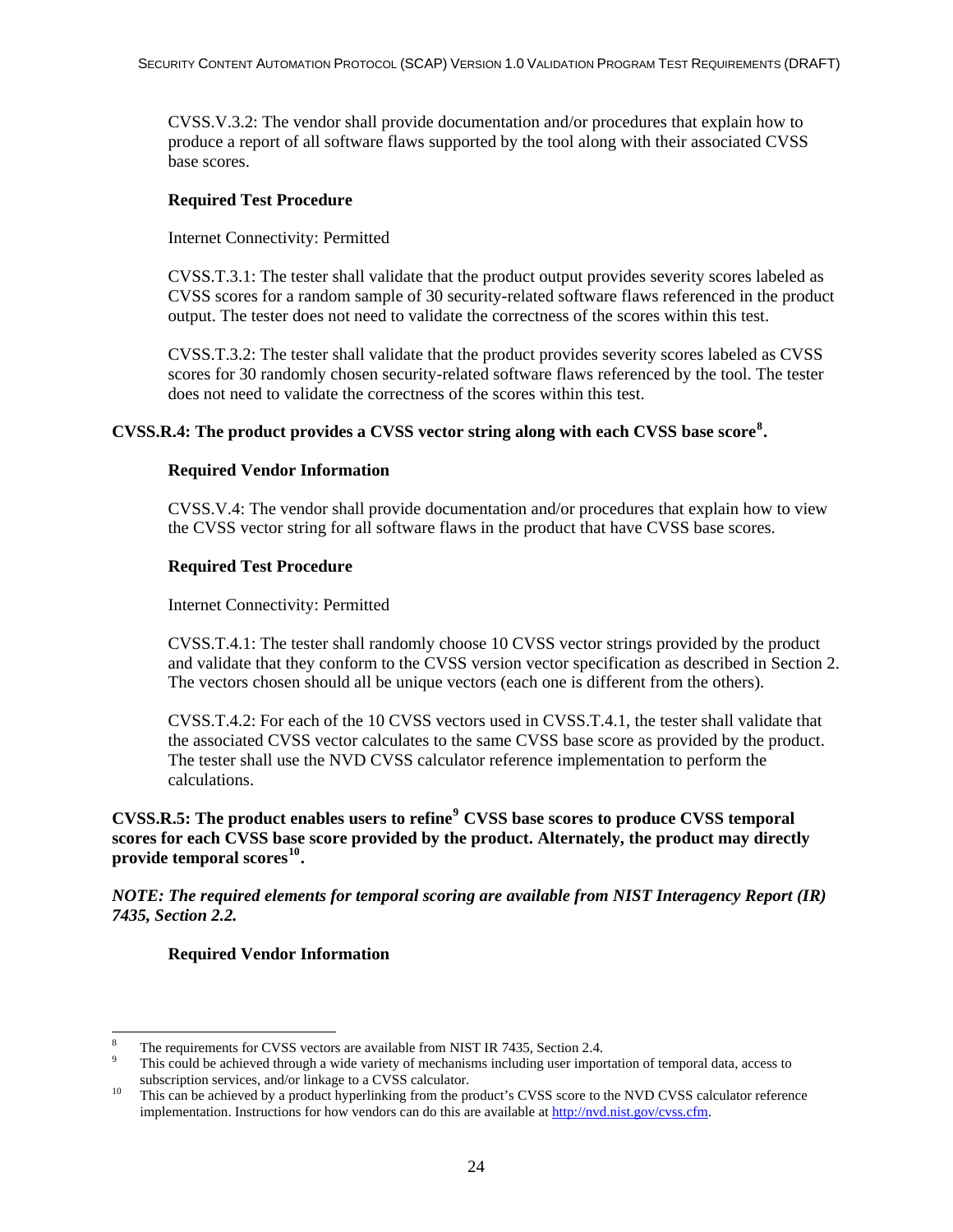CVSS.V.5: The vendor will provide documentation explaining how users can refine CVSS base scores to produce CVSS temporal scores for each CVSS base score provided by the product. Alternately, the vendor will provide documentation stating that they directly provide temporal scores for the user. It is possible that a product will provide a combination of both approaches.

#### **Required Test Procedure**

Internet Connectivity: Permitted

CVSS.T.5.1: The tester shall validate that the product either enables users to refine CVSS base scores to produce CVSS temporal scores or directly provides temporal scores for a set of chosen software flaws referenced in the product.

CVSS.T.5.2: For the set of chosen software flaws in CVSS.T.3.1 (reuse of previous sample), the tester shall perform the same CVSS base score refinement using the NVD CVSS calculator reference implementation and validate that the resultant NVD CVSS calculator and product temporal scores are equal.

#### **CVSS.R.6: The product enables users to customize[11](#page-31-0) CVSS base scores to produce CVSS environmental scores for each software flaw referenced in the product[12](#page-31-1).**

#### **Required Vendor Information**

CVSS.T.6: The vendor will provide documentation explaining how users can customize CVSS base scores to produce CVSS environmental scores for each CVSS base score provided by the product.

#### **Required Test Procedure**

Internet Connectivity: Not permitted

CVSS.T.6.1: The tester shall validate that the product enables users to customize CVSS base scores to produce CVSS environmental scores for 10 randomly chosen software flaws referenced in the product.

<span id="page-31-0"></span><sup>1</sup> 11 This could be achieved through a wide variety of mechanisms including user importation of temporal data, access to subscription services, and linkage to a CVSS calculator, such as hyperlinking from the product's CVSS base score to the NVD CVSS calculator reference implementation. Instructions for how vendors can do this are available at

<span id="page-31-1"></span><http://nvd.nist.gov/cvss.cfm>.<br>The required elements for environmental scoring are available from NIST IR 7435, Section 2.3. It is possible for a vendor to automatically collect the environmental metrics from the network, configuration database, system inventory, or some other source such that the user does not have to manually customize the scores. This is actually the preferred implementation approach.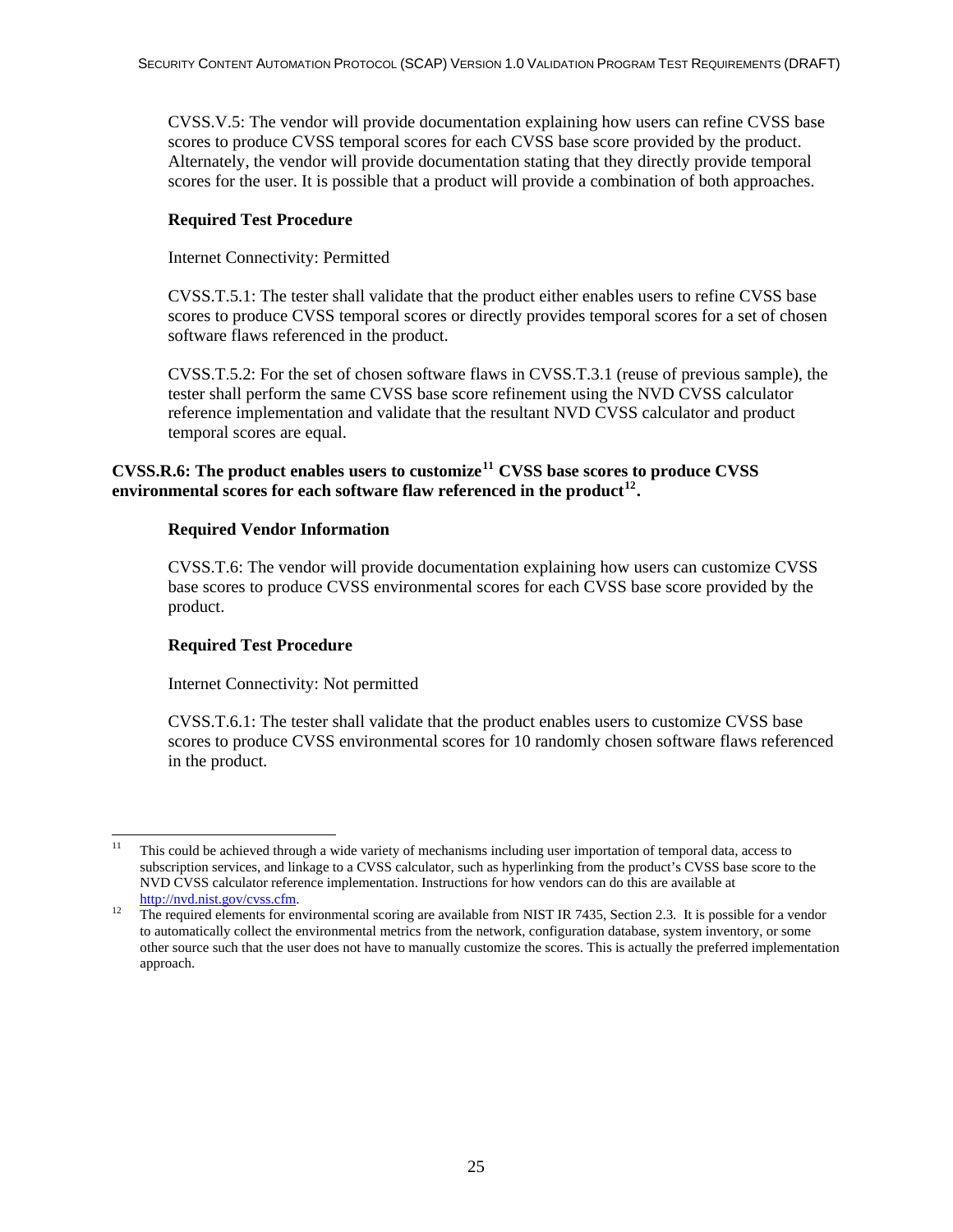CVSS.T.6.2: For the 10 randomly chosen software flaws in CVSS.T.6.1, the tester shall perform the same CVSS base score customization using the NVD CVSS calculator reference implementation and validate that the NVD CVSS calculator and product environmental scores are equal.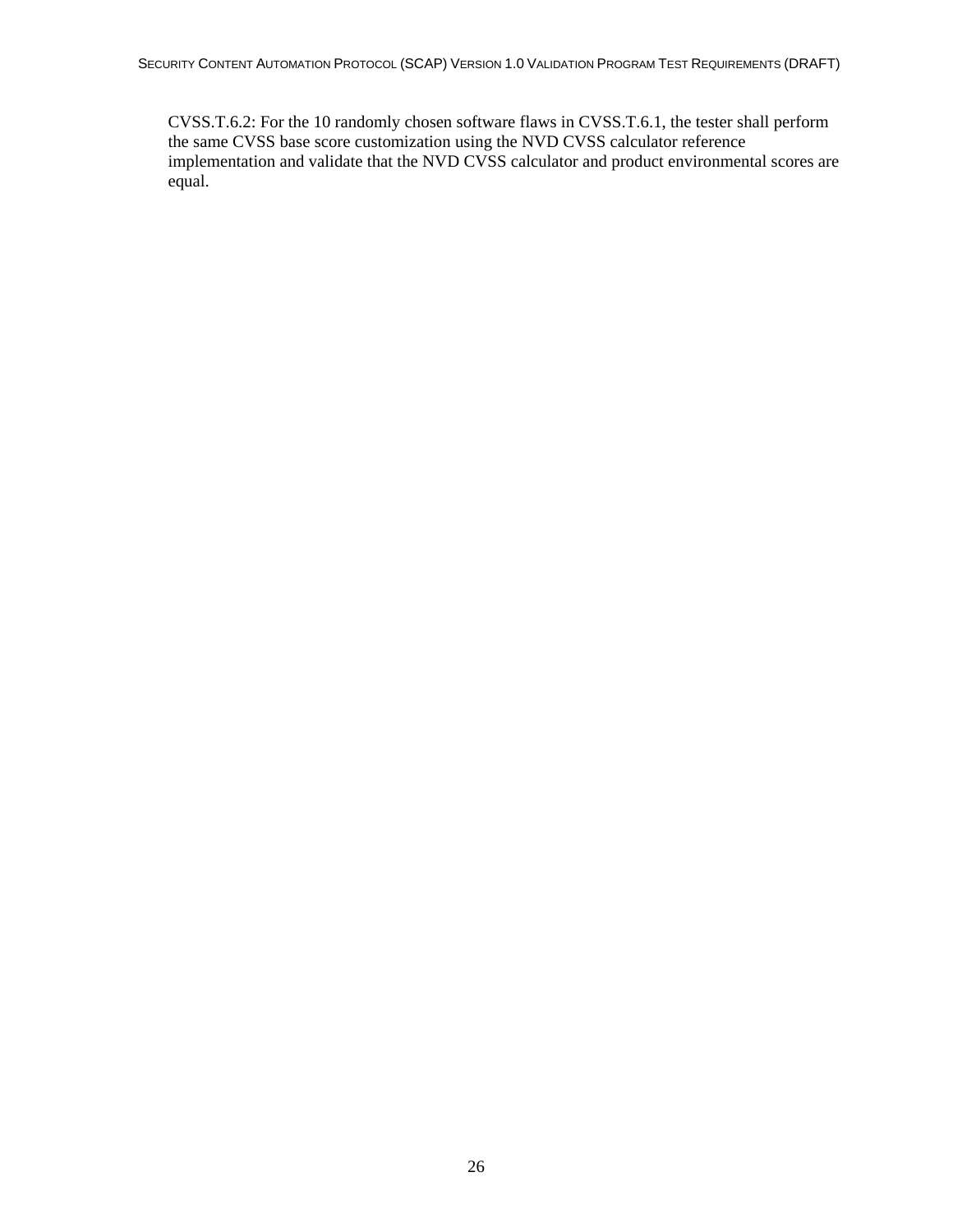#### <span id="page-33-0"></span>**5. SCAP Derived Test Requirements**

This section builds on the SCAP component-specific requirements from Section 4. This section defines the requirements for validation of SCAP-specific behaviors for the SCAP components when they are used in conjunction with one another.

#### **5.1 Federal Desktop Core Configuration (FDCC)**

#### **FDCC.R.1: The product shall be able to correctly assess a target system using the FDCC SCAPexpressed data streams as input.**

#### **Required Vendor Information**

FDCC.V.1: The vendor shall provide instructions on how to execute a previously imported valid FDCC SCAP-expressed data stream.

#### **Required Test Procedures**

Internet Connectivity: Not permitted

Per vendor instruction in FDCC.V.1, the lab will make the necessary configuration changes to the target platform and document what has been changed. The pass/fail comparison of these changes shall not impact the Pass or Fail result of the test.

The FDCC data streams to be used for each of the following tests are:

- Windows Vista
- Windows XP
- Windows XP Firewall
- Windows Vista Firewall
- Internet Explorer 7

All these data streams are found in the official FDCC bundles available from <http://fdcc.nist.gov/download.cfm>.

FDCC.T.1.1: The tester shall evaluate an FDCC compliant target platform, both domain connected and standalone, and compare the pass/fail results from the product to the results produced by the NIST reference implementation to ensure that they match.

FDCC.T.1.2: The tester shall evaluate an FDCC partial-compliant target platform, both domain connected and standalone, and compare the pass/fail results from the product to the results produced by the NIST reference implementation to ensure that they match.

FDCC.T.1.3: The tester shall evaluate an FDCC more secure target platform, both domain connected and standalone, and compare the pass/fail results from the product to the results produced by the NIST reference implementation to ensure that they match.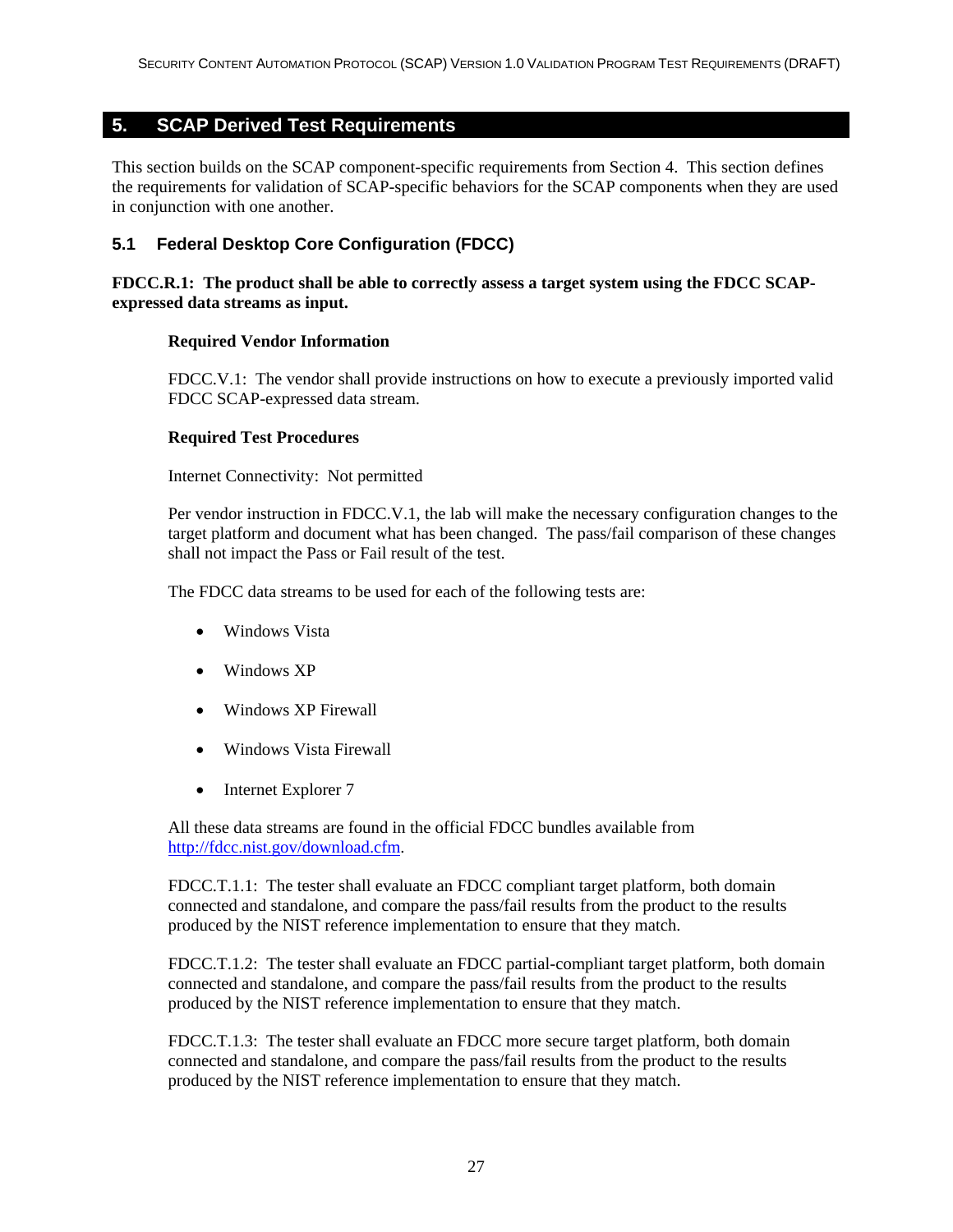#### **FDCC.R.2: The product shall be able to produce specified FDCC results (both the human and machine-readable versions).**

#### **Required Vendor Information**

FDCC.V.2: None

#### **Required Test Procedure**

Internet Connectivity: Permitted

FDCC.T.2.1: The tester shall validate the XCCDF results produced, on the target platform by the product, against the FDCC reporting Schematron stylesheet<sup>[13](#page-34-0)</sup> and must verify that no validation errors are produced.

FDCC.T.2.2: The product documentation shall indicate to the user how they can access the product output as defined in FDCC.T.2.1. The product interface shall make this output available through the product GUI or other user interface.

#### *NOTE: FDCC.T.2.3 is deferred until January 2010.*

FDCC.T.2.3: The tester shall validate that the human-readable FDCC assessment results provide the CCE ID and the associated pass/fail status corresponding to the XCCDF results required in FDCC.T.2.1. The required result format is the CCE ID, followed by a comma, followed by the words "pass" or "fail" followed by a new line. Example:

CCE-1222-1,pass CCE-3233-7,fail

**FDCC.R.3: If the vendor product requires a specific configuration of the target platform that is not in compliance with the FDCC, the vendor shall provide documentation indicating which settings must be changed and a rationale for each changed setting. Products should only require changes to the target platform so that it can function correctly.** 

**NOTE: Pursuant to OMB Memorandum 07-18:[14](#page-34-1) "The provider of information technology shall certify applications are fully functional and operate correctly as intended on systems using the Federal Desktop Core Configuration (FDCC)." Products undergoing SCAP validation are also required by OMB to make this self-assertion and that listing their non-complaint settings for FDCC.R.3 in no way negates the OMB M-07-18 requirement.**

#### **Required Vendor Information**

FDCC.V.3: The vendor shall provide an English language document to the lab that indicates which settings must be changed and a rationale for each changed setting. This content will be used on NIST web pages to explain details about each validated product and thus must contain only information that is to be publicly released.

#### **Required Test Procedure**

<sup>13</sup> 

<span id="page-34-1"></span><span id="page-34-0"></span><sup>&</sup>lt;sup>13</sup> http://nvd.nist.gov/fdcc/fdcc\_reporting.cfm<br><sup>14</sup> <http://www.whitehouse.gov/omb/memoranda/fy2007/m07-18.pdf>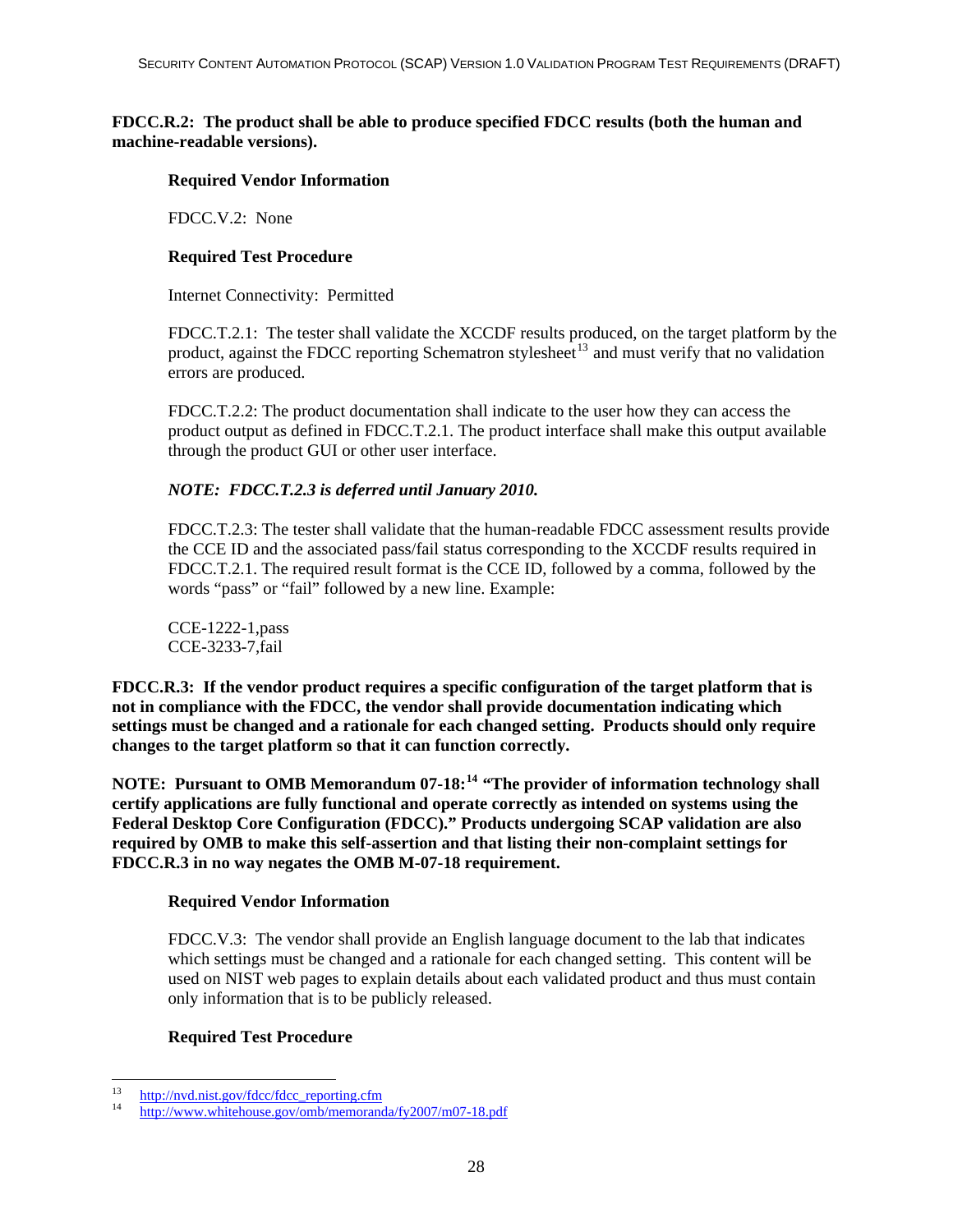<span id="page-35-0"></span>Internet Connectivity: Permitted

FDCC.T.3: The tester shall review the provided documentation to ensure that each indicated setting includes an associated rationale.

#### **5.2 General SCAP Requirements**

#### **SCAP.R.1: The product's documentation (printed or electronic) must state that it uses SCAP and explain relevant details to the users of the product.**

#### **Required Vendor Information**

SCAP.V.1: The vendor shall indicate where in the product documentation information regarding the use of SCAP can be found. This may be a physical document or a static electronic document (e.g., a PDF or help file).

#### **Required Test Procedures**

Internet Connectivity: Permitted

SCAP.T.1: The tester shall visually inspect the product documentation to verify that information regarding the product's use of SCAP is present and verify that the SCAP documentation is in a location accessible to any user of the product. This test does not involve judging the quality of the documentation or its accuracy.

#### **SCAP.R.2: The vendor must assert that the product implements the SCAP specification and provide a high-level summary of the implementation approach.**

#### **Required Vendor Information**

SCAP.V.2: The vendor shall provide a 150 to 500 word English language document to the lab that asserts that the product implements the SCAP specification and provides a high-level summary of the implementation approach. This content will be used on NIST web pages to explain details about each validated product and thus must contain only information that is to be publicly released.

#### **Required Test Procedures**

Internet Connectivity: Permitted

SCAP.T.2.1: The tester shall inspect the provided documentation to verify that the documentation asserts that the product implements the SCAP specification and provides a highlevel summary of the implementation approach. This test does not judge the quality or accuracy of the documentation, nor does it test how thoroughly the product implements SCAP.

SCAP.T.2.2: The tester shall verify that the provided documentation is an English language document consisting of 150 to 500 words.

**SCAP.R.3: The SCAP capabilities claimed by the vendor for the product under test must match the scope of the product's asserted capabilities for the target platform.** 

#### **Required Vendor Information**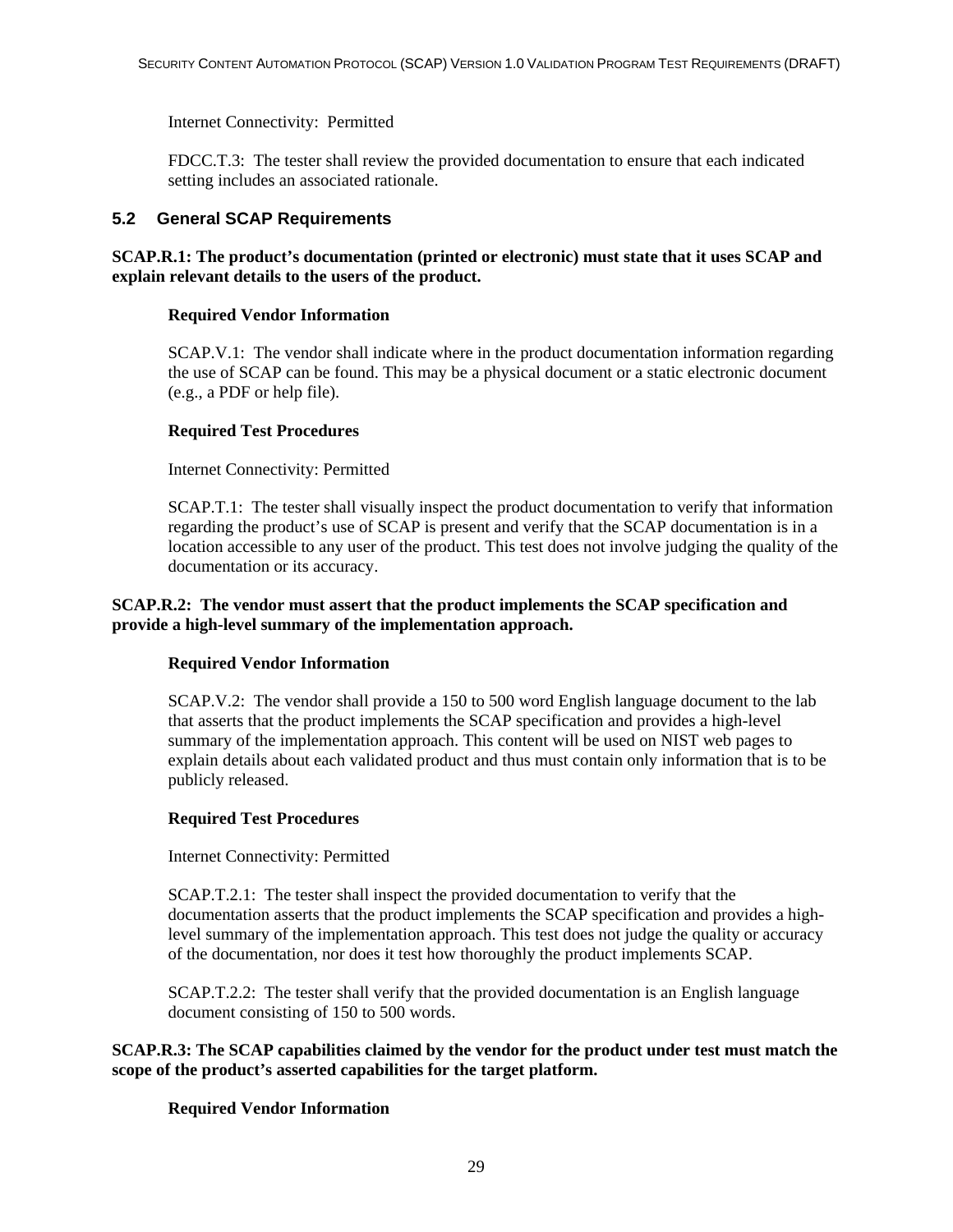<span id="page-36-0"></span>SCAP.V.3.1: The vendor shall indicate which one or more of the defined SCAP capabilities their product is being tested for.

SCAP.V.3.2: The vendor shall provide product documentation that enumerates the general product capabilities for the target platform (e.g., antivirus, intrusion detection, firewall) that relate to the asserted SCAP capabilities.

#### **Required Test Procedure**

Internet Connectivity: Permitted

SCAP.T.3.1: The tester shall ensure that all tests associated with the asserted SCAP capabilities of the product are conducted.

SCAP.T.3.2: The tester shall review product documentation to ensure that the product has implemented the SCAP capabilities for which it is being tested (e.g., Authenticated Configuration Scanner, Asset Database).

**SCAP.R.4: For all static or product bundled SCAP data (i.e., CCE, CPE, CVE and data streams), the product shall indicate the date the data was last generated and updated. The generated date is when the data was originally created/officially published. The updated date is the date the product obtained its copy of the data.** 

#### **Required Vendor Information**

SCAP.V.4: The vendor shall provide instructions on where the dates for all offline SCAP data can be inspected in the product output.

#### **Required Test Procedure**

Internet Connectivity: Not permitted

SCAP.T.4: The tester shall visually inspect the product output for the dates of all static or bundled SCAP data included with the vendor product.

#### **5.3 XCCDF + OVAL (Input)**

#### **SCAP.R.5: The product shall be able to import an XCCDF data file for the target platform and correctly load the included Rules and their associated OVAL Definitions on a target system.**

#### **Required Vendor Information**

SCAP.V.5: The vendor shall provide documentation and instruction on how to import an SCAPexpressed data stream for the target platform, including XCCDF and OVAL content, into the product.

#### **Required Test Procedures**

Internet Connectivity: Not permitted

SCAP.T.5: The tester shall import valid SCAP-expressed data streams for the target platform into the vendor product and execute them on a target system. Results of the scan shall be visually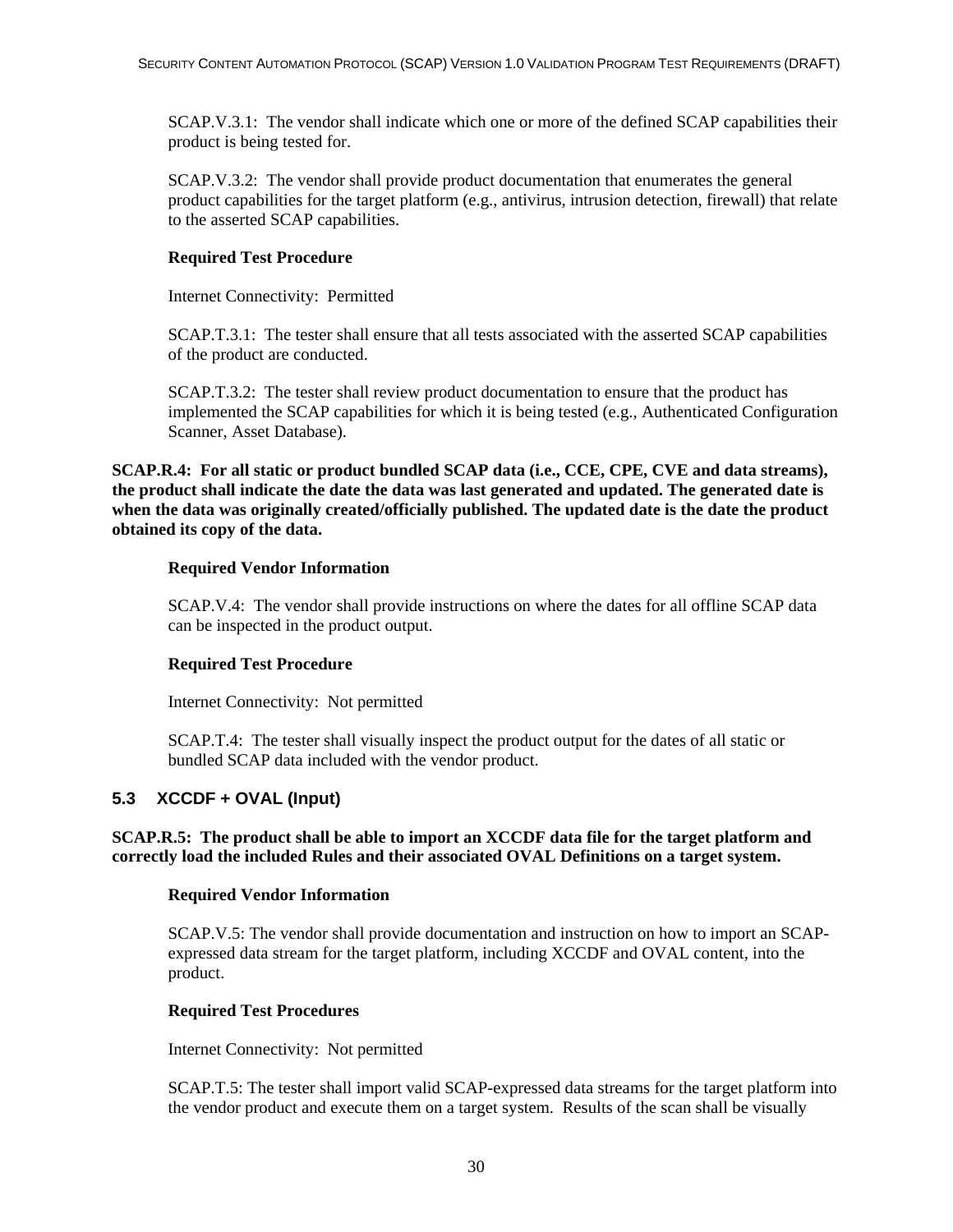<span id="page-37-0"></span>compared to the results from the NIST reference implementation to validate that the results match. This test is to ensure that the product's XCCDF and OVAL integration is working correctly.

#### **5.4 XCCDF + OVAL (Output)**

**SCAP.R.6: XCCDF Results files and OVAL Results files shall be produced by the product in compliance with the XCCDF and OVAL Results schemas.** 

*NOTE: This requirement is being deferred until January 1st, 2010 for the FDCC Scanner capability. All products seeking validation or re-validation subsequent to this date will be required to meet this requirement as part of the validation testing of their product for those capabilities that require it.* 

#### **Required Vendor Information**

SCAP.V.6: The vendor shall provide instruction on where the corresponding XCCDF and OVAL results files can be located for inspection.

#### **Required Test Procedures**

Internet Connectivity: Not permitted

SCAP.T.6: The tester shall visually inspect XCCDF and OVAL results to verify that they are valid according to the associated specification for each. The output is also compared to the results from the NIST reference implementation to verify completeness and accuracy of the XCCDF and OVAL results.

#### **5.5 XCCDF + CCE**

#### **SCAP.R.7: For all CCE IDs in the XCCDF input document, the product shall correctly display the CCE ID with its associated XCCDF Rule in the product output.**

#### **Required Vendor Information**

SCAP.V.7: The vendor shall provide instructions on where the XCCDF Rules and their associated CCE IDs can be visually inspected within the product output.

#### **Required Test Procedures**

Internet Connectivity: Permitted

SCAP.T.7: The tester shall visually inspect a random sample of 10% of the XCCDF Rules, up to a total of 30, within the product output and reports to validate that the CCE IDs for each inspected XCCDF Rule match those found in the XCCDF source file.

#### **5.6 XCCDF + OVAL + CPE**

**SCAP.R.8: The product shall be able to determine the validity of imported SCAP XCCDF/OVAL**  files by evaluating the associated OVAL definition for the CPE Name on an XCCDF <Benchmark>, **<Group>, or <Rule> and verifying that the associated XCCDF content applies to the target system.** 

#### **Required Vendor Information**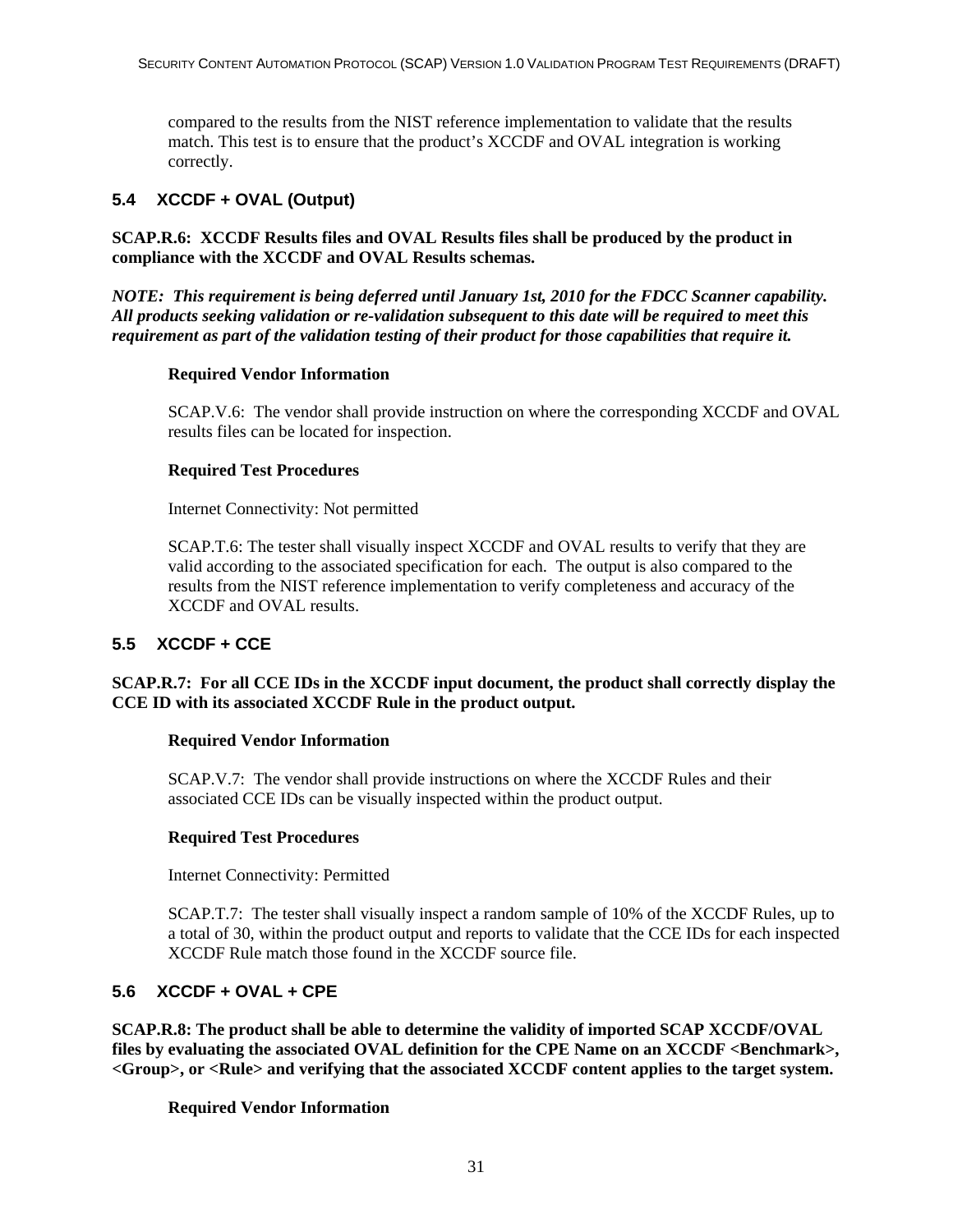<span id="page-38-0"></span>SCAP.V.8: The vendor shall provide instructions on how the product indicates the validity of the imported SCAP-expressed data stream to a target platform. Instructions should also describe how the imported data stream is indicated to not be valid for a target platform. This requirement is testing the use of the OVAL check associated with a CPE name via the CPE dictionary to determine applicability of the data stream.

#### **Required Test Procedures**

Internet Connectivity: Permitted

SCAP.T.8: The tester shall import an SCAP-expressed data stream into the tool that contains a CPE Name and related OVAL definition not applicable for the target system. The tester shall verify that the product declines to execute the non-applicable tests.

#### **5.7 CVSS + CVE**

#### **SCAP.R.9: If the product uses CVE, it shall include NVD CVSS base scores and vector strings for each CVE ID referenced in the product.**

#### **Required Vendor Information**

SCAP.V.9: The vendor shall provide documentation explaining where the NVD CVSS base scores and vector strings can be located with the corresponding  $CVE ID$ .<sup>[15](#page-38-1)</sup> The vendor may optionally provide the tester information on how the product can be updated with new NVD CVSS base scores and vector strings prior to testing.

#### **Required Test Procedure**

Internet Connectivity: Permitted

SCAP.T.9: The tester shall update the product's NVD base scores and vectors (using the vendorprovided update capability if it exists) and validate that the product displays the NVD CVSS base scores and vectors for 15 randomly chosen CVE IDs referenced in the product. The CVEs chosen must have an NVD vulnerability summary "last revision" date that is at least 30 days old. A link to the information on the NVD web site is sufficient for this test.

#### **5.8 SCAP-Expressed Data Stream Import**

#### **SCAP.R.10: The product shall enable the user to import an SCAP-expressed data stream.**

#### **Required Vendor Information**

SCAP.V.10: The vendor shall provide documentation explaining how an SCAP-expressed data stream can be imported into the product and subsequently executed.

#### **Required Test Procedure**

Internet Connectivity: Not Permitted

<span id="page-38-1"></span><sup>15</sup> 15 A link to the information on the NVD web site is sufficient for this test.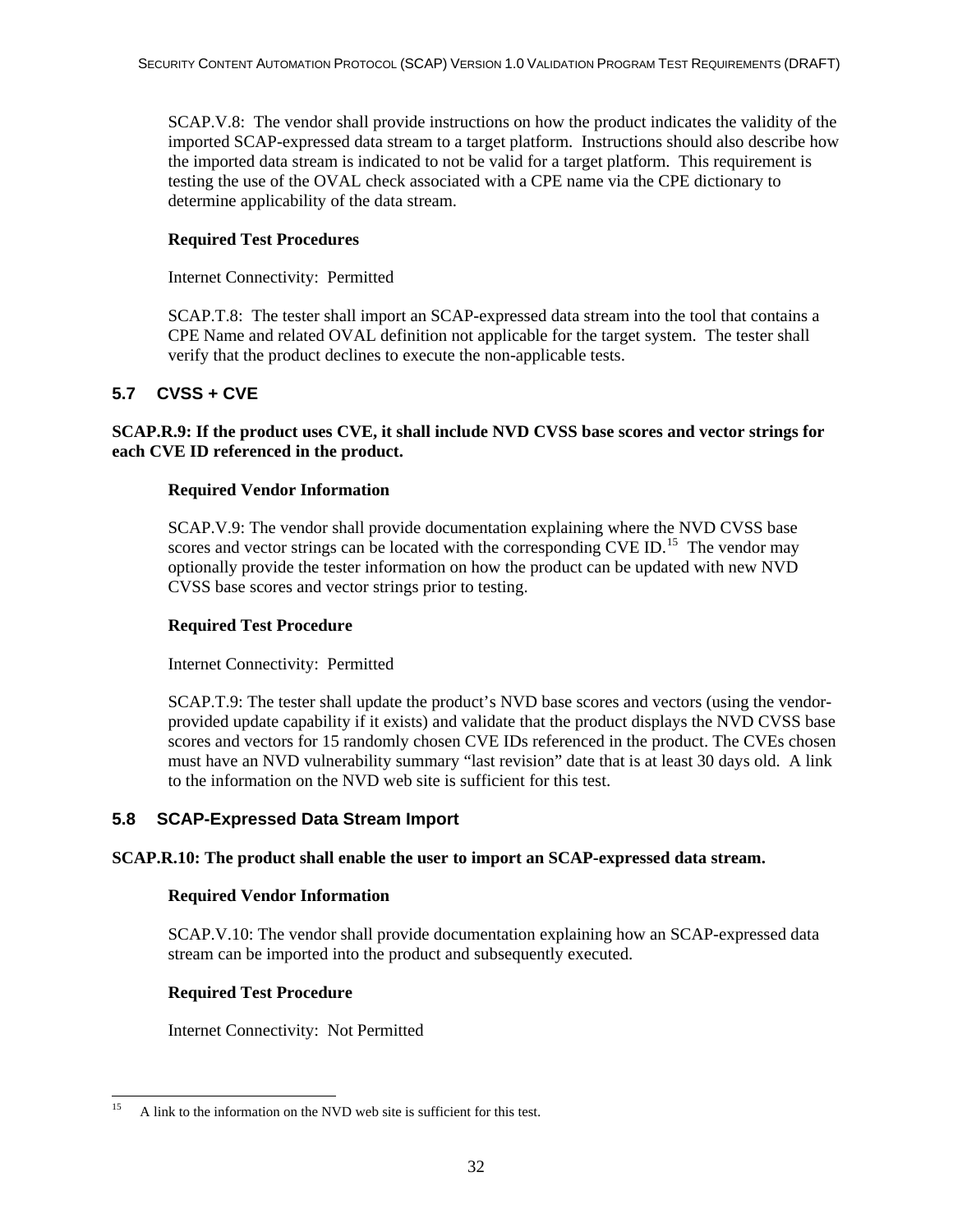<span id="page-39-0"></span>SCAP.T.10.1: The tester shall verify that the product documentation includes instructions on how the end user can import an SCAP-expressed data stream.

SCAP.T.10.2: The tester shall import a valid SCAP-expressed data stream into the vendor product and ensure that the imported content is available for execution. NOTE: Test FDCC.T.1 can substitute for this test.

#### **5.9 Compliance Mapping Output**

#### **SCAP.R.11: When processing SCAP-expressed data streams that contain compliance mappings to included CCEs, the product shall output the compliance mappings.**

*NOTE: This requirement is being deferred until January 1st, 2010. All products seeking validation or re-validation subsequent to this date will be required to meet this requirement as part of the validation testing of their product for those capabilities that require it.* 

#### **Required Vendor Information**

SCAP.V.11: The vendor shall provide documentation explaining where CCE compliance mappings can be viewed within the product output.

#### **Required Test Procedure**

Internet Connectivity: Not Permitted

SCAP.T.11: Using the vendor product, the tester shall execute a valid SCAP-expressed data stream with CCE compliance mapping information and view the resultant output to ensure that the CCE compliance mappings are correct.

#### **5.10 Misconfiguration Remediation**

#### **SCAP.R.12: The product shall be able to input a valid SCAP-expressed data stream and remediate non-compliant settings on the target system according to the Rules included in that stream.**

#### **Required Vendor Information**

SCAP.V.12: The vendor shall provide instructions on how an SCAP-expressed data stream can be imported and executed on the target system to remediate non-compliant settings. The vendor shall also provide instructions on where the results of the remediation action can be viewed within the product output.

#### **Required Test Procedure**

Internet Connectivity: Not Permitted

SCAP.T.12: Using the vendor product, the tester shall execute the test suite data stream on the target platform's (based on what the vendor is applying for) partial-compliant virtual hard drive (VHD). Once the vendor product has completed execution, the tester shall manually inspect each of the known non-compliant settings to ensure that the vendor product has correctly set them to the expected values.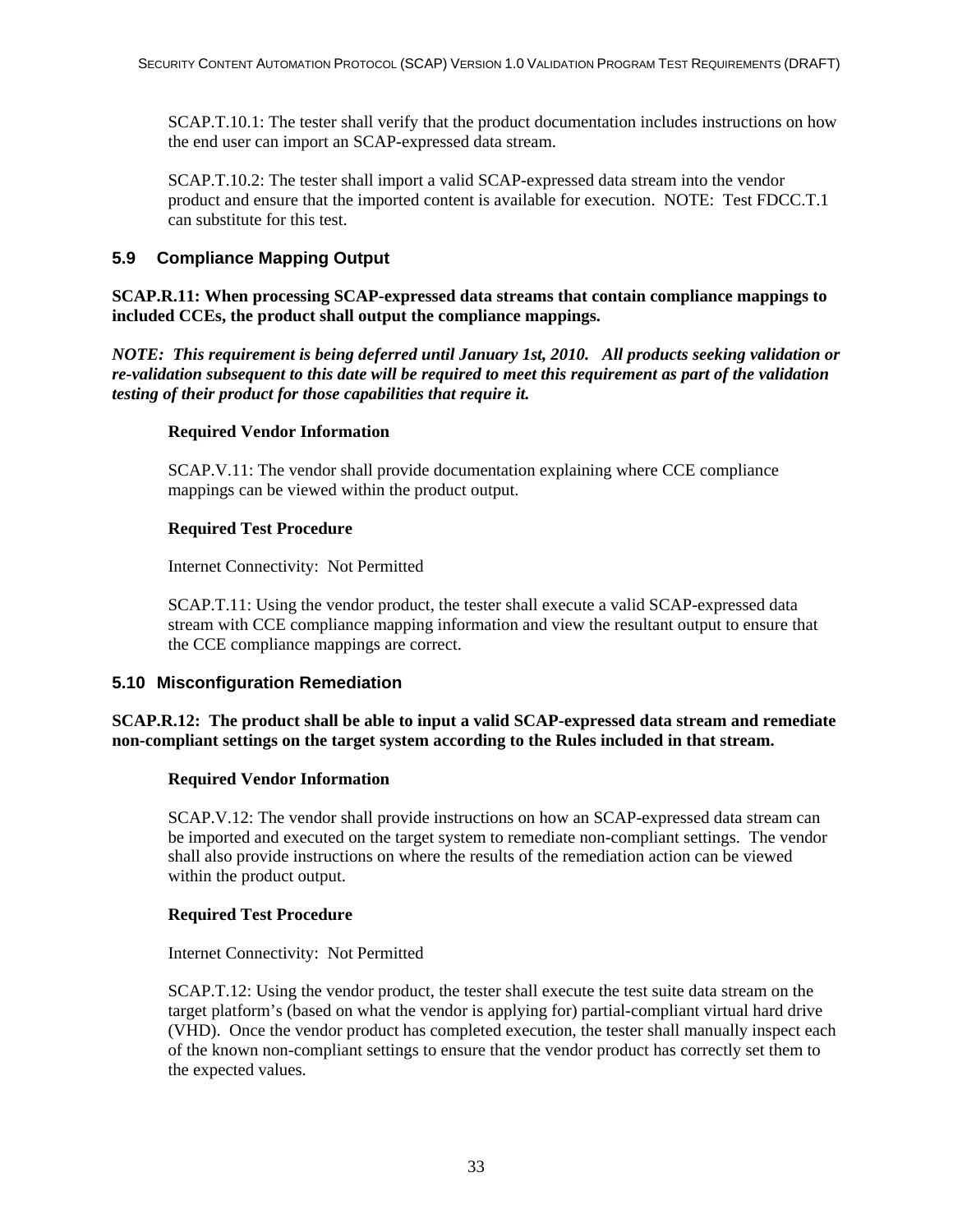#### <span id="page-40-0"></span>**6. Derived Test Requirements for Specific Capabilities**

This section contains Derived Test Requirements for each of the defined SCAP capabilities. When a tool is submitted for validation, the submitting organization will provide a list of capabilities the tool possesses, as defined in this document. The information regarding capabilities will be provided by the vendor as part of their submission package. To determine the correct test requirements for that tool, the tester creates the union of all these capabilities, using the provided chart.

The matrix currently contains a total of 12 SCAP capabilities. However, only the following SCAP capabilities are available for validation at this time: FDCC Scanner, Authenticated Configuration Scanner, Authenticated Vulnerability and Patch Scanner, Unauthenticated Vulnerability Scanner, and Misconfiguration Remediation. As additional capabilities are available for validation, this list will be updated. Vendors who wish to seek validation for an SCAP capability not listed above should contact NIST at [scap-validation@nist.gov](mailto:scap-validation@nist.gov).

The following chart summarizes the required *SCAP components* for each *SCAP capability* together with the specific requirements necessary to achieve SCAP validation. Columns that are shaded in light gray are not currently available for validation. A red D in front of the requirement ID or in a box indicates that the requirement has been deferred until January 31st, 2010 for all capabilities or specific ones, respectively.

| Require-<br>ment ID | FDCC Scanner | <b>Configuration Scanner</b><br>Authenticated | bility and Patch Scanner<br><b>Authenticated Vulnera-</b> | <b>Vulnerability Scanner</b><br>Unauthenticated | <b>Sdal</b> | Remediation<br>Vulnerability | Misconfiguration<br>Remediation | <b>Asset Scanner</b> | <b>Asset Database</b> | <b>Vulnerability Database</b> | Misconfiguration<br><b>Database</b> | Malware Tool |
|---------------------|--------------|-----------------------------------------------|-----------------------------------------------------------|-------------------------------------------------|-------------|------------------------------|---------------------------------|----------------------|-----------------------|-------------------------------|-------------------------------------|--------------|
| FDCC.R.1            | X            |                                               |                                                           |                                                 |             |                              |                                 |                      |                       |                               |                                     |              |
| FDCC.R.2            | X            |                                               |                                                           |                                                 |             |                              |                                 |                      |                       |                               |                                     |              |
| FDCC.R.3            | X            |                                               |                                                           |                                                 |             |                              |                                 |                      |                       |                               |                                     |              |
| XCCDF.R.1           | X            | X                                             |                                                           |                                                 |             |                              |                                 |                      |                       |                               |                                     |              |
| XCCDF.R.2           | X            | X                                             |                                                           |                                                 |             |                              |                                 |                      |                       |                               |                                     |              |
| XCCDF.R.3           | X            | X                                             |                                                           |                                                 |             |                              |                                 |                      |                       |                               |                                     |              |
| XCCDF.R.4           | X            | X                                             |                                                           |                                                 |             |                              | X                               |                      |                       |                               |                                     |              |
| XCCDF.R.5           | X            | Χ                                             |                                                           |                                                 |             |                              |                                 |                      |                       |                               |                                     |              |
| XCCDF.R.6           |              |                                               |                                                           |                                                 |             |                              |                                 |                      |                       |                               |                                     |              |
| OVAL.R.1            | X            | X                                             | X                                                         |                                                 |             |                              |                                 |                      |                       |                               |                                     |              |
| OVAL.R.2            | X            | X                                             | X                                                         |                                                 |             |                              |                                 |                      |                       |                               |                                     |              |
| OVAL.R.3            | X            | X                                             | X                                                         |                                                 |             |                              |                                 |                      |                       |                               |                                     |              |
| OVAL.R.4            | X            | X                                             | X                                                         |                                                 |             |                              |                                 |                      |                       |                               |                                     |              |
| D OVAL.R.5          | X            | X                                             | X                                                         |                                                 |             |                              |                                 |                      |                       |                               |                                     |              |
| CCE.R.1             | X            | X                                             |                                                           |                                                 |             |                              | X                               |                      |                       |                               | X                                   |              |

**Table 6-1. Required SCAP Components for Each SCAP Capability**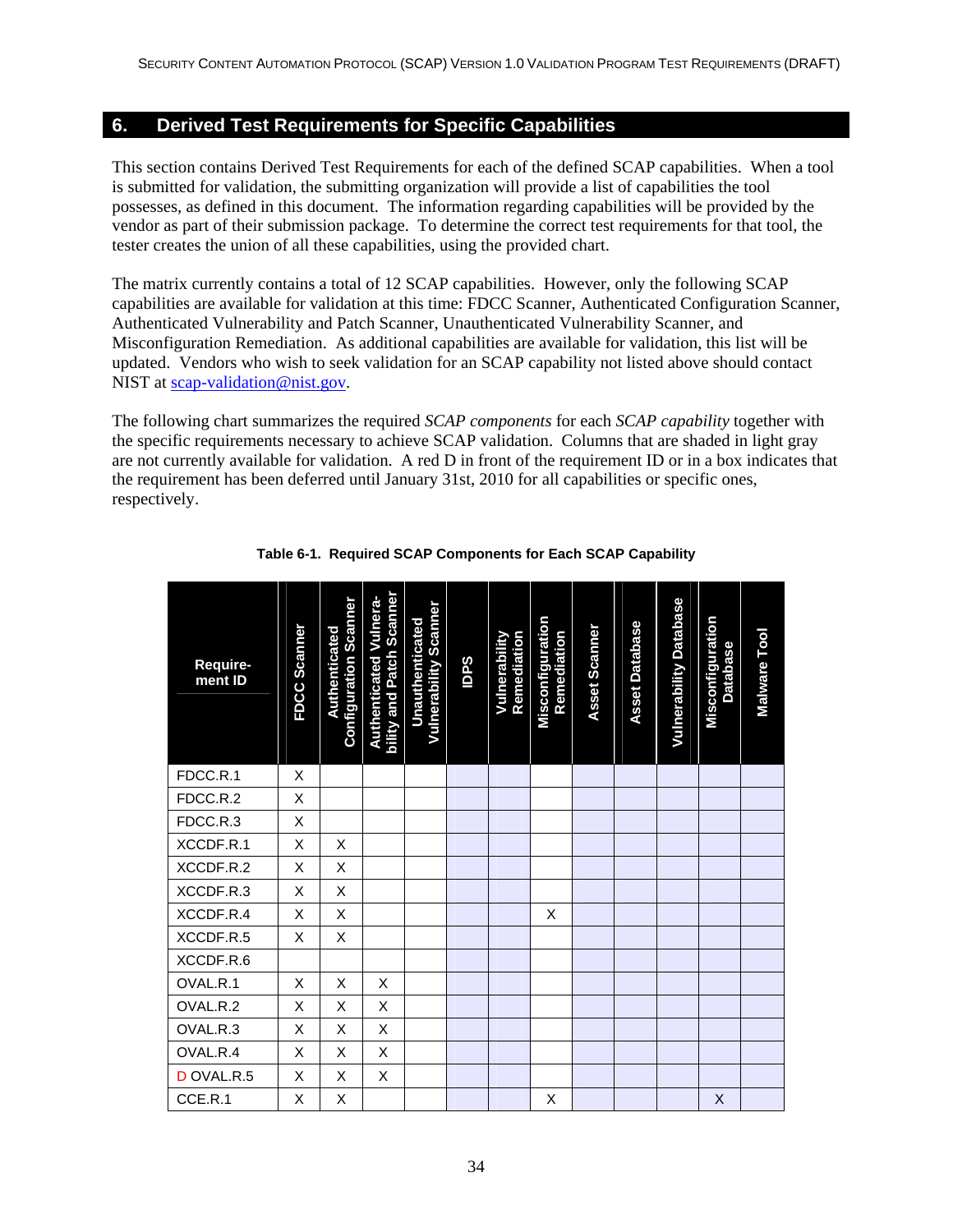| Require-<br>ment ID | FDCC Scanner | <b>Configuration Scanner</b><br>Authenticated | bility and Patch Scanner<br><b>Authenticated Vulnera-</b> | <b>Vulnerability Scanner</b><br><b>Unauthenticated</b> | <b>Sddl</b> | Remediation<br>Vulnerability | Misconfiguration<br>Remediation | Asset Scanner | <b>Asset Database</b> | <b>Vulnerability Database</b> | Misconfiguration<br><b>Database</b> | Malware Tool       |
|---------------------|--------------|-----------------------------------------------|-----------------------------------------------------------|--------------------------------------------------------|-------------|------------------------------|---------------------------------|---------------|-----------------------|-------------------------------|-------------------------------------|--------------------|
| CCE.R.2             | Χ            | Χ                                             |                                                           |                                                        |             |                              | X                               |               |                       |                               | $\pmb{\times}$                      |                    |
| CCE.R.3             | Χ            | Χ                                             |                                                           |                                                        |             |                              | Χ                               |               |                       |                               | $\mathsf X$                         |                    |
| D CCE.R.4           | Χ            | Χ                                             |                                                           |                                                        |             |                              | Χ                               |               |                       |                               | $\mathsf X$                         |                    |
| CCE.R.5             | Χ            | Χ                                             |                                                           |                                                        |             |                              | Χ                               |               |                       |                               | $\mathsf X$                         |                    |
| CCE.R.6             | X            | X                                             |                                                           |                                                        |             |                              | X                               |               |                       |                               | $\sf X$                             |                    |
| CCE.R.7             | Χ            | Χ                                             |                                                           |                                                        |             |                              | X                               |               |                       |                               | $\mathsf X$                         |                    |
| CCE.R.8             | Χ            | Χ                                             |                                                           |                                                        |             |                              | Χ                               |               |                       |                               | X                                   |                    |
| CPE.R.1             | Χ            | Χ                                             | X                                                         | X                                                      | Χ           | X                            | Χ                               | X             | X                     | X                             | $\mathsf X$                         | $\sf X$            |
| CPE.R.2             | Χ            | Χ                                             | Χ                                                         | Χ                                                      | X           | X                            | Χ                               | $\mathsf X$   | $\mathsf X$           | $\sf X$                       | $\mathsf X$                         | X                  |
| CPE.R.3             | Χ            | X                                             | Χ                                                         | X                                                      | X           | X                            | Χ                               | $\sf X$       | Χ                     | $\mathsf X$                   | X                                   | X                  |
| CPE.R.4             | X            | Χ                                             | Χ                                                         | X                                                      | Χ           | X                            | X                               | X             | X                     | X                             | X                                   | $\mathsf X$        |
| CVE.R.1             | Χ            |                                               | Χ                                                         | Χ                                                      | X           | X                            |                                 |               |                       | $\mathsf X$                   |                                     | X                  |
| CVE.R.2             | X            |                                               | Χ                                                         | Χ                                                      | X           | X                            |                                 |               |                       | $\mathsf X$                   |                                     | X                  |
| CVE.R.3             | X            |                                               | X                                                         | Χ                                                      | X           | X                            |                                 |               |                       | X                             |                                     | X                  |
| CVE.R.4             | D            |                                               | Χ                                                         | Χ                                                      | X           | X                            |                                 |               |                       | $\mathsf X$                   |                                     | $\pmb{\mathsf{X}}$ |
| CVE.R.5             | Χ            |                                               | X                                                         | Χ                                                      | X           | X                            |                                 |               |                       | $\mathsf X$                   |                                     | $\pmb{\mathsf{X}}$ |
| CVE.R.6             | Χ            |                                               | Χ                                                         | Χ                                                      | X           | X                            |                                 |               |                       | $\mathsf X$                   |                                     | $\pmb{\mathsf{X}}$ |
| CVSS.R.1            | X            |                                               | X                                                         | X                                                      | X           | X                            |                                 |               |                       | $\sf X$                       |                                     | $\sf X$            |
| CVSS.R.2            | Χ            |                                               | Χ                                                         | X                                                      | X           | X                            |                                 |               |                       | $\mathsf X$                   |                                     | $\sf X$            |
| CVSS.R.3            |              |                                               |                                                           |                                                        |             |                              |                                 |               |                       | $\mathsf X$                   |                                     |                    |
| CVSS.R.4            |              |                                               |                                                           |                                                        |             |                              |                                 |               |                       | $\pmb{\mathsf{X}}$            |                                     |                    |
| CVSS.R.5            |              |                                               |                                                           |                                                        |             |                              |                                 |               |                       | $\mathsf X$                   |                                     |                    |
| CVSS.R.6            |              |                                               |                                                           |                                                        |             |                              |                                 |               |                       | X                             |                                     |                    |
| SCAP.R.1            | X            | X                                             | X                                                         | X                                                      | X           | X                            | X                               | X             | X                     | X                             | X                                   | X                  |
| SCAP.R.2            | X            | Χ                                             | X                                                         | X                                                      | X           | X                            | X                               | X             | X                     | X                             | X                                   | X                  |
| SCAP.R.3            | X            | X                                             | X                                                         | X                                                      | X           | X                            | X                               | X             | X                     | X                             | X                                   | X                  |
| SCAP.R.4            | X            | X                                             | X                                                         | X                                                      | X           | X                            | Χ                               | X             | X                     | X                             | X                                   | X                  |
| SCAP.R.5            | X            | Χ                                             |                                                           |                                                        |             | X                            |                                 |               |                       |                               |                                     |                    |
| SCAP.R.6            | D            | Χ                                             |                                                           |                                                        |             | X                            |                                 |               |                       |                               |                                     |                    |
| SCAP.R.7            | X            | X                                             |                                                           |                                                        |             |                              | X                               |               |                       |                               |                                     |                    |
| SCAP.R.8            | X            | X                                             |                                                           |                                                        |             | X                            |                                 |               |                       |                               |                                     |                    |
| SCAP.R.9            | X            |                                               | X                                                         | X                                                      | X           | X                            |                                 |               |                       | X                             |                                     | X                  |
| SCAP.R.10           | X            | X                                             | X                                                         |                                                        |             | X                            |                                 |               |                       |                               |                                     |                    |
| D SCAP.R.11         |              |                                               |                                                           |                                                        |             |                              |                                 |               |                       |                               |                                     |                    |
| SCAP.R.12           |              |                                               |                                                           |                                                        |             |                              | Χ                               |               |                       |                               |                                     |                    |